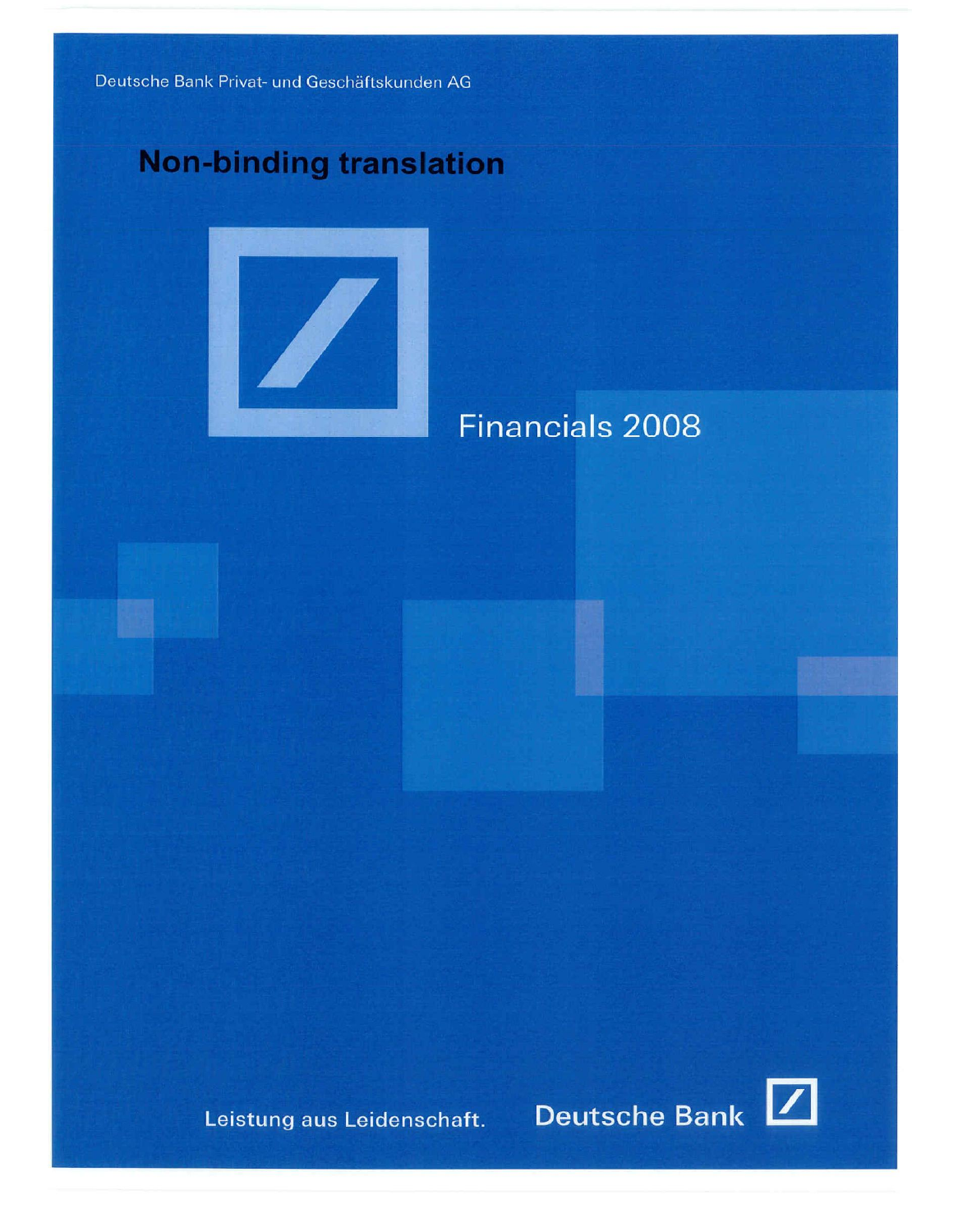## **Management report for the 2008 fiscal year**

### **A. Financial crisis and its effects on banks**

2008 was an extraordinary year for the banks. It was characterized by the worst financial crisis in decades. The subprime crisis in the United States led to a downward spiral starting in fall 2007, during which the banks suffered massive losses in their credit securities and had to take significant write-offs. Risk spreads reached a level never seen before.



Due to the loss of trust between credit institutions, liquidity supply also became more difficult, leading to the collapse of several leading banking and investment firms and insurance companies in the fall.

Concomitant with the crisis in the financial markets, increasingly recessive tendencies arose in all relevant sectors of the economy in the United States, Europe, and Asia. The economic forecast for Germany also fell into a similar downwards trend, as the stock market had before it. In Germany, the average annual growth in 2008 fell to 1.3%, after predictions of 2.5% made in 2007. The cause lay in the notably weak global demand, long-term high

energy and food prices, a strong Euro, and the negative consequences of the international financial crisis. There were also effects on the money and capital markets. After an initial delay, the European Central Bank finally reduced its prime rate by 175 base points to 2.50% between October and December of 2008. Banking bailout packages of nearly global scope were also launched to bring new life to the withered money market. The drop in yields was less sharp in Germany, so that yields here at the end of 2008 were about 85 base points above those in America. The lasting uncertainty due to the financial crisis was particularly notable on the stock markets. The Dax and S&P 500 lost nearly 40% of their value by the end of 2008.

Aside from the direct effects on banks, there was also a significant uncertainty on the part of market participants. Private clients especially withdrew extensive deposits from some institutions. The demand for gold grew so massively for a time that supplies were exhausted and no more orders could be taken for weeks. Only the "declaration of guarantee" by the German government for all private savings institutions was able to calm frightened clients to a certain extent in October 2008.

In the operational business, due to the difficult conditions throughout the year in most areas of the capital market, there was a significant reduction in commission income and a drop in trading results, which even went into the negative range for many institutions. Only net interest income had an overall positive trend, based on lower interest costs and, particularly in Europe, a relatively strong growth in credit. However, this was increasingly overcompensated by the sharp increase in risk provisions, continuing a trend already observed in the previous years. Under the line, profitability of banks around the world fell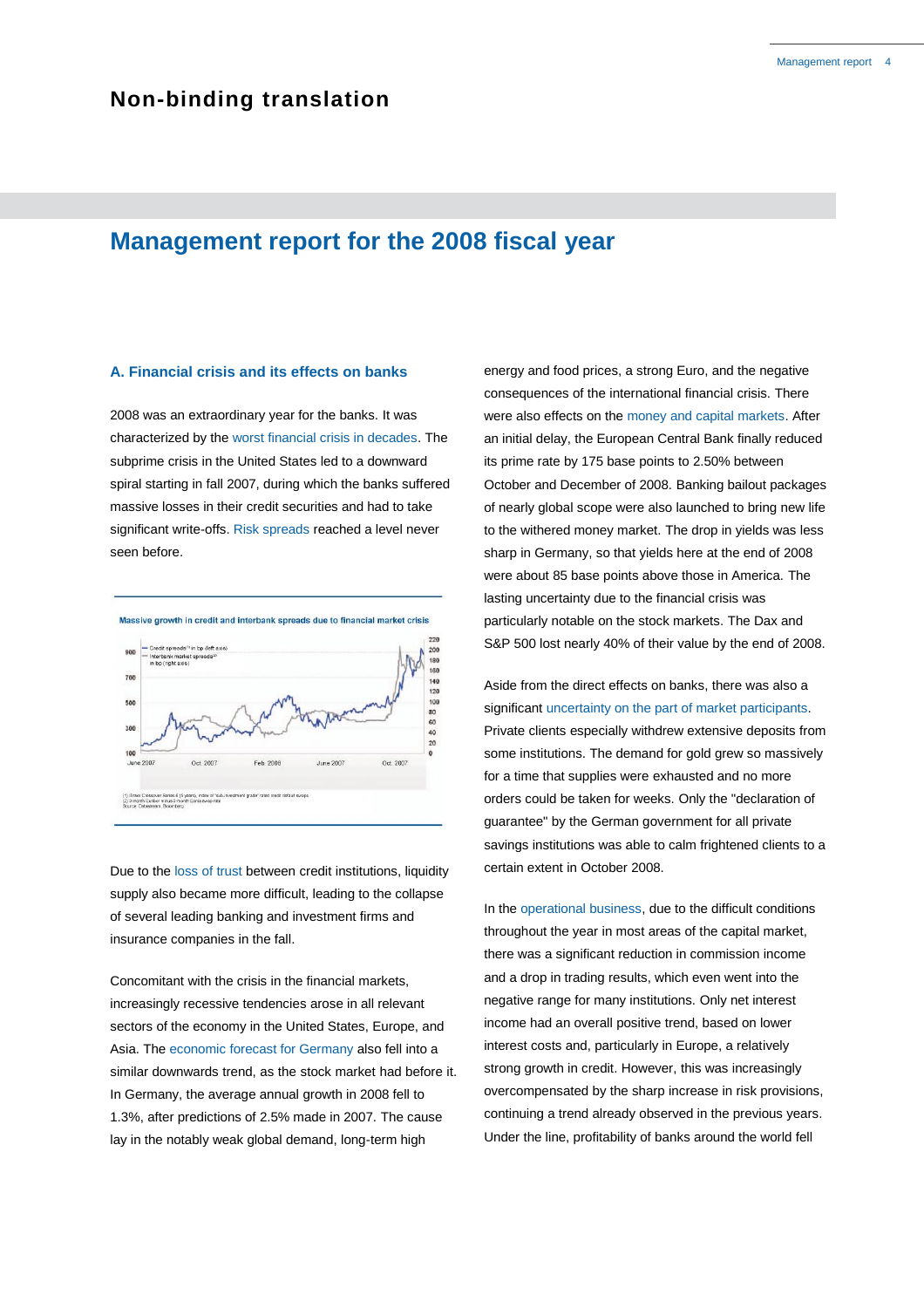drastically, and numerous institutions showed a net loss for the first time after years of sometimes significant growth in profits.

The concrete effects of the financial market crisis are still not entirely clear and are a challenge to the world economy that has rarely been seen before. For 2009, continued tension on the financial markets can be anticipated, with volatility on the stock markets that will remain at crisis level. All in all, shrinkage of the global economy can be expected, affecting the German economy at least until mid-2009.

### **B. Operational business activities**

**1. Positive results contribution in a very difficult environment**

### The Deutsche Bank Privat- und Geschäftskunden

Aktiengesellschaft (hereinafter Deutsche Bank PGK), as a 100% subsidiary within the Deutsche Bank Group, is the primary platform for the Private & Business Clients market segment and has its branch office in Frankfurt am Main as part of the Private & Business Clients Division (hereinafter PBC), which has had stable, and until now steadily increasing, profit contributions for years. Despite the extremely difficult market situation, we again demonstrated the reliability of our mature business model, and on the basis of very good sales results in Deutsche Bank PGK, we were able to show a pre-tax profit of €668 million, a result that is relatively stable compared to the previous year. Against a backdrop of extreme market turbulence in 2008, the reduction in results of €55 million (- 8%) is thoroughly satisfactory. The sharp drop in the securities business could largely be compensated for by excellent sales success in the consumer credit business, renewed significant growth in earnings and volume in the deposit business, and very successful interest cost control. Our model of balanced growth – with simultaneous consideration of the three dimensions of client, employee, and shareholder – was systematically pursued and proved successful.

### **2. Sales structure**

Deutsche Bank PGK is oriented through the PBC division primarily towards private clients, the self-employed, and small- to medium-sized companies. Through multiple sales channels, it provides these clients with an extensive range of modern banking services, such as account management, credit and deposit business, and pension and asset consulting. The offering of PBC in Germany is extended by Deutsche Bank itself, as well as the independent institutions norisbank and Berliner Bank.

PBC sees itself as a sales organization, with the goal of activating the market for private and business clients in Germany, as well as continuing to establish its leading position by profitable growth. Sales at PBC is based on a comprehensive multichannel strategy through

- Investment & FinanzCenter (IFC),
- Integrated mobile sales,
- Financial consulting offices (FBB) for mobile sales,
- Telephone banking,
- Online Banking & Brokerage,
- Self-service zones and machines,
- Third-party sales and cooperations.

The stationary network of our IFCs is the central driver for personal contact with our clients. This is where we can focus on consulting and advising discussions, while other services and technical transactions, such as cash supply, wire transfers, or the printing of account and deposit statements, largely take place by use of the self-service machines or online banking.

### **2.1 Marketing networks permanently developed**

Deutsche Bank PGK works with its private and business clients in 773 IFCs, the Q110 branch of the future, and 397 self-service (SB) banking units as of the end of December 2008. A total of 1,171 sales units offer our clients a broad self-service banking offering, best service, extensive customer service, and outstanding advice with an extensive first-class product offering. This marketing network, which is also positioned well in comparison with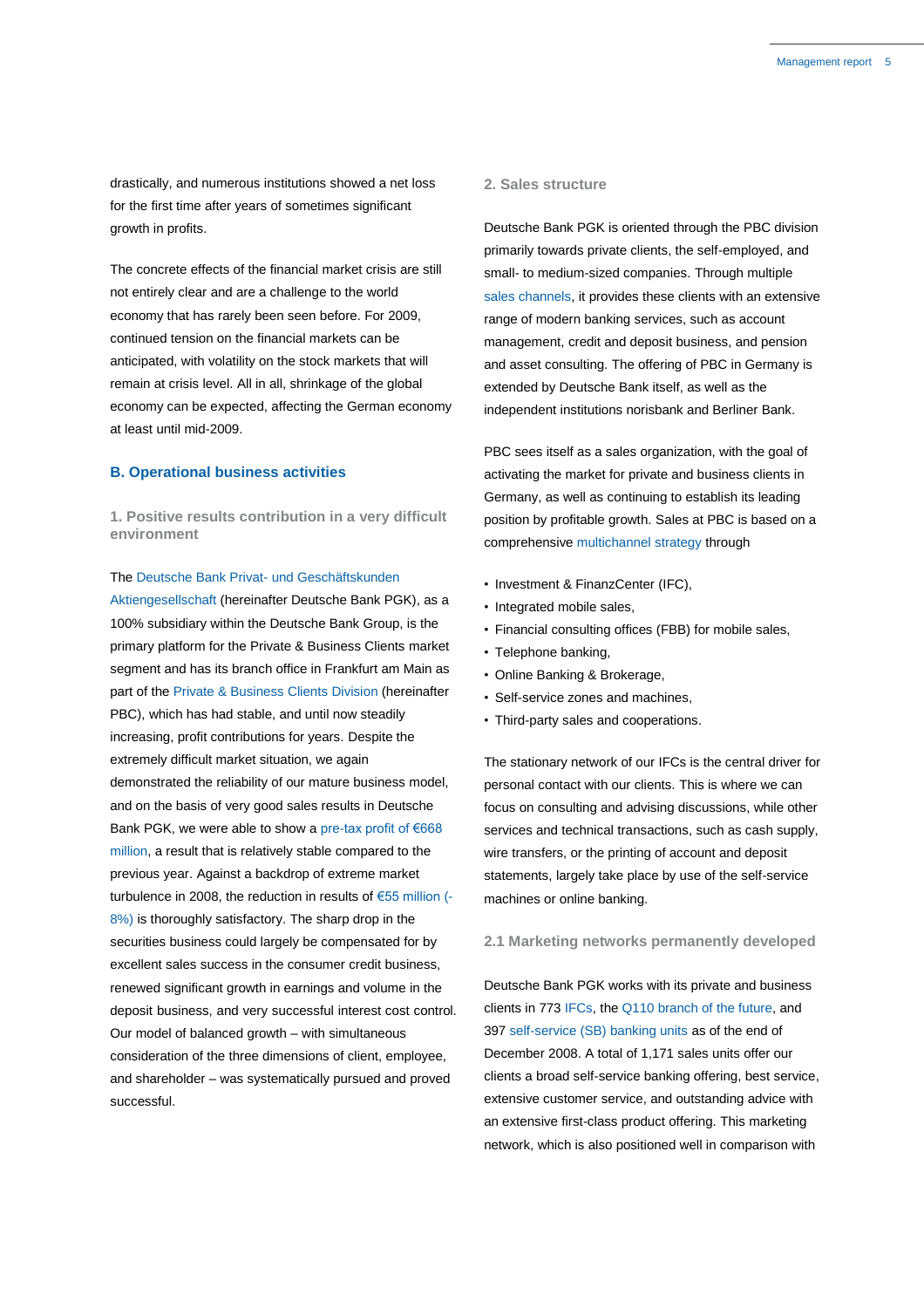our competition, is a solid starting basis for continued increases in customer satisfaction.

The concept of the branch "Q110 – the Deutsche Bank of the Future" is an outstanding example of creativity and innovation. Experience is gained here that leads to additional transfer of tested elements into our sales network. A lounge has been installed in about 120 of our branches, giving clients a relaxed atmosphere where they can ease into their first contact with bank consultants. The thorough renovation of our branches has also been continued in the context of the modernization program. The 330 branches that have been renovated today offer an outstanding start for the permanent achievement of our goals. Higher client satisfaction and improved working conditions for employees in a modern consulting and work environment contribute permanently to the success of Deutsche Bank PGK.

Our mobile sales, with 191 financial consulting offices, perfectly complements the IFCs and SB banking units, contributing still more to client proximity. The number of independent financial advisors rose slightly, to 1,536. Due to the acquisition of new clients, mobile sales has contributed to the extension of our client base, whether in the financial advisor offices, in the IFCs, or even through advice given to clients at home. Mobile Sales, as an integrated sales channel, is a significant component of our value creation chain. In this function, it optimizes crosssales potential and acquires new capital assets and/or credits. The bank is also continuing to grow mobile sales, both in organizational strength and in terms of productivity per financial advisor. The strategic development of the office design initiated in 2008 and the concept of mobile sales associated with IFCs will be detailed further in 2009. We also anticipate continued improvement in the infrastructure of mobile sales, in order to ensure the technical framework for later growth. The client is still the focus of all these activities in 2009, associated with the goal of providing even more quality in consulting.

For continued improvement in service quality and scope, we continued investment in our SB banking units in 2008.

By the end of 2008 throughout Germany, our clients had access to about 3,100 banking terminals, of which about 1,600 had document readers, and 2,000 ATMs, of which 630 had deposit functions. At about 260 million client contacts, this was the most-used access to our account services on the part of clients. As a member of the Cash Group, we offer our clients the option of withdrawing cash free of charge at over 7,000 ATMs in Germany and about 35,000 ATMs in 32 countries around the world. At the beginning of 2008, after approval by the German Cartel Authority, a shared initiative of "Community purchase of self-service banking services" was undertaken by Commerzbank, Dresdner Bank, and Deutsche Bank. In the second half of 2008, supply contracts were finalized, meaning that an initial milestone for the replacement of 1,300 ATM machines in 2010 has been reached. The Cash Group banks, together with Siemens and VÖB-ZVD Bank, have also undertaken a common initiative for the improvement of free cash supply outside the conurbations, starting a shared pilot project in mid-October 2008 in Nordbaden/Vorderpfalz. This measure should strengthen client relations and additionally create new potential clients.

Our offer was also complemented by telephone banking. Here, our Client Call Centers are available daily around the clock, where, for example, account information can be accessed or security or other orders placed. For the IFCs, the Call Center often handles the first client conversations in the context of marketing campaigns, makes consulting appointments, or takes telephone calls when all consultants on site are already speaking with clients. In general, the discussion volume in the IFCs and the Call Center has grown sharply since September 2008, due to the financial market crisis. The high availability of telephone client service to which our clients are accustomed could be ensured throughout the year. To further optimize client communication with our sales units, a significant portion of contacts in telephone client service are handled by forwarding calls out of the IFCs. During peak times, up to 114,000 calls are answered daily by our employees. The acceptance of telephone client service is especially obvious from the continually growing number of users. At the end of 2008, the two millionth client using db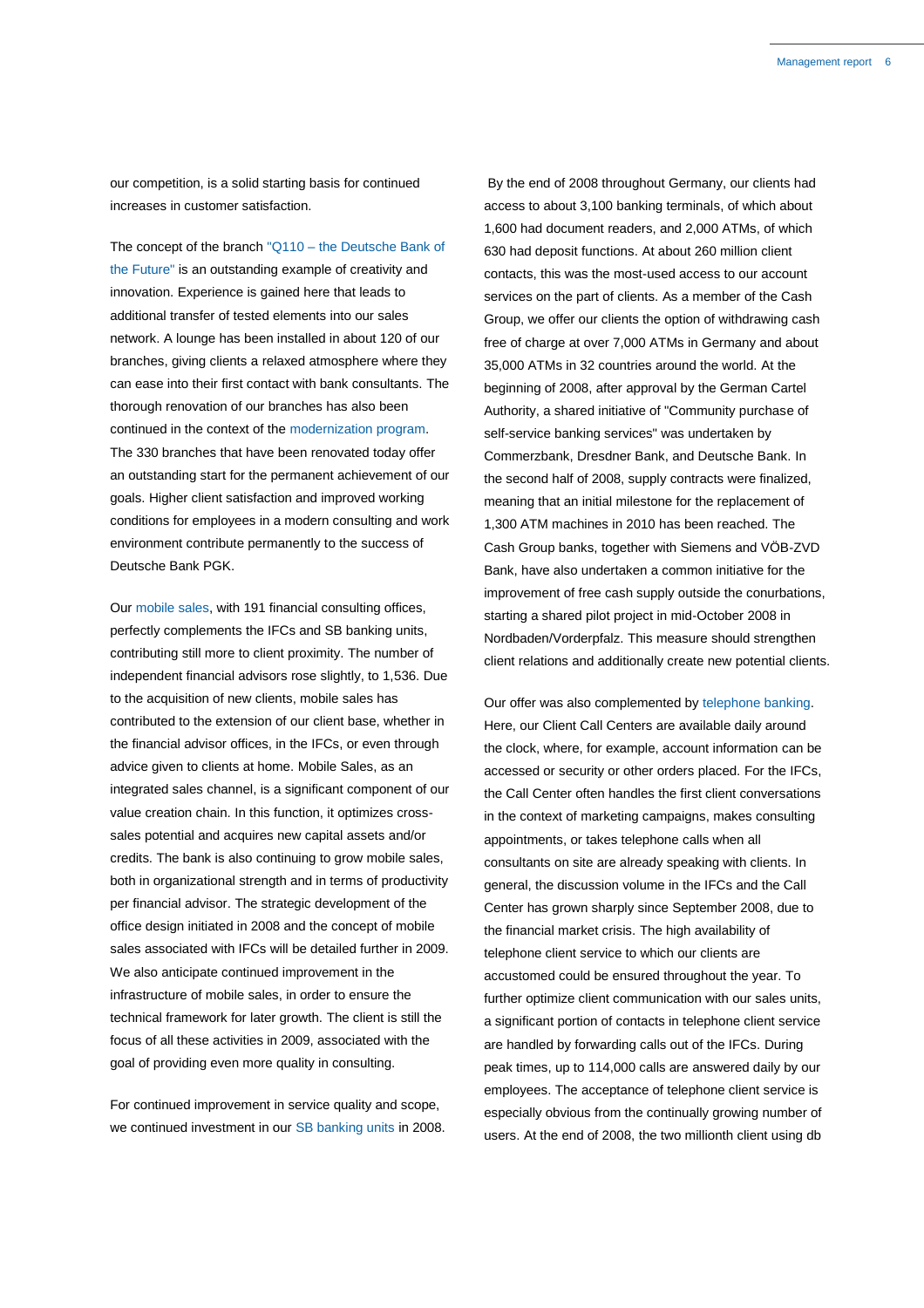TelefonBanking Service was greeted. It is our goal to continue to improve the already high service quality of the direct channels, in order to continue to build client relationships.

### **2.2 Expansion of online sales**

2008 saw the further expansion of online channels for private and business clients as an information, service, and sales platform.

In the further development of online banking, both client wishes and the overall goals of the bank, as well as extensive new regulatory requirements (e.g. compensation tax) were all considered. In addition to consistently high access figures at the PBC Portal (about 50 million visits in 2008), numerous new information and service pages were established and campaigns monitored. On the public Web site alone, 80 sales and marketing actions were carried out. The focus of these actions was on the special db FestzinsSparen action, and the PBC pension campaign. For db FestzinsSparen, up to 2000 product orders per week were handled on the online platform in 2008. With the restructuring of the business client portal – information and service offerings at a glance – PBC is a leader in the German market, actively following the future trend towards products capable of direct activation.

maxblue is the online brokerage offering from Deutsche Bank. It provides private investors with all the means and access to the world's capital markets they need to implement their individual investment and financial decisions by making their own market trades. Especially for investors who want to manage their own assets, the investment expertise of the Deutsche Bank Group and the extensive information and analysis tools provided on the Internet by maxblue are a valuable aid.

The brokerage offering of maxblue won numerous awards and press recommendations in 2008. For example, the Deutsche Institut für Service-Qualität named maxblue the "Best bank for umbrella funds" in a comparison of direct banks. FINANZtest gave maxblue the recommendation of "Online security account most worth the price." In the

investigation of the "Most cost-effective direct bank" carried out by €uro am Sonntag, maxblue was in second place. In the Competition for the Innovation Prize 2008, praised by Euro Finance and bankenversicherungen.de, maxblue took third place in the category "Best bank for consulting tools for money investment on the Internet," out of more than 100 banking Web sites tested.

### **2.3 Successful cooperations and third-party sales**

Deutsche Bank PGK worked successfully with its cooperation partners, continuing to establish its private client business and thus its position as the leading private client bank. The good experience of previous years validated our plan to enter additional strategic partnerships. Selected cooperations are described below.

#### Since 2001 Deutsche Vermögensberatung

Aktiengesellschaft (DVAG) has extended the mobile sales force of Deutsche Bank. With over 33,000 investment advisors, DVAG is number 1 in the world in independent financial sales organizations. This strategic product partnership opens the attractive product line of Deutsche Bank to the over 4 million clients of DVAG, along with the extensive fund offering of DWS Investments GmbH (hereinafter DWS). In the meantime, about 580,000 of these clients use one or more banking products. Investment and bank products are now an essential component of the overall financial advice of DVAG. Innovative, targeted product solutions – such as ZinsKonto Plus as an attractively interest-bearing salary account for deposit clients – specifically extend the offering. In the currently uncertain market situation, moreover, demand is growing for traditional deposit products. This trend has been made use of by attractive interest offers. The success of cooperation is continuing to grow. In 2009, the brokering of construction financing in particular is supported with an online-capable standard offering.

Another strategic cooperation is our collaboration with Germany's leading automobile club, ADAC. ADAC offers its roughly 16 million members a broad range of offers concerning the topic of mobility. This includes financial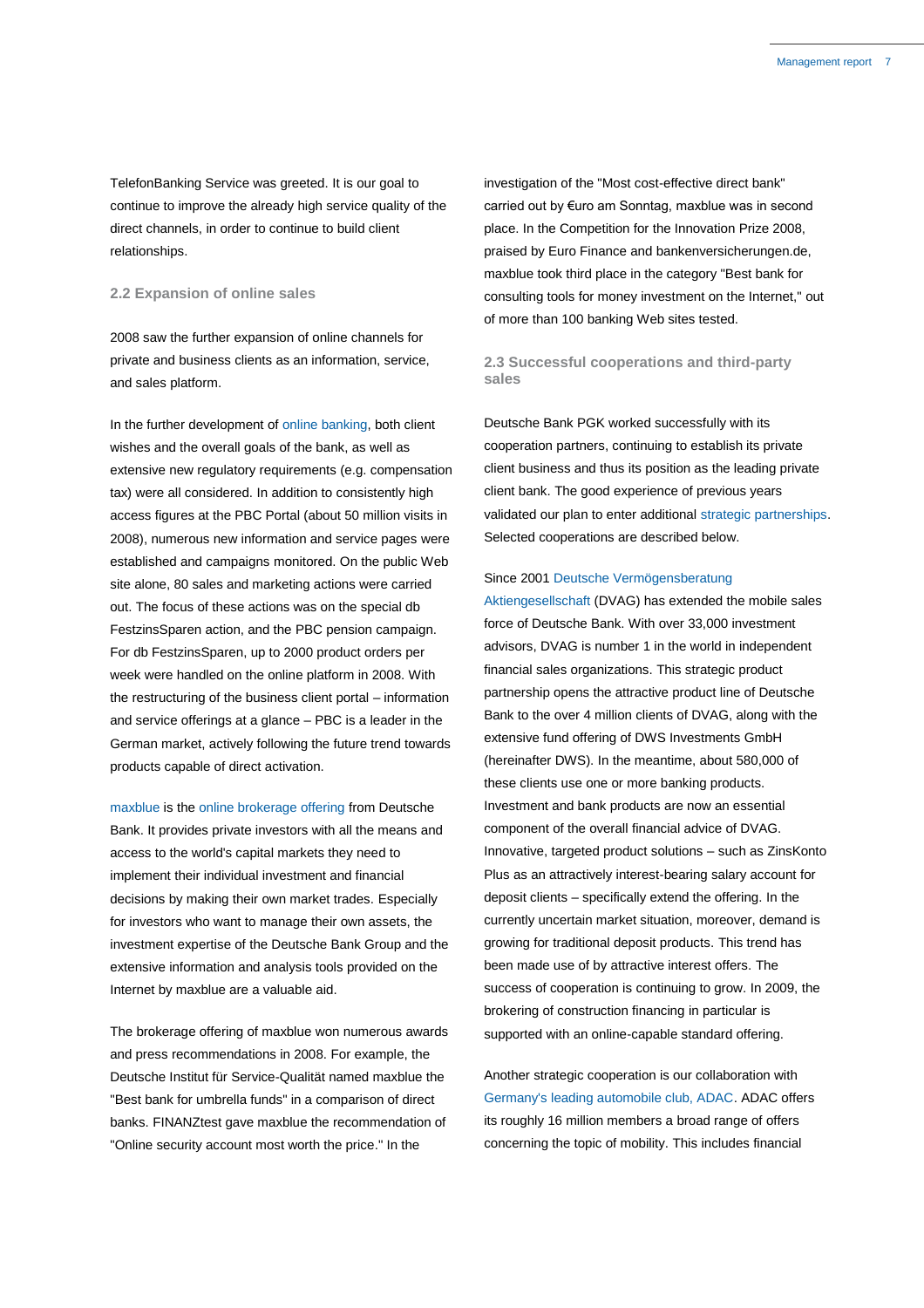services, which include not only vehicle financing and a credit card offer, but since October 2005 include exclusive savings products from Deutsche Bank PGK. The offer has been seen very positively both by the public and among members, since the competence of Deutsche Bank PGK is combined with the brand values of ADAC. Consumer demand is focused on ADAC FlexSparen, a flexible savings account with a savings card that, in addition to very attractive interest rates, also includes the option to be able to access cash free of charge at about 35,000 ATMs worldwide. To complement ADAC FlexSparen, ADAC also offers its members the asset-supporting ADAC-ZielSparen. In the 2008 fiscal year, this cooperation was continued. In all, since the beginning of cooperation in 2005, about 110,000 clients have been gained, about 20,000 of which joined in 2008. The success of the cooperation continues to grow. In 2009, the possibility of expanding the cooperation to additional product fields will be examined.

As a yield- and client-strong PBC growth engine, our partnership banking program was expanded. In partnership banking, we offer companies and their employees attractive products and comprehensive services. For example, we handle the entire banking administration of stock option plans and team stock share programs. In this business field, we are moving with the times to provide increased support, increased employee participation and the establishment of invested pay programs. Our offer also includes banking products (e.g. account, card, security deposits, PK) under preferred terms for the employees of companies and of the government. Numerous publicly traded companies like Daimler, SAP, Linde, Volkswagen, Puma, E.ON, and Deutsche Post have made the decision to participate in our partnership banking program. The cooperation with Daimler AG is particularly noteworthy, thanks to which we were able to welcome about 60,000 Daimler employees as new clients in 2008. In all, we are cooperating with over 100 partner companies in this area, and we have gained about 150,000 new customers in this manner.

Since 2007, there has been a sales cooperation with Immobilienverband Deutschland (IVD). With over 6,000 IVD real estate consultants, Deutsche Bank PGK thus has access to over 50% of the buyers and sellers of real estate marketed in Germany. The goal of the cooperation is the intensification of existing, and establishment of new, feeder contacts, particularly in the area of construction financing.

In the context of the planned strategic participation of Deutsche Bank in the Deutsche Postbank AG (Postbank), both parties agreed in September 2008 to cooperate in the future in selected business fields. Products especially oriented towards private clients by Deutsche Bank PGK and Postbank, who together have the largest branch network in Germany, complement one another outstandingly well in complementary sales channels and client groups, offering attractive options for the mutual sale of financial products. This includes the sale of real estate financing and investment products. There is extensive earnings potential for both partners in this cooperation. On the cost side, we want to implement shared sourcing potentials with Postbank by bundling purchasing volumes.

### **3. Differentiated growth using our holdings**

Since the start of 2007, Berlin has been the largest location for private and business client business in Deutsche Bank Group's German home market. With the acquisition of the Berliner Bank, we permanently strengthened the PBC division. In addition to 60 more branches in Berlin, about 340,000 customers and 1,165 employees, the Berliner Bank brought with it a wellpenetrated market. The regional engagement of the Berliner Bank in Berlin – such as the dedication to saving the Kaiser-Wilhelm Memorial Church as a monument known well outside the boundary of the city, or the support of over 30 social and cultural projects in the context of the "Initiative plus" volunteer program – are evidence of the extreme sense of responsibility felt by Berliner Bank as a corporate citizen of the capital. As a regionally active institution, the Berliner Bank as a consulting unit particularly stands for up-and-coming and affluent private clients and for mid-sized companies in the region. The Berliner Bank's business model is closely associated with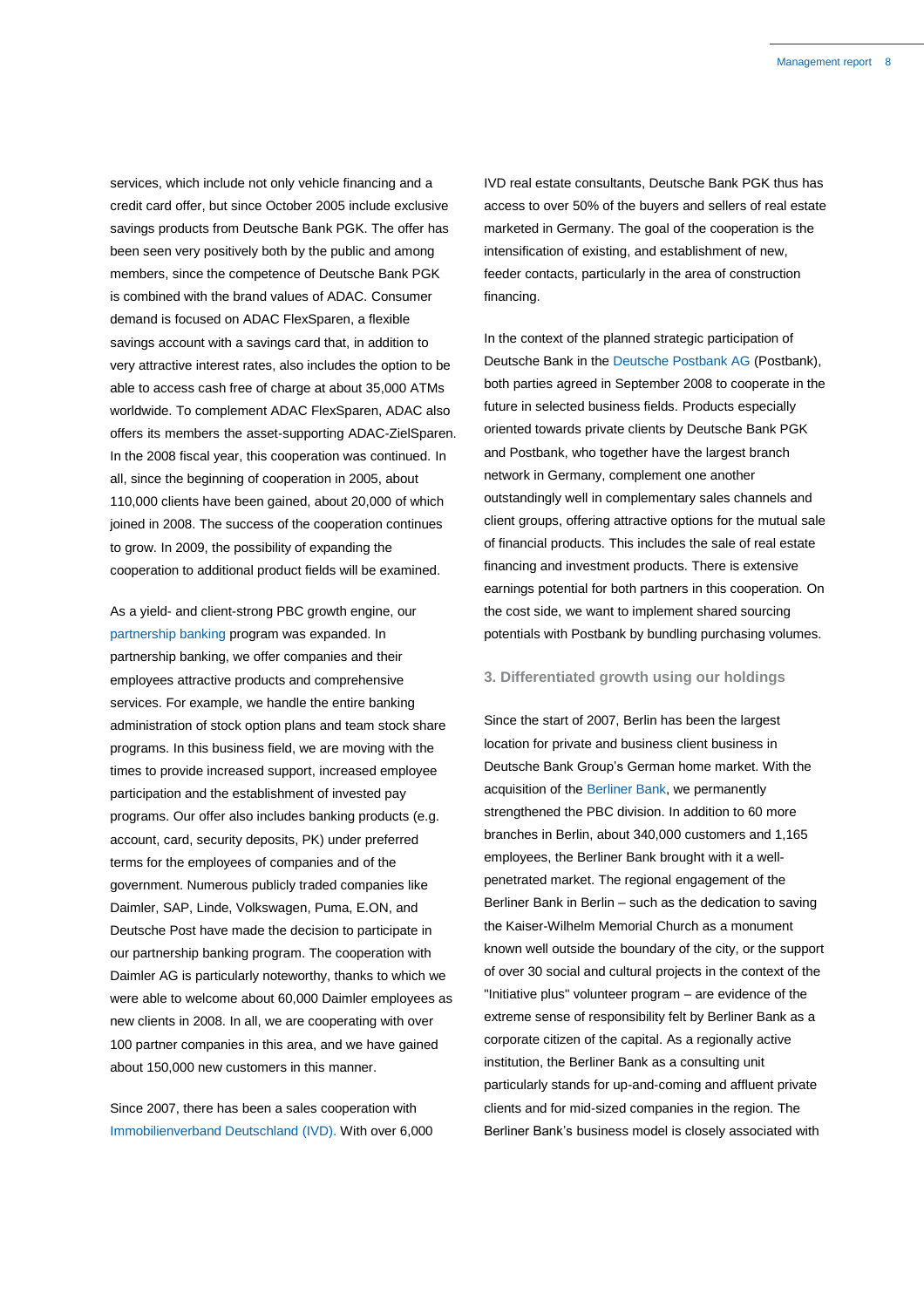the economic development of the region. The company clientele thus is clearly focused on the so-called "growth clusters" of media and the creative economy as well as on science. With its regional and industry competence built up over nearly six decades, Berliner Bank is a preferred partner and advisor to well-known Berlin companies and has access to significant opinion leaders and multipliers in the city. The Berliner Bank is increasingly extending its product range with products from Deutsche Bank PGK and its partners. In sales, effective structures have been prepared to make the high-quality product offering of Deutsche Bank Group access to private and business clients. This was continued in 2008, particularly apparent through:

- Success in placement in the area of funds and certificates from DWS and X-Markets,
- The successful expansion of sales cooperation with the Zurich Group as an exclusive partner of the Deutsche Bank Group in the insurance area, with smart pension solutions, and
- The growing demand for capital market products to securitize financing and currency strategies, as well as the use of global options in transaction banking and trade finance by corporate clients.

Mature products – such as the BB MAGIC account for private clients that offers numerous add-on services, as well as a travel booking service – were retained and further developed. More services and more performance, such as participation in the Cash Group, for example, contribute to increased client satisfaction. The Berliner Bank's second full fiscal year as part of the Deutsche Bank Group and as a component of the PBC growth strategy was also successful.

Due to sales growth, particular in the deposit area, and consistent cost management, and despite the difficult financial market situation, Berliner Bank achieved annual earnings of €11 million.

Our nearly 100% subsidiary, Deutsche Bank PBC Spólka Akcyjna, Warsaw, Poland, allows us to continue to utilize significant growth opportunities in Poland, a country with a young and dynamic demographic structure. At of the end of the 2008 fiscal year, our subsidiary provided a total of 120 db kredyt shops and 77 branches. After explosive growth nearly doubled the number of existing and newly opened db kredyt shops in comparison with the previous year, we are confident that Deutsche Bank PBC Spólka Akcyjna will prevail in that market segment, despite tough competition, and will become one of the biggest providers on the Polish market within a few years. Uncomplicated credit and comprehensive credit solutions are offered in the context of our growth strategy, as is credit refinancing. The new product line will also be offered through brokers, agents, and direct sales. We will also consistently continue to implement our growth strategy.

### **C. Business development**

### **1. Trends in the three dimensions of clients, employees, and shareholders**

In our business with private and business clients, in 2008 we have successfully continued the path taken in previous years, using targeted product, performance, and cost management to lay the groundwork for balanced growth in the three dimensions of client, employee, and shareholder, and – in particular due to outstanding customer acquisition performance – we have experienced permanent organic growth. In particular our client and employee retention values remained strong and stable despite the global financial crisis, confirming that we are on the right path to becoming the best bank in all three dimensions. In view of the difficult market environment, we were satisfied with the yearly results we obtained, even though they fell slightly.

### **1.1 Consistent focus on our clients**

With sales activities oriented towards client needs in combination with attractive products and conditions, as well as with our employees' high level of engagement, Deutsche Bank PGK was able to win a net number of 241,000 new customers in these stormy market times. In our home market of Germany, this means that we grew another 3% from 8.4 million clients at the end of 2007 to a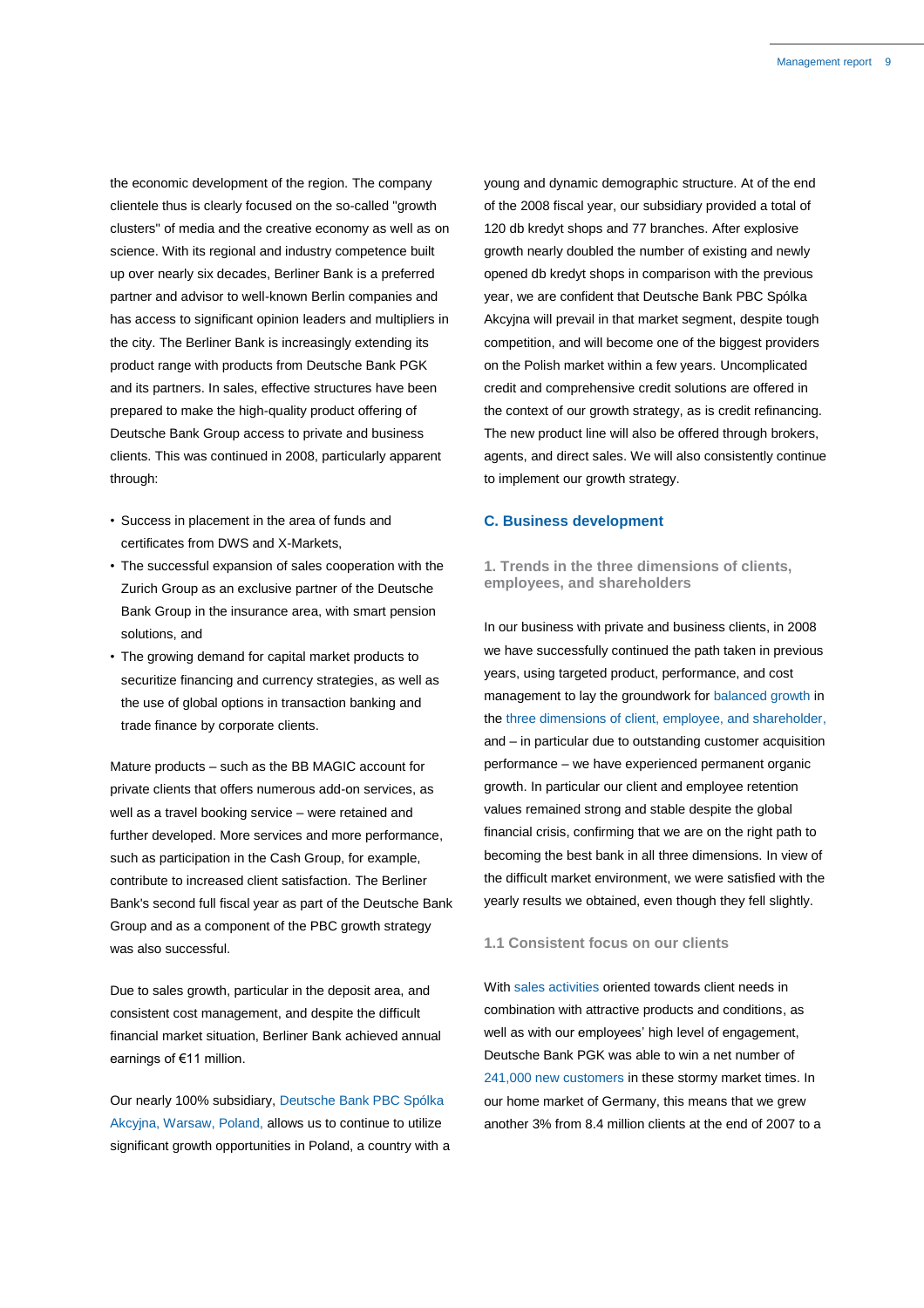total of 8.7 million clients. As in the previous year, two new client acquisition measures are particularly noteworthy: the fixed interest savings actions, and the TopKredit consumer financing product.

Our goal is to achieve outstanding results and to question convention in order to provide our clients with superior solutions. The focus of our offering is a consistently high service and advising quality that we provide to our eight target client groups through Personal Banking, Private Banking, and Business Banking sales channels. Consulting particularly strives for transparency and clarification in order to make clear to the client both the earnings opportunities and the risk of loss. New private and business client campaigns, such as "Trust advice," are oriented towards clients' temporary need for security and the currently weak market environment. Values such as trust, partnership and stability are projected to our clients. The business model for Deutsche Bank PGK and PBC is characterized by excellent financial solutions at a fair price for private and business needs. Good knowledge of our markets and access to the global network of products and services of the Deutsche Bank Group make it possible for us to offer our clients tailor-made financial solutions.

An elementary component of our overall consulting approach is db Finanz & VermögensPlanung, based on the client's individual personal situation. This provides clients with a complete overview of their financial situation, including the resulting opportunities and options. Based on this analysis, our experts can provide our clients with personal solutions adapted to the client's stage in life and taking into consideration both business and private needs, since financial success is the sum of correct decisions.

The need for security and orientation is not just a temporary one, but will be current for a long time. In Business Banking, we have therefore started a "Health care consulting" growth initiative. Selected senior client consultants were prepared for this task by means of corresponding qualification measures. Equipped with wellfounded industry know-how, health care-specific

consulting documentation and tailor-made product offers, our health care consultants will address this target client group more intensively in the future. The "Active family businesses" initiative was also founded in order to bundle resources and establish a consultant for family businesses to significantly build our competence in this target group that is rich with potential.

People's basic need for pensions and financial security has grown stronger. The primary focus is on a broader formulation of the product mix. This includes not only the existing successful Rürup and Riester products, but also the particular establishment of disability and health care insurance offerings to support the growing need for pension and security in the population. In the insurance area, we are cooperating with the Zurich Group. Especially in pensions, we demonstrated in 2008 that we can meet the needs of our clients with the best products and best consulting. The quality of our performance can be seen in, among other places, the awards for "Best pension consulting" (independent enterprise consultant Qualiance, 07/2008) and "Best bank for retirement plans" (Deutsches Institut für Service-Quality, 06/2008).

Our undivided attention continues to be on increasing client satisfaction and client retention. The most important task of our sales service center (VSC), and of the Quality Management and Client Retention Management units, is to orient its activities towards optimization of the client/employee relationship for the best possible quality of consulting and service. Despite great challenges, including the implementation of a modern, powerful complaint recording and processing platform for client concerns and development of an optimized measurement and control system in the fourth quarter of 2008, the satisfaction and retention of our clients and our employees could be kept at a high level.

### **1.2 Employees and mobile financial consultants as success factor**

With outstanding engagement and high motivation, in the 2008 fiscal year and in an increasingly difficult market environment, our employees contributed significantly to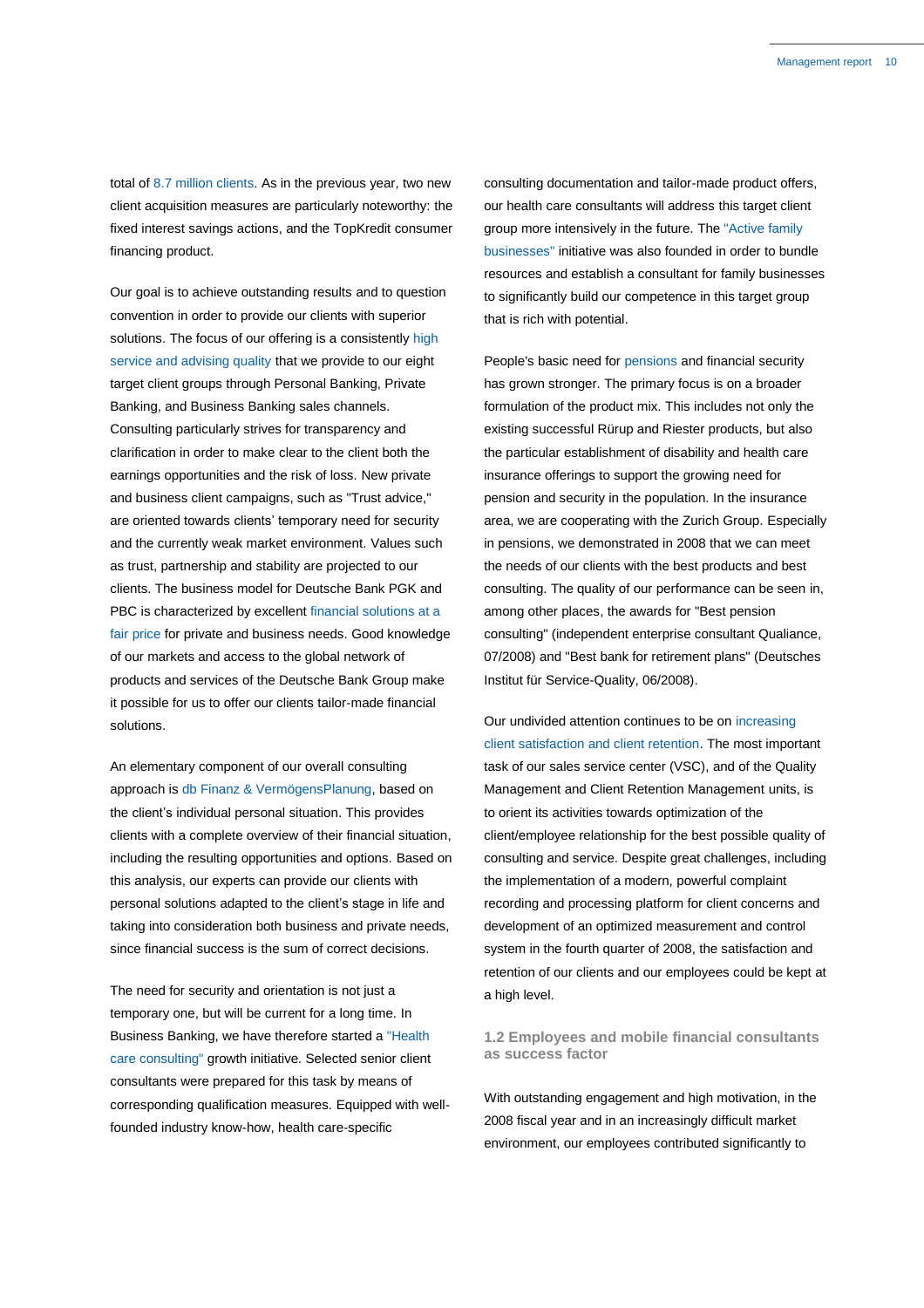the continuation of establishing our market share in the private and business client segment. Business and personal competence, experience, and particularly motivation are the keys to optimum consulting and advising demanding clients. For this reason, we continually invest in the qualifications and personal development of our employees. First-class training and continuing education opportunities, modern instruments for personal guidance and a variety of career opportunities, as well as performance- based pay and the success of the company: These are the requirements for making and keeping an employer attractive, especially for employees who strive for personal responsibility and performance in their careers.

Deutsche Bank PGK ascribes great importance to the training of young people. The number of trainees at Deutsche Bank PGK in December 2008 totaled 1,311. In addition to career training, we also offer employees the opportunity to study in parallel with their careers and give college graduates, in the context of trainee programs, the option of entering their careers and/or continuing their education in parallel with their work activities. Both the development of our business and the demographic trends in Germany make these measures absolutely essential. Employees showing high potential also participated in a variety of talent programs in 2008. An example of this is the "Perspektive XXL" training program, which focuses on banking sales staff with above-average sales and performance. The goal of the program is to support young talent and to facilitate their rapid business and personal education so that they can quickly enter demanding consulting positions.

Our talent management, however, does not only address young employees, but rather identifies all employees, from hourly workers to management, who have above-average performance and the corresponding potential. Retaining this talent in our company is essential to our long-term success. Two hundred twenty-three employees from the highest salary ranks who have demonstrated their development potential in the past through outstanding performance, participated in the "Professionals Program."

The "Leadership Program" in the reported year was open to 57 employees in the non-scale wage area with management responsibilities, who developed their perspectives in a larger range of responsibilities. Furthermore, we continue to develop the PBC career model both for talents in client careers and also in backoffice careers. This has allowed us to broaden our career range and to offer high-performing employees for whom a management career is not an option an equally interesting outlook. Our management has the opportunity to participate in "Management Sparring" to support their development in management qualifications. This is a professional form of management coaching tailored to individual needs and has been offered successfully for several years. Management feedback – in which a moderator compares the self-assessment of the manager to external assessments by all direct employees and then discusses them in a moderated team discussion – has also proved useful.

In view of the increasing burden and longer working lifetimes, Deutsche Bank PGK ascribes great importance to the preservation and support of the health and wellbeing of its employees. We value a uniform process that provides not only different social services in case of illness, but also prevents illness by offering preventive measures. The bank therefore offers, not just to management but since 2008 to all employees in Germany after their 40th birthday, the option of receiving an exclusive medical check-up every three years, including individual consulting in physical health, fitness, and nutrition. After the age of 50, the check-up can even be attended every two years.

The quarterly employee poll taken in the past few years has become firmly established as an instrument for guidance and control. Intensive work with the polling results has led to a significant increase in employee retention.

Based on our strong competitive position and our longterm successful business model, we can offer our employees attractive positions and a good development outlook, achieving permanent values and long-term growth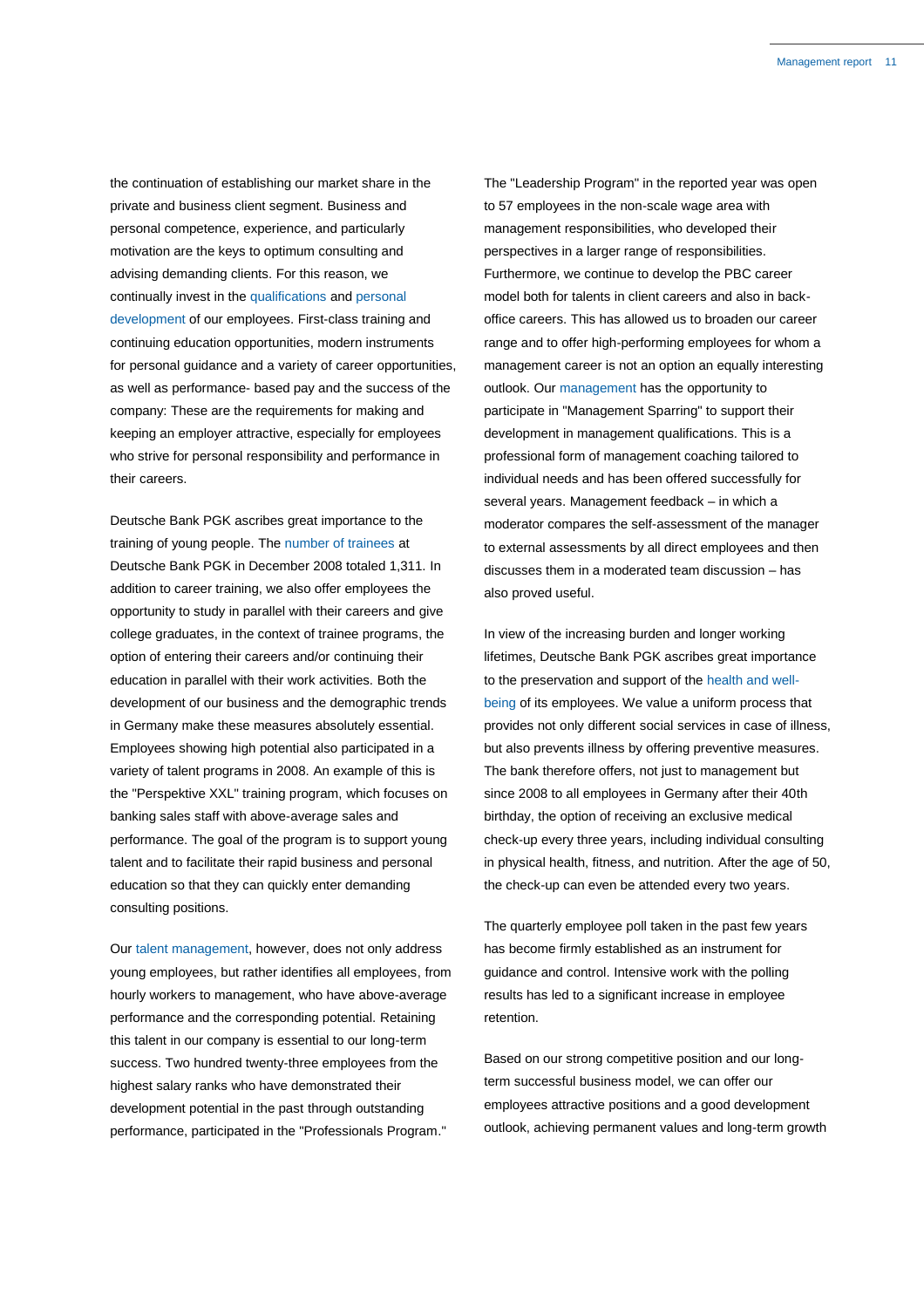together with our employees: Our staffing level at the end of 2008, at 13,799, is slightly higher than the previous year's level of 13,652.

**1.3 Stable returns for shareholders of Deutsche Bank**

Despite the very difficult market environment in 2008 with a drastic fall in the stock markets, massive loss of value – in particular in innovative financial products in investment banking – and a partly weakened interbank money market, Deutsche Bank PGK still succeeded in making an important and stable contribution in 2008 to the total results of the Deutsche Bank Group: The payable profit earned of €669 million was about €50 million below the previous year's level of €719 million.

The Return on Equity fell slightly from the previous year's level 25.0%. The cost/income ratio, at 67.8%, was kept nearly stable.

### **2. Results of our business activities**

In the 2008 crisis, it was clear that the private client business creates stability and that its volume business on the deposit and credit side forms a center of stability from which interest earnings flow continually. The margins earned provide a comparatively stable contribution to the results of the bank. We therefore consider our estimate confirmed that the German model of the universal bank, which bundles business with private and business clients, with corresponding product diversification under a single roof, is a good one. Deutsche Bank PGK has not only a pure securities business, but also a strong deposit business, which in 2008 brought in more incoming and new clients than ever before. We have not only our stationary network, but also mobile sales, which had an extremely successful year in 2008 and expanded our branch business to an outstanding extent. Over the course of business activities in 2008, we demonstrated that even in the extremely difficult market environment and under continuing competitive pressure, we could further cement our leading position in 2008. We will continue to drive the establishment of this position in the years to come.

No events of particular importance occurred after the conclusion of the fiscal year.

**2.1 Increase in interest revenue from client business**

Interest income improved over the fiscal year in both volume and income by €64 million, to €1.895 billion. The earnings from the deposit business rose slightly, since the very successful acquisition of client money with the products db FestzinsSparen and db Geldmarktsparen also led to significant incoming liquidity over the course of the year, particularly in the difficult fourth quarter, with a net of €10.7 billion. Deutsche Bank PGK thus proved to be an important source of liquidity for the Deutsche Bank Group in the tense financial market situation. The significant drop in the final quarter of 2008, however, resulted in a fall in margin and earnings, so that part of the added earnings due to the volume were compensated for.

The credit business was also a stable earner in the past year. While the consumer finance business was particularly characterized by volume expansion in dbPrivate Kredit, and the credit business for business clients led to increased earnings due to margins, construction finance could not quite equal the success of the previous year, due to falling margins.

In addition to the effects of client business, positive effects in derivative transactions concluded for interest security especially provided a significant contribution to interest earnings trends.

Current income from shares and other variable-interest securities, participation, and shares in associated companies rose slightly in 2008 by €1 million to €78 million. Earnings from holdings in affiliated companies for the first time included a profit dividend from the 2007 fiscal year of the Berliner Bank AG & Co. KG in the amount of €22 million. The payment of yields from our investment fund shares from Outside Funding of pension obligations in 2008, at €52 million, was €21 million lower than in the previous year.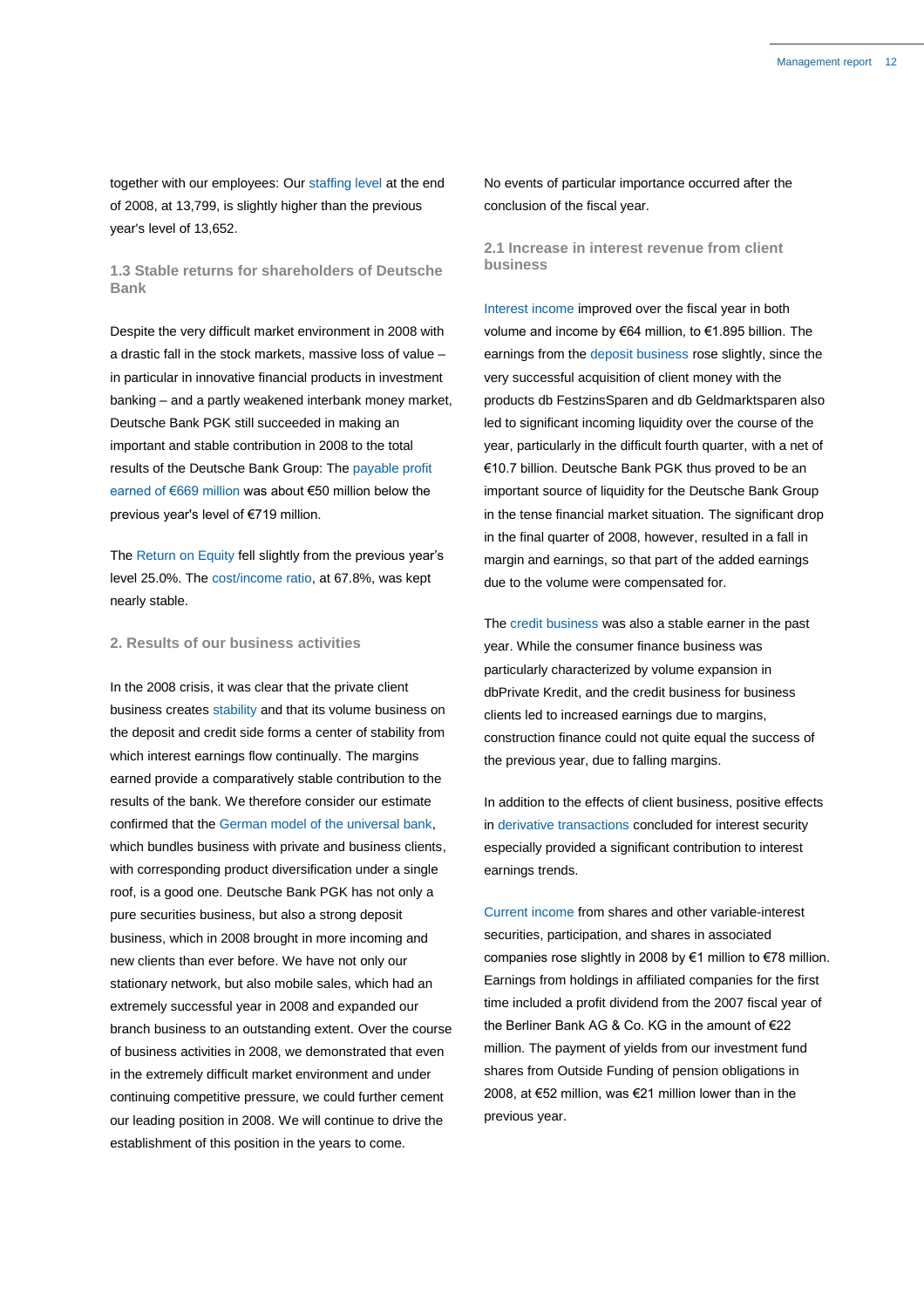Yields from profit-transfer agreements in 2008 rose by €1 million to €8 million.

If interest income is examined for the 2008 fiscal year according to the Credits and Deposits product segments, expanded business on the credit side in personal credit and special-purpose instruments ensured compensation for slightly falling volumes in construction financing. The margin in the credit business was stable in comparison with the previous year. In the deposit business, the db FestzinsSparen and db GeldmarktSparen savings accounts were largely responsible for the increased volume and thus also for the improvement in interest earnings. Success in obtaining client deposits led, however, to a reduction in margin in savings products.

### **2.2 Commission results burdened by stock market crash**

The 2008 fiscal year was one of the most difficult stock exchange years we have ever faced. The financial crisis had a negative effect on nearly every class of security. Net commission income fell accordingly by €91 million (-7,5%) to €1.117 billion. Results were primarily characterized by a significant drop in earnings from the securities business, which was weakened by decreased expenditures for financial consultants. On the other hand, the slight increase from domestic payment traffic was satisfying.

Net commission earnings from the securities business, in comparison with the previous peak year of 2007, fell by 16.6% to €627 million (including earnings from asset management), but at a share of 56%, was still the most significant earnings driver in the commission-dependent business areas.



Business with funds, stocks, annuities, and certificates fell in 2008 by €119 million in comparison with the previous year, to €545 million.

Investment funds business (including ongoing brokerage fees), with a contribution of €399 million, represented the largest portion of the securities business even though it could not reach its level from the previous year (€466 million). In the context of the introduction of compensation tax as of January 1, 2009, at the start of 2008 we still anticipated significant activity in the investment fund business for the year as a whole, but particularly for the last quarter of 2008. Due to the difficult capital market situation, however, this effect did not occur. We were still able to achieve some placement success with new, innovative products that had partial securitization or a defensive asset strategy. Some of these solutions were active and sold throughout the year.

In the area of closed funds, business in 2008 initially matched the success of the previous year in terms of both volume and the number of new placements. Particularly in the first quarter, but also well into the first half, record sales months were recorded. Market leadership in the placement of closed funds was assured, according to absolute sales volume. However, business with closed funds also could not escape the global financial crisis, and a drop of €7 million (-15%) was registered in this product segment in the end, to €39 million.

Business with certificates and structured products saw an earnings contribution in 2008 of €61 million (-37.4%). The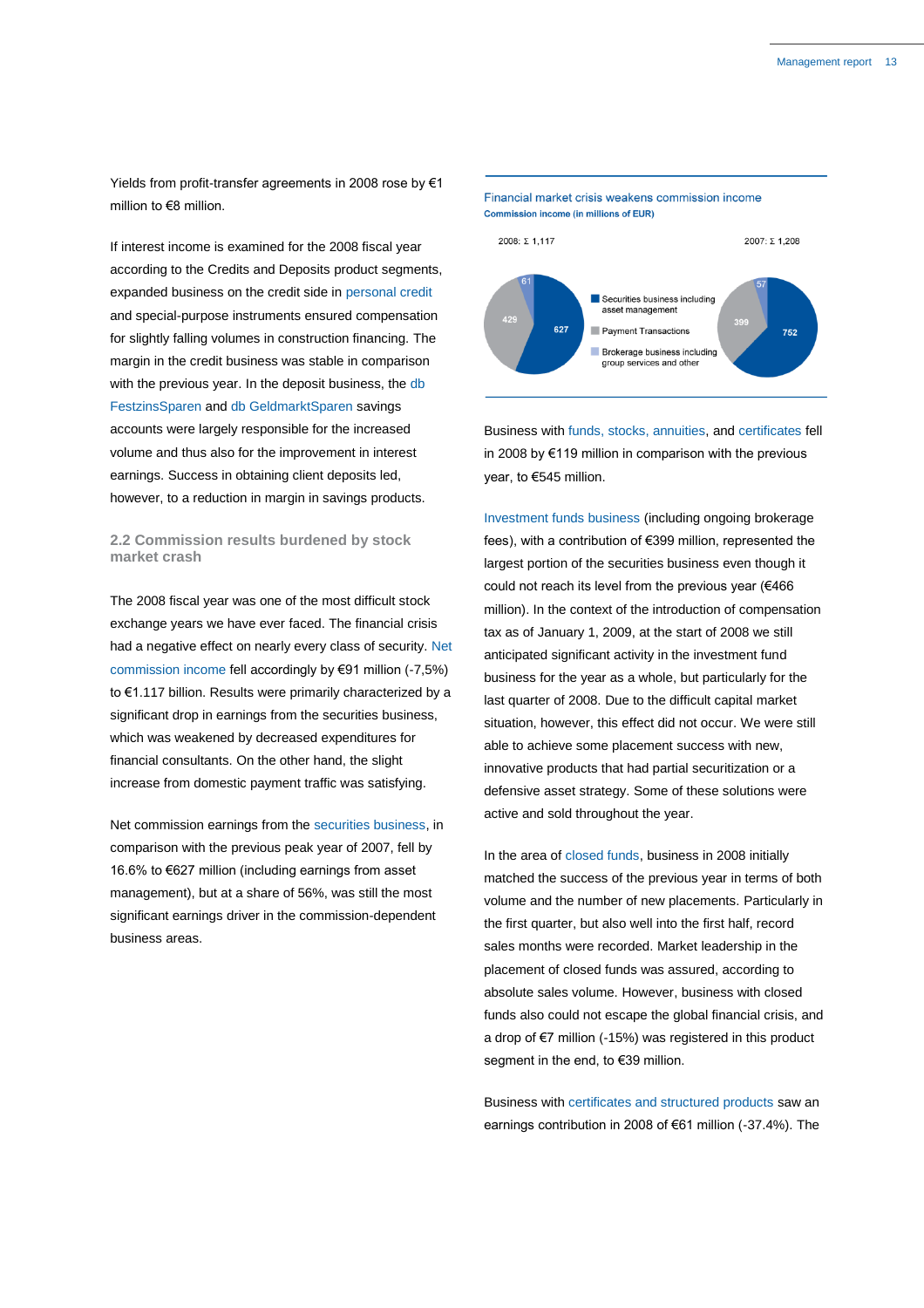significant drop in earnings, besides the general market trends, was primarily due to the introduction of compensation tax as of 2009 in the context of corporate tax reform.



Due to uncertainty in the financial markets, however, our clients tended to move some securities volume into deposit volume with attractive interest rates. In all, however, the volume shrank to a net €0.6 billion. Due to market trends, securities account volume fell 25% to €40 billion. At €32.5 million, therefore, the income from the securities business was slightly under the figure from the previous year.

Within our membership products, in the context of the introduction of the compensation tax, there was a modernization and tightening up of the product line. In particular the asset strategies for more risk-averse clients were converted to a fully new investment approach. One successful placement was the innovative product PrivatMandat Comfort Garant, with the second-largest inflow of capital in the entire German fund market. The volume in membership business, due to the negative trends on the stock market, still fell by €1.8 billion (-25%).

The contribution to income of domestic and foreign payment traffic again exceeded the high level of the previous year, and at €429 million in 2008 continued to represent the second largest income source in commission-based business. The number of new clients with account relationships in 2008 was a satisfactory 2.4% above the high level of the previous year. In particular, it was possible to further increase the sales of higher-quality models. The Junge Konto, with a 23.1% share of new

business, continues to be a strong driver. The trend in private account products shows that the advantages of our account model and the associated value-added services are appreciated by the clients.

The brokerage business had an overall slightly positive trend, with €15 million in balance. The following components are noteworthy: brokered insurance contracts, construction savings contracts, and construction finance. Brokerage earnings were supported by lower costs for our mobile financial consultants.

In 2008, pension consulting was a focus for sales activities. The idea that legally-mandated pensions cannot guarantee an individual's accustomed lifestyle in old age is one that is shared by more and more people. The reduction of the pension gap requires the structured establishment of different pension components. Pension consulting is thus a life-long advisory process for us. We meet this obligation by offering regular pension checkups, comprehensive consulting for our clients, and appropriate product offerings.

Life and retirement insurance continue to be the carrying pillar in brokered insurance; however, the brokering of residual credit insurance has expanded significantly. Our particularly successful product line db FörderRente Premium became db FondsRente Premium in August 2008, and in 2009 will round out the product line as a direct insurance and basic pension. In all, the insurance business suffered a slight drop, however, by €3 million to €215 million (-1.4%).

### **2.3 General administrative costs fell**

Cost management could be substantially improved in 2008. Based on a clear responsibility structure for organizational units and fixed definition of cost categories, it was possible to react in a timely manner to the challenges posed by the macroeconomic context of the second half. The expansion of reporting and analysis of cost center areas and cost types allowed an increase in cost transparency for management and/or the various responsible parties, as well as in the efficiency of cost management.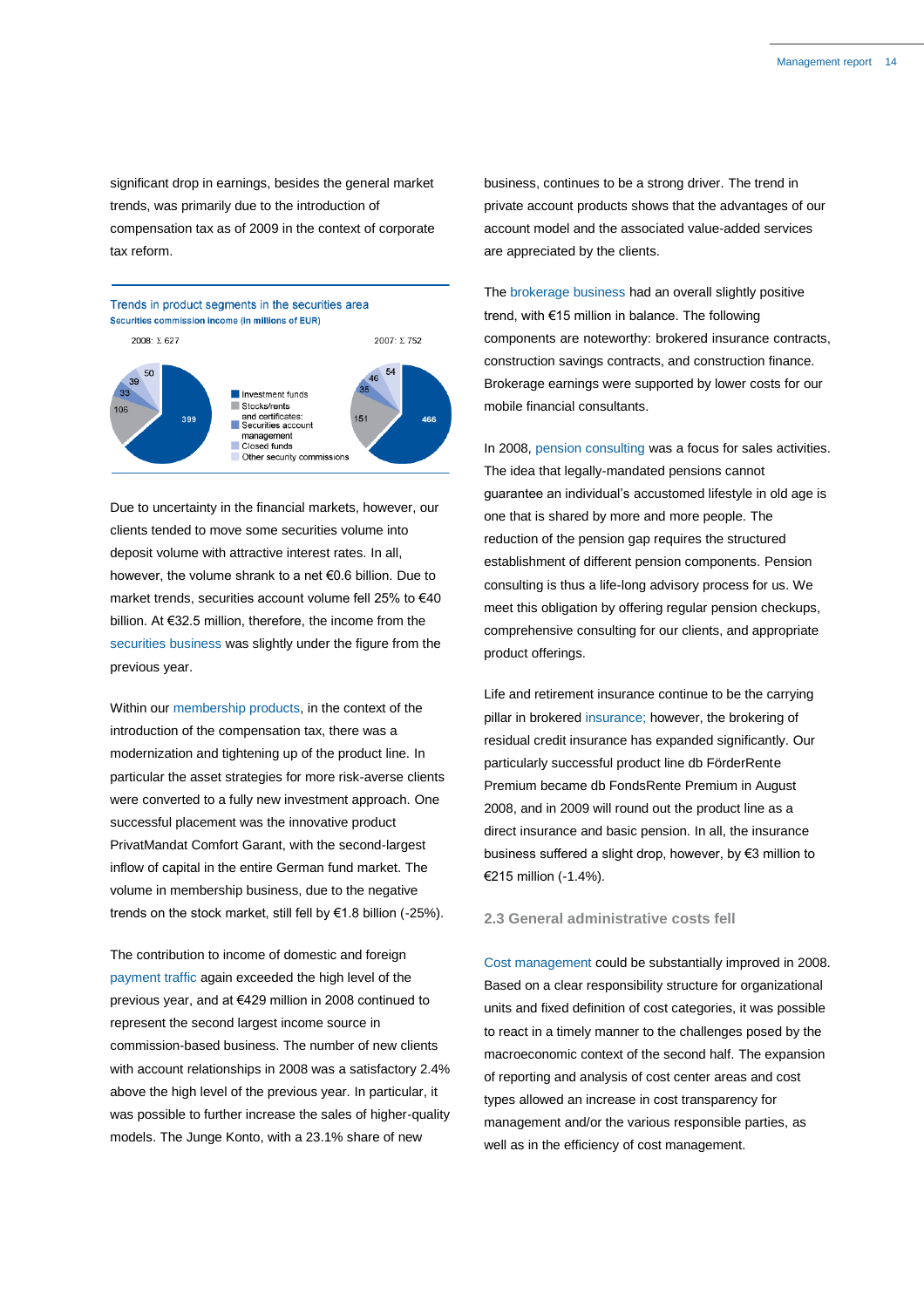

In this context, other administrative costs, at €2.072 billion, could be maintained at the level of the previous year (+€0.6 million). Personnel costs fell by €6 million to €1.017 billion. The decrease in wages and salaries by €24 million to €751 million is primarily due to a reduction in bonus and settlement payments by total of €38 million, while ongoing salary payments rose by €14 million. The reduction in bonuses is a consequence of the drop in earnings in 2008 for both Deutsche Bank PGK and for the entire Deutsche Bank Group. The moderate rise in ongoing salary payments largely reflects scale and non-scale wage increases. Social security contributions and expenditure for pension schemes and support rose by €18 million to €266 million. The characteristic here was the elimination of the favorable effect in the previous year of the adjustment of pension provisions in the context of the rising legal age of retirement.

Other administrative costs, at €1.055 billion due to slightly higher materials expenditures, rose by €7 million in comparison with the previous year. Here, expenses for office space and other business expenses rose in comparison with the previous year. The cause was moderately higher expenses for office space with indexed rents, and contractual cost increases for power. Due to increased levels of client deposits, higher expenses for the deposit insurance fund must be considered. This cost increase, however, could be largely compensated for, since expenditures in IT, communications, and marketing and representation could be reduced. Group-internal

invoices, at €448 million, were at the same level as the previous year.

Depreciation of office and business equipment fell by €7 million in comparison with the previous year, to €27 million. This largely resulted from lower depreciations on IT hardware and office furniture.

### **2.4 Risk provisioning reduced**

Depreciations and adjustments on receivables and certain securities, as well as input into provisions in the credit business, were reduced in accordance with the calculation permitted in § 340f Para. 3 of HGB by €17 million (-6%) in comparison with the previous year to €286 million, and resulted primarily from the fall in depreciation on investment funds shares used to cover the pension obligation in the context of outside funding. In contrast, there was an increased in risk costs from the credit business, primarily driven by growth in high-margin but high-risk consumer credit business. In construction finance, on the other hand, risk costs could again be significantly reduced with a constant credit volume. The primary cause of this, in addition to strict risk management, was particularly the early monitoring of clients in arrears. The credit volume of commercial credit remained constant over the course of the year. The trend towards sinking risk costs for commercial credit could not be continued in 2008; rather, we saw increased provisions and a higher need for write-offs.

### **2.5 Other success and cost components**

Other operational earnings fell in 2008 by €21 million in comparison with the previous year, to €17 million. Other operational costs rose by €25 million to €55 million. Characteristic for this drop in results was the elimination of the favorable effect of the previous year (trade tax allocation payment and profit taken from the sale of an office building in Lübeck).

The other operational earnings and costs also include the costs for incorrect processing and damage claim payments and/or earnings from incorrect processing and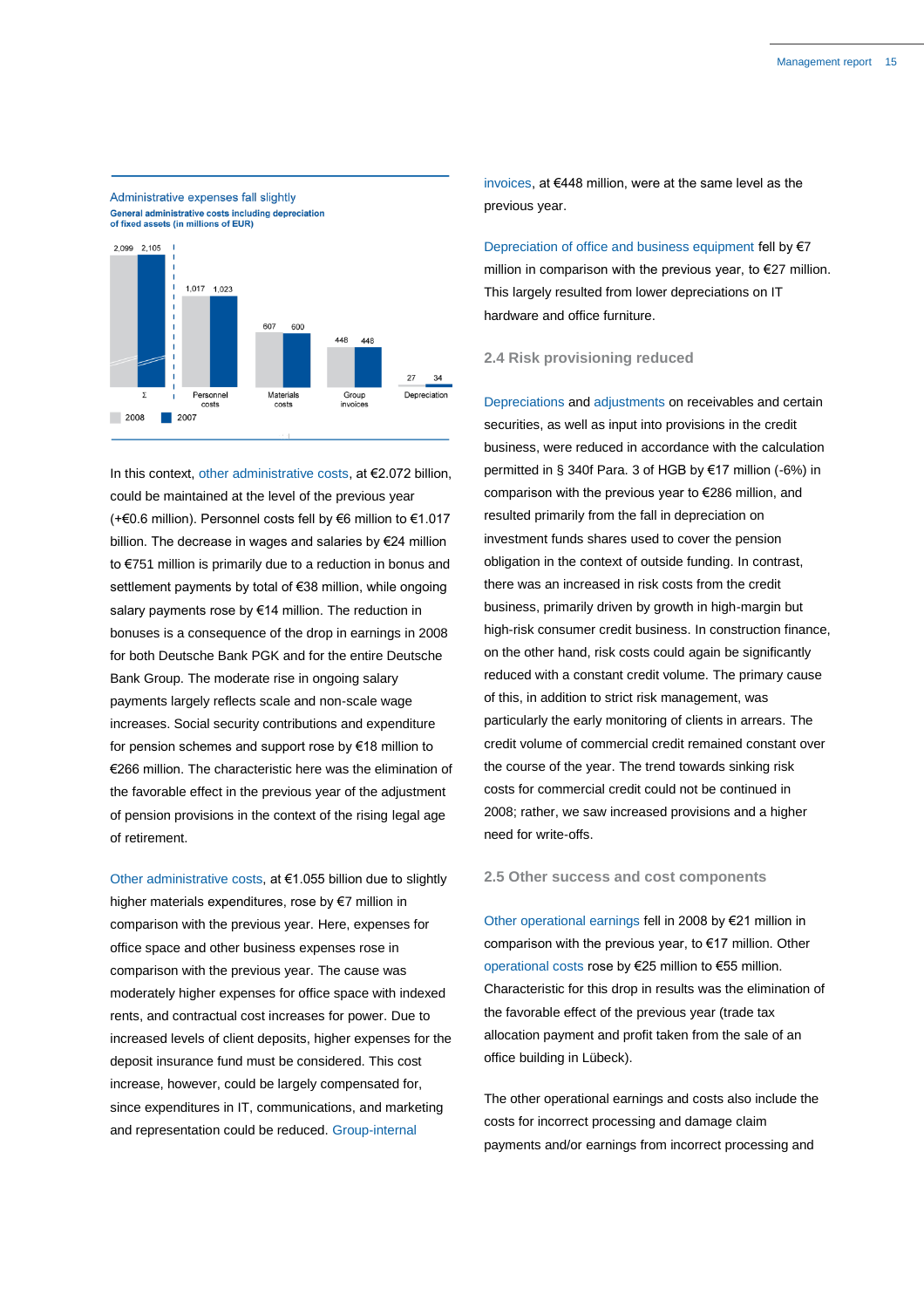credits from the resolution of provisions, costs for All-Risk Insurance and corrections from interest and provision costs from previous years.

### **3. The balance sheet trend**

As of December 31, 2008, the balance sheet for Deutsche Bank PGK grew significantly in comparison with the previous year's closing date, by €41.8 billion, or 56%, to €116.6 billion. This increase resulted in large part from new savings deposits in the context of the Festzinsspar campaign pursued actively for months, as well as cash assets of norisbank and Berliner Bank from liquidity excesses from the acquisition of their deposits. Two securitization transactions, "Zugspitze 2008-1" (€28 billion) and "Rhoen 2008-1" (€4 billion), also led to corresponding growth in the balance sheet total.

Significant growth in balance sheet total driven by acquisition of deposits Assets and liabilities (in billions of EUR)



Our business with client deposits is the backbone of our refinancing, performs important functions in obtaining new clients and asset volumes, and serves as a draw for investment business. With the drop in the prime rate in October 2008, the European Central Bank (ECB) ended the cycle of rising interest rates that lent us an interest rate advantage on the daily money and capital market due to our internal valuation of deposits. We were able to utilize this successfully to obtain of new funds – particularly using FestzinsSparen and GeldmarktSparen. In the last quarter,

the ECB dropped the prime rate three times at a historically unique speed, in all by 1.75 percentage points, to 2.5%. This forced us to adjust the offer on interest rates for fixed term deposits and FestzinsSparen. Starting in September, to counter savers' great uncertainty caused by the financial market crisis with respect to the security of their deposits, we showed the financial strength of the Deutsche Bank Group and facts regarding deposit insurance. The unlimited declaration of guarantee issued by the German government for savings deposits also relieved the tension. Client deposit volume therefore rose sharply in 2008 as well, by means of targeted acquisition measures – also and especially in the primary phase of uncertainty in the fourth quarter – rising by  $€10.7$  billion (+20.8%) to €61.9 billion. Characteristic of this process was primarily the dynamic increase in savings deposits with agreed notice periods of more than three months by €10.3 billion due to the attractive fresh money initiative db FestzinsSparen. Here, clients and selected non-clients were offered particularly advantageous terms for new deposits. Members of our cooperation partner ADAC were also persuaded by attractive savings products. Moreover, the volume of other client deposits with agreed periods of maturity as well as demand deposits could be kept at the level of the previous year. This growth in volume is interest-rate-driven and also due to systematic marketing activities and sales success.

In the 2008 fiscal year, the our bank's credit business managed well in a market environment characterized by the financial market crisis and high competitive pressure. Details in the credit business:

Although economic growth was slowed in Germany due to the crisis, and the overall market in consumer credit stagnated, the credit volume of personal credit in the reported year, in contrast with the market trend, expanded by another €400 million, to a total of €4.7 billion. As in previous years, the driver here was db PrivatKredit, in which the client's advantage can be increased by a socalled "payment holiday" – once a year, the client can skip one payment– or by adjusting the payment in the first six months. Moreover, the client can also distribute repayment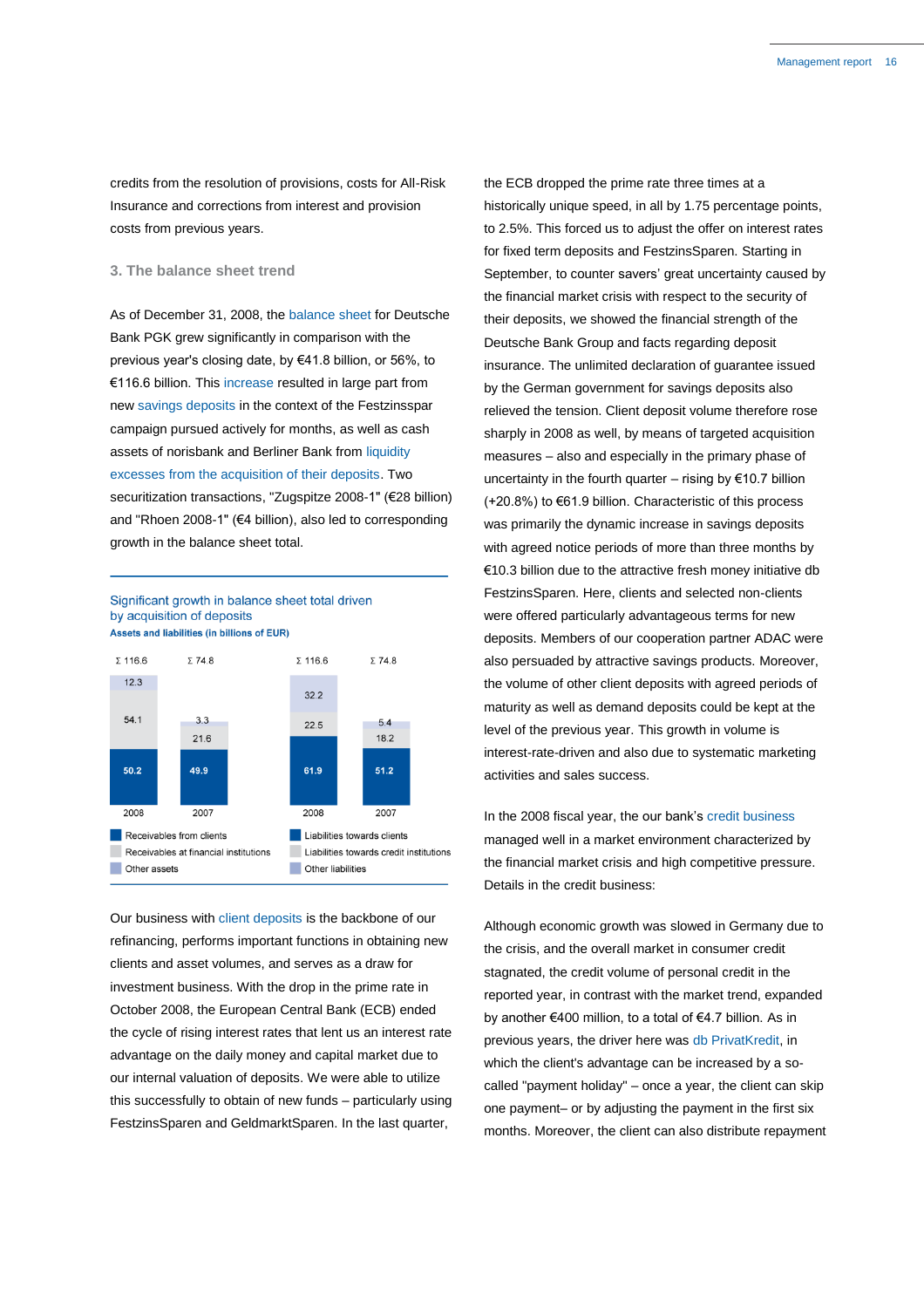into up to eight repayment tranches depending on individual needs. Another success factor was the new positive trend in db DispoKredit claims seen for the first time in years, which, with +17% volume growth, lay far above the market average.

The sales financing and credit business also showed growth and could be made even more profitable. Commercial credit grew by 0.8% to a total volume of €3.5 billion. Core products in commercial financing are db BusinessKreditlinie and db InvestitionsDarlehen. Additional product innovations introduced in 2008 increased the attractiveness of these financing instruments for our business clients, because as a partner for midsized companies we can deliver tailor-fit solutions. The db Kompaktkredit Business, for example, up to €50,000 combines a simplified credit decision and central processing with the advantages of the core products listed above. The online credit application introduced in 2008 for business clients is thus the logical next step for this innovative product, since then forming an integral component of the PBC business client portals. By creating a competence center for foreign currency loans, another improvement in quality could be achieved in this special segment. Consulting support by means of electronic interest and payment plans was also extended to commercial loans.

In the construction finance business, the aggressive price war in the market continued. Our margins stayed strong, holding stable at a high level in the first half of the year, and even rising at the end of the year. Our sales initiatives, pursued throughout the year with different top offers for construction financing, such as long-term low-rate construction financing with an attractive, guaranteed interest rate, proved to be performance drivers. In comparison at the end of the year, the volume of €35.2 billion had stabilized at nearly the level of the previous year.

In the securitizing transactions mentioned earlier, there was a bundling of German construction finance credits sold as a true sale to special purpose companies to be consolidated in the Deutsche Bank Group according to IFRS, whereby the securities issued by the special purpose companies were purchased by Deutsche Bank PGK. This left the entire credit risk with Deutsche Bank PGK, creating a strategic liquidity reserve for the Deutsche Bank Group. This made it possible for Deutsche Bank PGK to generate additional income by lending securities to Deutsche Bank AG. In contrast, the SMART 2007-1 transaction concluded by Deutsche Bank PGK in 2007, due to the changed regulatory environment with the implementation of Basel II at the end of January 2008, and the two MBS transactions, HAUS 2000-2 and HAUS 2003- 1, were terminated effective April or December 2008.

Additional information about balance sheet items can be found in the Appendix.

### **D. Risk management**

### **1. Organization of risk management**

Risk management at Deutsche Bank PGK includes the identification, measurement, control, and monitoring of the risks associated with banking business and is integrated into the group-wide risk management of Deutsche Bank AG. The structure of the system for measurement and control of risk is largely based on group-wide specifications.

Framework conditions were defined and differentiated by risk type, describing details on handling risk.

Among the most important tasks of risk management and control at Deutsche Bank PGK are:

- Control of risks in bank portfolios in accordance with the business strategies and risk principles determined by the Group Risk Committee of Deutsche Bank AG and the Board of Directors of Deutsche Bank PGK,
- Development and introduction of tailored risk control systems,
- Risk identification and preparation of quality-controlled, timely information about the risk profile,
- Regular checking of business transactions and the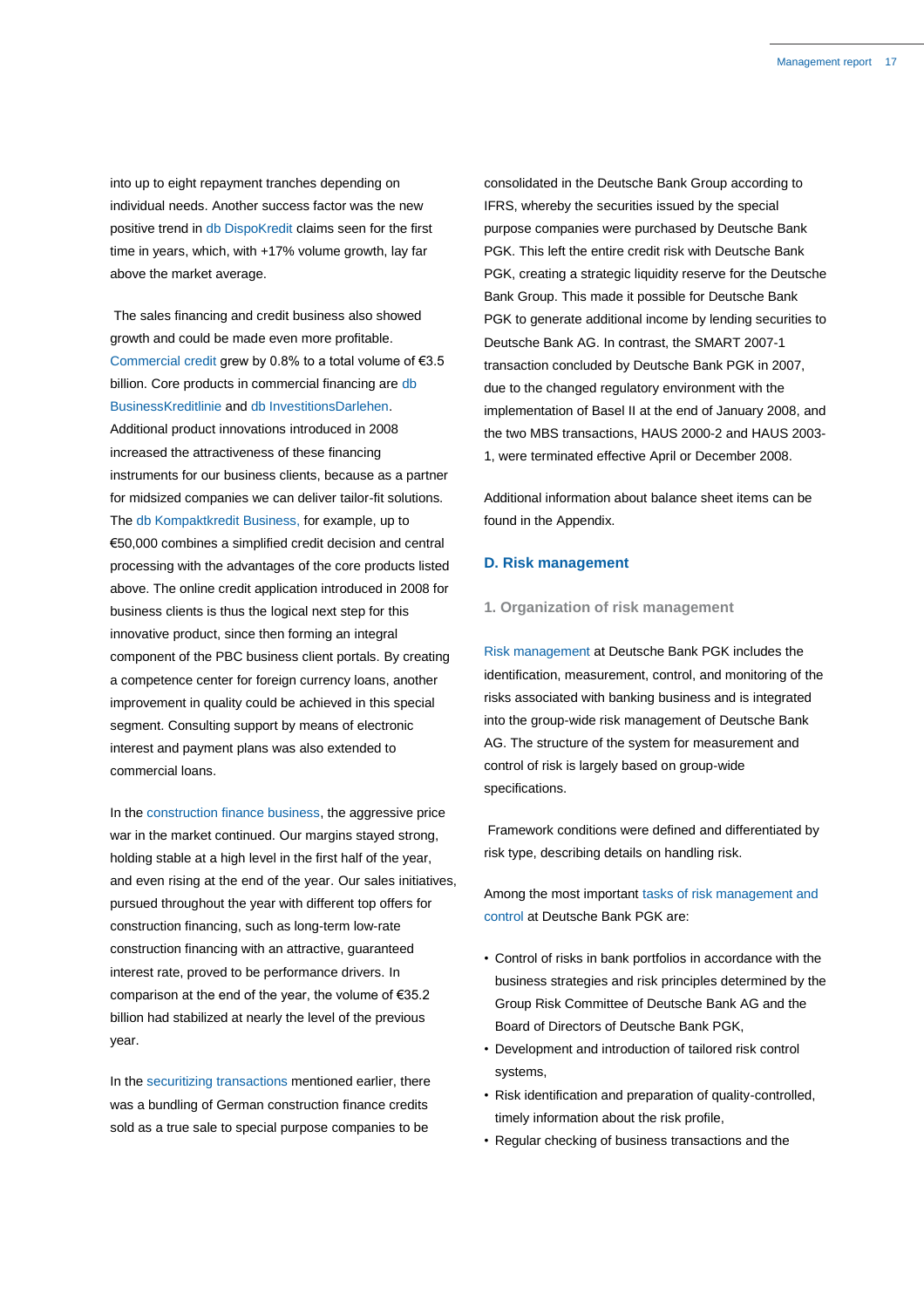associated risk positions to optimize risk-adjusted yields on economic capital in use, and

• Monitoring of limits in the area of credit, market, and operational risks.

For the monitoring and control of risks, we use Deutsche Bank group-compliant risk control instruments. In addition to sensitivity analyses, stress testing, and value-at-risk calculations, portfolio analysis is performed using process and risk costs, and the portfolio is optimized from the ROE point of view. The monitoring of risk capacity for Deutsche Bank PGK is integrated into group-wide risk management. The aggregated total bank risk (measured as economic capital) is compared to the available risk coverage and various risk-type-specific and global stress and scenario analyses performed. This ensures that unexpected losses in the group are detected and covered early.

### **2. Typical risk categories**

The significant risks to which Deutsche Bank PGK is exposed are bank operational risks and the risks from general business activity.

### **2.1 Bank operational risks**

Bank operational risks are taken consciously by banks in the context of performance control. Due to the structure of our business, we are exposed to market and liquidity risks in the context of our business activities and credit extended. Of these, credit risk is – from a capital requirements point of view – by far the largest risk category. Operational risks and market risks are present to a much smaller extent.

### **2.1.1 Credit risks**

Credit risk describes the danger of partial or complete omission of contractually promised payment on the part of a lender. Credit risk management (market consequence function) and sales (market function) are completely separate from the standpoints of both organization and responsibility.

The significant task of credit risk management include:

- Working out and ensuring adequate credit standards and guidelines,
- Development of credit strategies and monitoring of their implementation,
- Development and implementation of rating procedures,
- Ongoing monitoring and control of the credit portfolio and portfolio structure,
- Establishment of a uniform competence structure and its regular auditing, and
- Competent decision on credits and the formation of appropriate risk securitization.

In addition to central credit risk management, at the regional level, there are four credit risk management units whose organizational structure from the standpoint of regional control of the credit portfolio is primarily oriented towards the main processes of credit decision and problem credit management. To optimize credit processes and processing, management of problem credit units is largely standardized.

We have differentiated credit processes that are tailored to the specific characteristics and needs of client and product segments. These take into consideration different access channels, such as IFC, call center, Internet, and mobile sales.

Credit decision rules and workflows are recorded in detailed credit process descriptions and guidelines. Credit rating and credit decisions are largely carried out using a standardized, systematic rating process that is binding in the sales and credit risk management units. For evaluation of risk, the bank uses automated rating procedures for most of its credit products, in which quantitative factors (e.g. financial analysis, account behavior, external figures) are taken into consideration. The client risk is calculated as a client failure probability using statistical principles on objective credit application data. Securities are included in the calculation of the expected losses (to reduce risk). The engagement risk is shown in the form of the expected loss proportion. Even with the high unit counts typical for our business, quick credit decisions are provided at a constant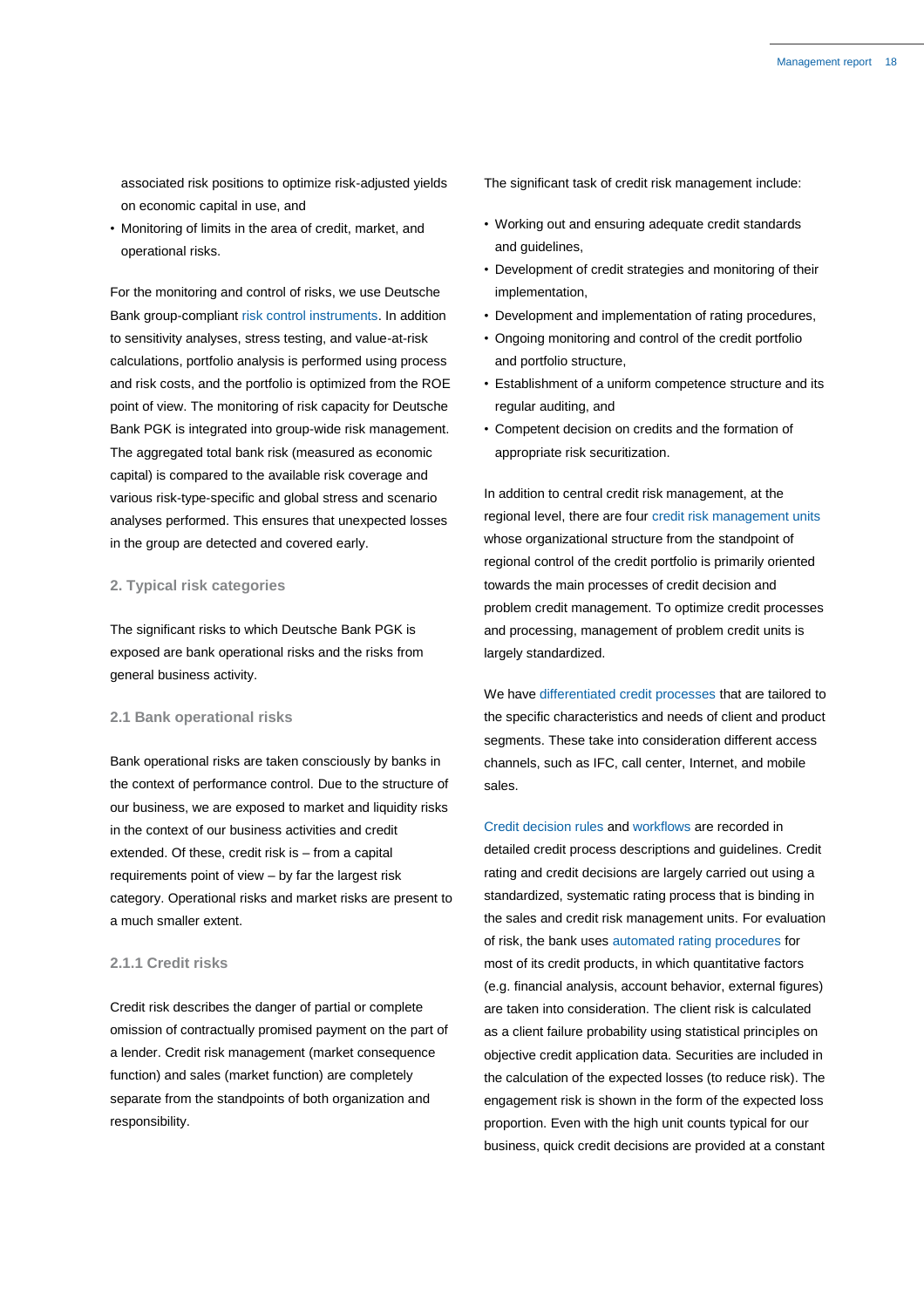high level of quality.

Furthermore, workflows are supported effectively by the IT system in all phases of credit handling. The fully automated networking of sales and credit risk management units was further extended. Both consulting and decision and processing are supported by the "KreditManager" system using an integrated approach.

Credit monitoring is supported by the system. This includes a behavior scoring system, dunning letters, and monitoring of compliance with regulations. There are also extensive analysis tools for monitoring and controlling the credit portfolio. Problem engagements are identified based on standardized criteria and sent to problem credit monitoring units. These engagements are sent to a special IT system for efficient processing and risk monitoring.

In 2008, our familiar business policy was continued with respect to a broad distribution of risk in the credit portfolio. IT-supported risk early detection systems that directly identify potentially problematic engagements permitted continued consistent, timely risk management. In addition to intensive efforts to continue building our credit business with private and business clients, our attention in 2008 remained focused primarily on continued optimization of our processes in combination with the handling of problem credit and in the recovery area.

Deutsche Bank PGK uses a standardized mechanical procedure to identify adjustment and write-offs for homogeneous portfolios. In this context, we divide the greater part of our credit portfolio into multiple homogeneous subportfolios according to credit type and client group. About 96% of our entire credit portfolios fall into these homogeneous subportfolios. Based on historical data, the adjustment needs required are determined for each payment delay category in each subportfolio. The adjustment of a homogeneous credit is modeled and posted mechanically in the IT system using fixed individual adjustment rates depending on each payment delay. The fixed adjustment rate to be calculated is omitted from the first payment delay classes according to the procedure. Write-offs and partial write-offs of credit from the

homogeneous subportfolios are performed according to the achievement of centrally specified criteria.

Credits in the non-homogeneous portfolio are primarily larger credit facilities or specific credit types such as credits by bank guarantee, collateralized credit, and credits to unions, political parties, public budgets, and noncommercial organizations. These credits are regularly subjected to individual audits. For risk provisioning in the non-homogeneous portfolio, individual adjustments are performed for acutely default-endangered credit. To cover latent risk in credit in the non-homogeneous portfolio not in danger of default, a fixed adjustment is carried out according to the expected loss method (EL).

The risk provisioning provided for the past fiscal year was sufficiently capable of handling all detectable address failure risks for the credit business of €268 million. The high quality of the credit portfolio can also be seen from the fact that only 5.5% of credits – according to the internal rating procedure of the bank – have a rating lower than iB–.

### **2.1.2 Market risks**

The term "market risk" generally denotes the possibility of sudden loss of value caused by unforeseen changes in market price.

The market risk of Deutsche Bank PGK, as a non-trading book institution – due to its business structure – is largely restricted to interest rate change risk that occurs due to client assets and liabilities. Value-at-risk figures and sensitivities are used to measure risk acceptance.

Control of market risk is the responsibility of the Asset and Liability Management department of Deutsche Bank PGK. Future interest and capital cash flow at Deutsche Bank PGK is modeled on a daily basis using an IT system for asset and liability control and subjected to mark-to-market valuation. This forms the basis for the measurement and limitation of interest rate change risk, based on the valueat-risk procedure. The risk figure "value at risk" gives the potential loss in the sense of minimization of cash value of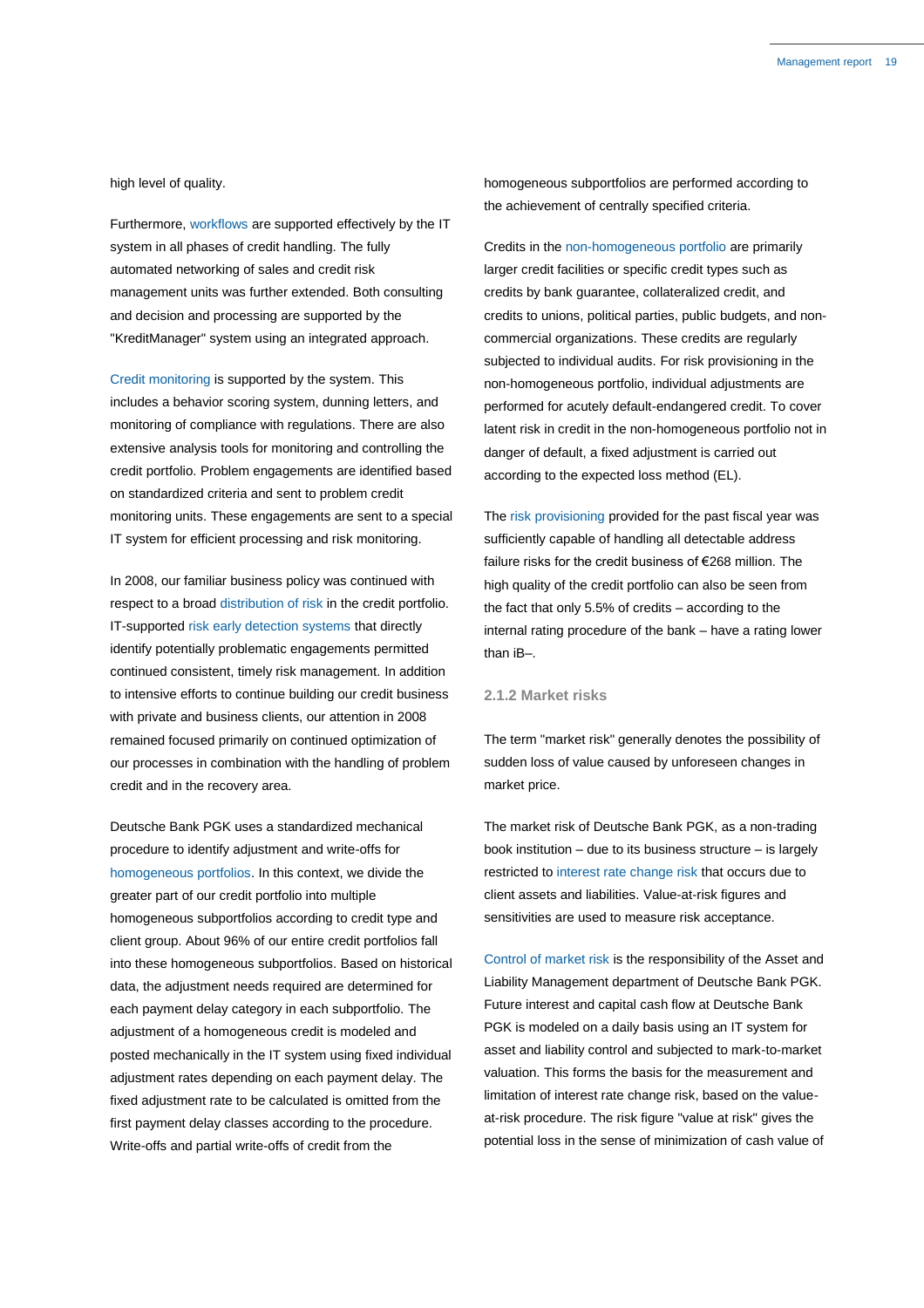the portfolio of Deutsche Bank PGK due to future market interest rate changes that, assuming normal market movements, will not be exceeded for a holding period of one day, to a probability of 99%. The value at risk, in combination with sensitivities, is a significant figure for the evaluation of the risk position and an important component of early risk detection. The value at risk is calculated daily based on current interest rates using the system for asset/liability control, and is reported to Risk Management. The average utilization of the value at risk limit ( $€2.0$ million) over the reported year was 40.9%. The minimum and maximum value of the value at risk, at €400,000 and €1.5 million respectively, stayed within a narrow range despite the very volatile overall market. On the balance sheet closing day, the value at risk was € 1.1 million. To securitize interest change risk, group-internal interest swaps, options on interest swaps, caps, forward-rate agreements, and market-traded interest futures are all used. Details on derivative positions can be seen in the Appendix.

The market risks from our investment fund shares held as insolvency security for pension obligations are globally monitored by the HR Liability Risk Committee. The effects of market events on the value of the trust assets and on the parameters that are the basis for valuation of the pension obligation according to international guidelines are seen as a valuation unit under group aspects. The investment strategy in investment funds is continually examined in the context of the asset allocation guidelines applicable throughout the Deutsche Bank Group by a committee on which Deutsche Bank PGK is represented by the head of the Asset and Liability Management Department, and reworked if necessary. In the context of a two-sided trust agreement, company and employee trustees work together to monitor compliance with the agreements and trends of the assets.

### **2.1.3 Liquidity risks**

The control of liquidity risk is the also responsibility of the asset and liability management division of Deutsche Bank PGK. Taking the special inventory behavior of the deposit and credit business of Deutsche Bank PGK into consideration, it is ensured in advance that payable obligations can be fulfilled at any time. To securitize payment obligations, as of December 31, 2008, there was a term-limited credit commitment on the part of Deutsche Bank AG in the amount of €7.5 billion.

As of December 31, 2008, the liquidity figures per Principle II were at 1.45; on average over the 2008 fiscal year, they were at 1.37. The requirements for the liquidity figures were met during the entire fiscal year.

There were also large holdings in ECB-capable securities from the two securitizing transactions concluded in the reported year that were able to be used as strategic liquidity reserves.

### **2.2 General commercial risk**

There are operational and general business risks inevitably associated with the banking business.

### **2.2.1 Operational risks**

Operational risks (OR) includes the potential occurrence of loss in connection with employees, project management, contract specifications and documentation, technology, infrastructure, material assets, external influences, and client relationships. Costs and earnings in this context during the reported year came to a net sum of  $\epsilon$  23 million.

In the context of regulatory requirements (Basel II), a comprehensive framework has been established in a timely manner. In addition to the function of Operational Risk Officers there is also an Operational Risk Policy that regulates the tasks and responsibilities in all areas of responsibility. Here, the basic principle applies that each business management bears the responsibility for the perception and control of operational risks. For the case of potential or existing risk, there is a progressive information hierarchy that reaches up to the Board of Directors.

The monitoring of operational risk is carried out using an incident reporting system in which all events are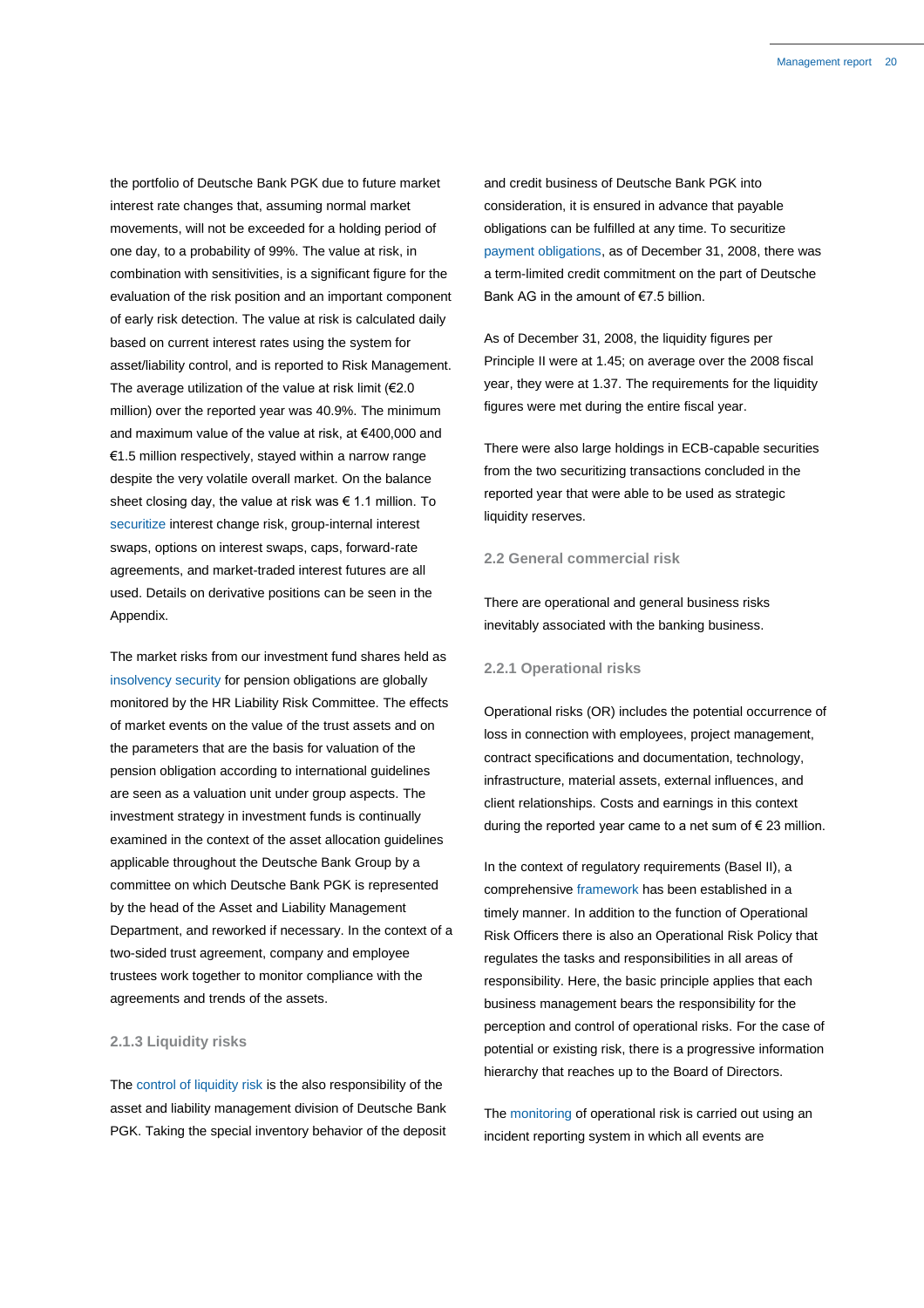decentrally recorded and centrally evaluated. This permits current knowledge to be gained pertaining to existing or potential risk factors that contribute to reducing operational risks using target measures. There is also a history of several years of modeling the volatility of operational risk and providing differentiation between "expected losses" and "HILF" processes (high-impact, low-frequency) in the sense of Basel II. However, based on our OR management activities, we assume that large HILF events will continue to be avoided in the future. In the context of OR monitoring, moreover, timely correction of defects determined by review is monitored centrally (audit tracking). Regular reporting (the Operational Risk Report) to the board of directors with quality figures and statements rounds out the control process.

In the context of management of operational risk ("operational excellence"), error sources and weaknesses in business operations are regularly analyzed (e.g. based on loss data and review reports).

The discovery of systematic process weaknesses flows directly into central process control, while error sources detected in sales are recorded during periodic training of all IFC leaders.

Moreover, there is a standardized approval process for new products. In the context of this process, the early involvement of the required business departments within the bank ensures that new products can be adequately modeled and/or processed in the posting and handling processes.

The business processing for Deutsche Bank PGK is carried out in the context of group strategy based on business supply contracts with different group-internal and external service providers. In the business supply contracts, internal control processes and the authority to issue instructions are contractually agreed upon by Deutsche Bank PGK. Moreover, the standards required by BaFin for the outsourcing of business activities and functions are implemented in an outsourcing policy binding for all areas of responsibility. Compliance with these standards is ensured in the context of an outsourcing

#### monitoring system.

Coordination of crisis management is provided together with the Corporate Security department of Deutsche Bank AG. The existing planning for Business Continuity Management is regularly examined and adapted to new emergency scenarios as needed, taking into consideration the experience of the Deutsche Bank Group.

Furthermore, since 2005, the economic capital for operational risk has already been calculated based on a Basel II-compliant calculation model (Advanced Management Approach). This has been assigned to the associated sales structures according to cause. In 2008, the BaFin approved the AMA model for the Deutsche Bank Group.

Risks endangering inventory and risks that can detectably influence the asset, financial, or deposit situation of the bank are no longer observable and, against the background of the control measures taken, are not expected. In connection with the processes of the money supplier group Heros from 2006, our continued claims associated with the insolvency of Heros GmbH value services account (i.K.) and against the managers are covered by insurance.

In all, the implementation of a systematic and effective operational risk management is running according to plan. The measures taken in 2008 for the establishment of an appropriate OR framework in the PBC companies "Berliner Bank" and "norisbank" will remain the focus of activity of operational risk management in 2009.

### **2.2.2 General business risk**

General business risk is the uncertainty in the course of events based on changed context in business operations such as the market environment, client behavior, and technological change. When conditions change, these risks require fast action and adjustment to the new situation in order to avoid economic disadvantage.

In combination with Deutsche Bank AG, we set up a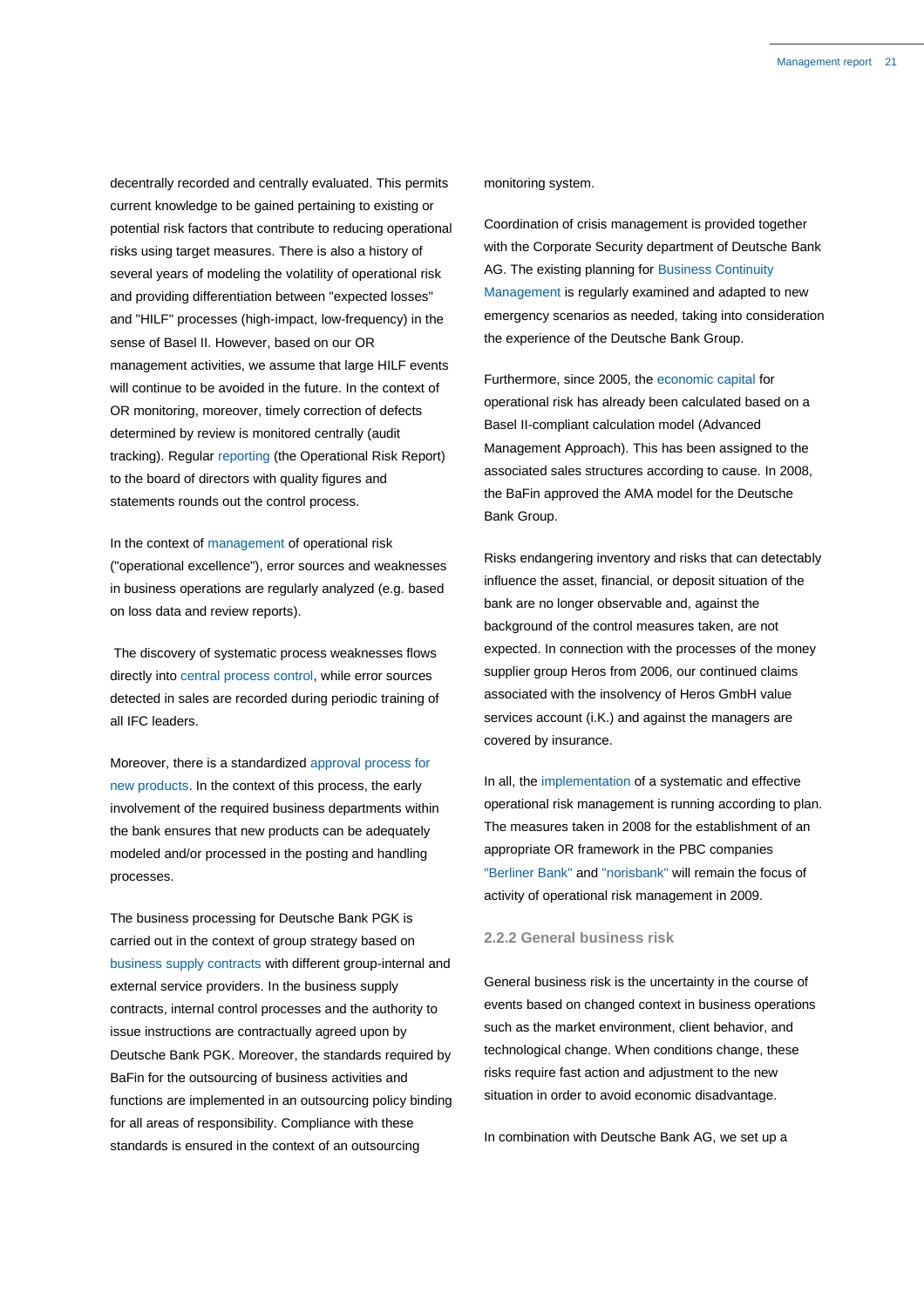business risk model with which the economic effects on the forecast results of the bank can be quantified under difficult market conditions. Based on operational planning, the effects of a crisis situation on the pre-tax results can be simulated. The calculation of business risk is based on a group-wide definition of a scenario model that assumes potentially sinking profits and a disproportionate reduction in costs. The risk is that the total profits calculated in the scenario may fall below the total costs calculated in the scenario. For Deutsche Bank PGK, the total results modeled in the scenario exceed the total costs for 2008, so there is no business risk.

### **3. Banking oversight-relevant shareholders' equity**

The balance equity consisting of subscribed capital and capital reserves is, as in the previous year, unchanged as of December 31, 2008, in the amount of €2.6663 billion.

A new addition to  $\S$  2a of the  $7<sup>th</sup>$  edition of KWG permits subordinate institutions to omit compliance with the requirements of § 10 of KWG if the requirements listed in § 2a of KWG are met. The intent of this is to utilize the option to simplify reporting on the part of the subordinate institution to the BaFin and the Deutsche Bundesbank, as well as to provide certification of compliance with requirements. On this basis, Deutsche Bank PGK is no longer obligated to meet the requirements of Principle I. Compliance and monitoring takes place at the level of the institutional group.

According to a voluntary pro-forma calculation, liable equity capital pursuant to the KWG was €3.0766 billion as of December 31, 2008. This includes €2.6645 billion in core capital and €442.9 million in supplemental capital. For the core capital, intangible assets with a book value of €1.8 million are accounted for as withdrawal posts. The drop in supplemental capital (previous year €453.1 million) resulted from the maturity of two subordinate promissory notes bonds with a nominal value of €25.6 million.

### **E. Outlook**

### **1. Economic outlook for the banking industry**

In 2009, banks around the world are facing one of the most difficult years in recent history. The mutually reinforcing effects of the global financial crisis and the equally rapid collapse of the real economy are expected to lead both to a difficult environment for the capital market business and to higher losses in the credit business of the traditional private and business client segment.

While the earnings situation in 2009 for the investment banking sector should stabilize at a relatively low level in comparison with previous years, and the need for writeoffs should be lower due to reduced valuation, in 2009 and 2010 we can expect continued significant losses from the credit business. Credit failure rates have significantly increased from their low points in 2005 and 2006, but in a historical perspective they have hardly moved above the long-term average in most segments. The growing number of credit failures will have a significant influence on the earnings situation of the banks, increasingly affecting even those institutions that are primarily active in the private business and mid-sized area.

The massive interest rate cuts by the central banks will have a clearly positive effect on margin trends in new credit business and will contribute to an improvement in interest income in this year and the next. However, this will probably not compensate for the sharp increase in credit failures. The credit volume is still growing in many segments of the market, but over the course of 2009 it should continue to lose momentum, and in the large industrial nations it should shrink on absolute terms, at least temporarily.

At the same time, the commissions business will slow down, since the massive losses in the capital markets have resulted in decreased client activity, which will continue to be the case as far as we can tell. In addition to the loss of trust in the financial sector and in the greater part of the established asset categories that could not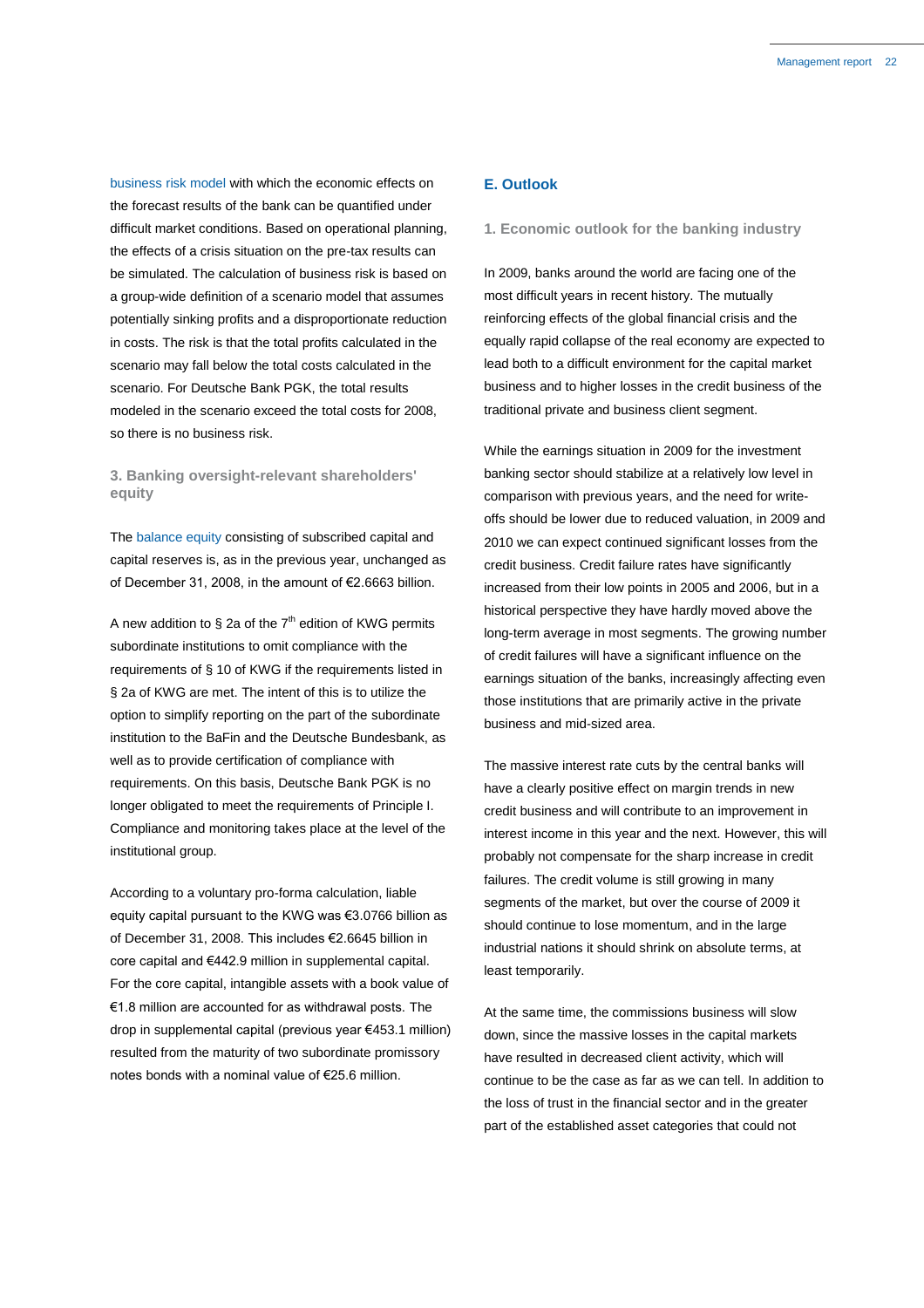escape the global financial crisis and suffered significant losses in value, in 2009 there will be additional fundamental uncertainties: In the recession, due to increasing unemployment, the asset behavior of private investors will be more conservative. The tendency towards investment and thus the need for financing by companies falls, so that not only the demand for credit but also for services associated with the issuing of outside and internal capital should drop, including consulting for mergers and acquisitions.

### **2. Further establishing our leading market position in Germany**

Deutsche Bank PGK has started a comprehensive and permanent stabilization program to be ideally prepared for the changed economic environment. This includes, for example, comprehensive cost management, during which we will consistently save on non-core business topics, strengthen cost consciousness in the organization, and initiate numerous immediate measures to reduce costs.

However, it is precisely these difficult market situations that demonstrate who has the power to continue growing. Despite the extraordinarily difficult economic environment, in 2009 and 2010 we will hold to the planned growth agenda in order to establish the basis for permanent, balanced, and profitable growth in the three dimensions of client, employee, and shareholder.

To continue on the successful path of previous years, cement market leadership in the home market of Germany, and establish our strong position in European core markets, the PBC Division laid out a comprehensive Global Growth program in 2008 which focuses our business model even more on the client. Deutsche Bank PGK in Germany plays a central role in this initiative.

In the client dimension, we want to continue the "Making clients fans" success story and drive client retention above the high levels already achieved in 2008. Our main task in the next few years will be to stabilize client relationships and start new ones, to win back lost trust, and to orient ourselves better to the expectations of our clients. We

assume that clients will change their investment policies in view of their experiences and losses in 2008: They will turn to simpler, more understandable products, even if this will be associated with lower yields. To this extent, we will have to place far more importance on transparency than in the past. Transparency applies to the functioning of products as well as to their pricing. Moreover, clients will have an even higher need than ever for high-quality consulting that stands for competence and quality, so that client discussions will gain intensity in terms of both content and time. Thinking for the long term, concentrating on individual clients, taking time: These will mark highquality consulting.

In Germany, we will therefore invest specifically in our consulting business. To do this, we will significantly expand our coverage area by opening 150 additional branches by 2012. We will also augment our consulting team by hiring a total of 1,250 new consultants, especially in consulting-intensive areas with business clients and affluent private clients. Through planned investment in new employees and locations, the Bank will bundle forces and bring its offering even closer to its clients.

The growth program also includes efficiency measures with the goal of bundling administrative activities and processes in the area of banking services, making them more efficient.

With the growth program, we want to continue to expand our number of clients. Moreover, the cost/earnings ratio in this area should be reduced to the usual European level. We thus want to make a significant increase in earnings before taxes in the shareholder dimension.

The second leg of our PBC growth agenda in Germany is the planned strategic holdings in Postbank. Integration of Deutsche Bank PGK will result from the cooperation with Postbank already announced in September 2008, which will be established in 2009. The motto of the cooperation is for each to benefit from the strengths of the other in order to gain shared earnings and cost synergies over time.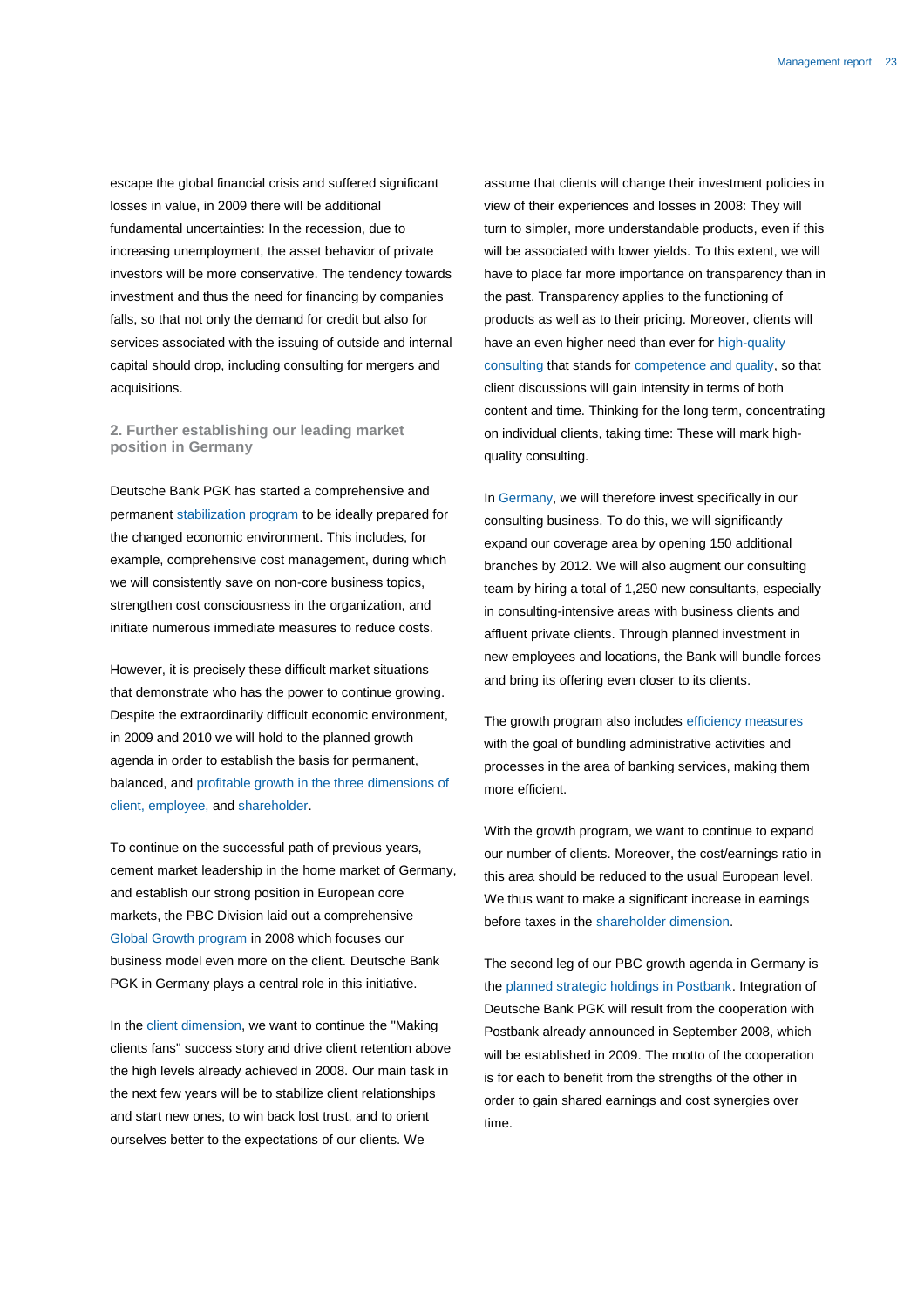The third field of activity in Germany will be the further development of our subsidiary Berliner Bank in order to significantly increase its past contribution to earnings. We will also continue to invest in opportunity-rich growth initiatives in a timely manner, such as BankAmiz, our special target group offering for Turkish clients.

In Poland, the task is to continue to drive the consistent implementation of growth strategy and permanently expand the market presence of Deutsche Bank PBC S.A. To this end, we will continue to invest in the local branch network, and expand profitable business fields such as consumer credit.

But balanced growth also includes continued investment in our employees. That happens with intensive qualification and also by specific new hires in sales. We wanted to establish a permanently high standard in employee satisfaction, which continued to rise in 2008. We are convinced that stable employee retention makes a decisive contribution to our growth goals.

At the same time, we also see significant business risk for 2009, resulting from the outlined scenario for trends in the economic environment. We can therefore provide no expected value for earnings in 2009 from today's standpoint. We also reserve the right to adjust our outlined growth strategy in 2009 depending on the situation, once new trends in the development of capital markets and the real economy can be discerned.

In Germany, we assume increasing risk in the credit business, with correspondingly higher needs for value adjustments. While influences on the construction

financing business can only be expected with increasing payment delays towards the end of 2009 (and thus possibly growing risk costs in 2010), for the segment of consumer finance – and here, particularly in the area of lower income classes – due to increasing part-time employment and/or increasing unemployment and burdens on freely available household income, we expect a direct increase in credit rating risks. In the area of business products, export-dependent companies in particular, including suppliers, will be disproportionately affected by the comparatively strong EUR/USD exchange rate and the drop in demand from overseas; moreover, corresponding effects can be expected on industries dependent on private consumers. In all, for 2009 we expect an increase in corporate insolvency and clearly higher risk costs for the product portfolio of business products.

Despite the currently very difficult market situation, we are convinced that our business model puts us in a very good position. We will thus hold unwaveringly to our position in the premium segment with our promise to provide the "Best service and best client experience."

With the experience of the last few decades, a clear strategy, a well-stocked toolbox to implement it, and motivated employees, we are confident that we can be the first stop our clients' for private client business, even in the next few years. Our actions will be determined by the vision of being the best bank in the dimensions of client, employee, and shareholder for private and business clients in Germany.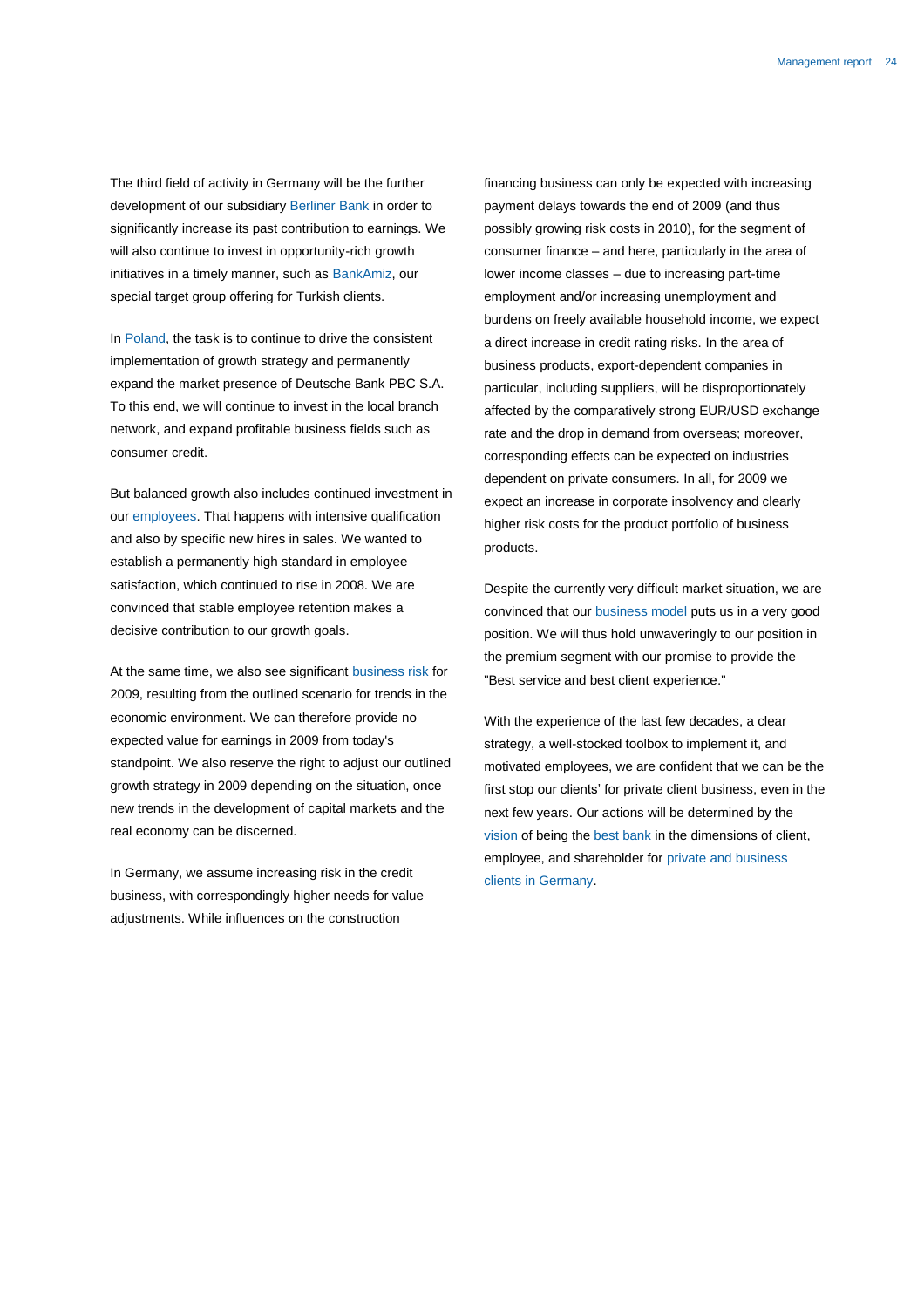Frankfurt am Main, Germany, February 26, 2009 Deutsche Bank Privat- und Geschäftskunden Aktiengesellschaft

Board of Directors

Rainer Neske

Andreas Arndt **Andreas Arndt** Cuido Heuveldop **Canada Expanditure Constant Constant Constant Constant Constant Constant Constant Constant Constant Constant Constant Constant Constant Constant Constant Constant Constant Con** 

Hanns-Peter Storr Frank Strauß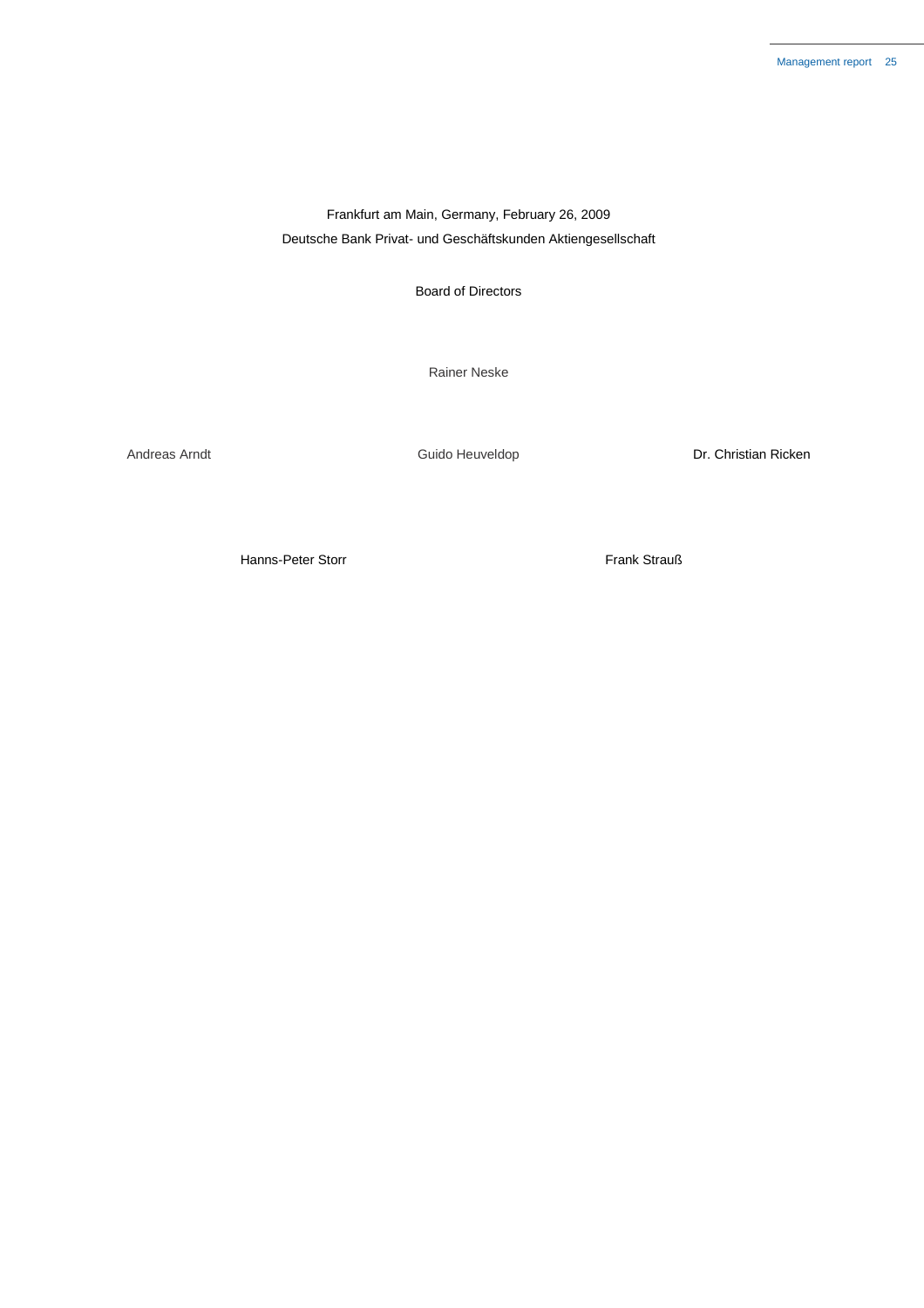**Non-binding translation**

# **2008 annual financial statement for Deutsche Bank Privat- und Geschäftskunden AG**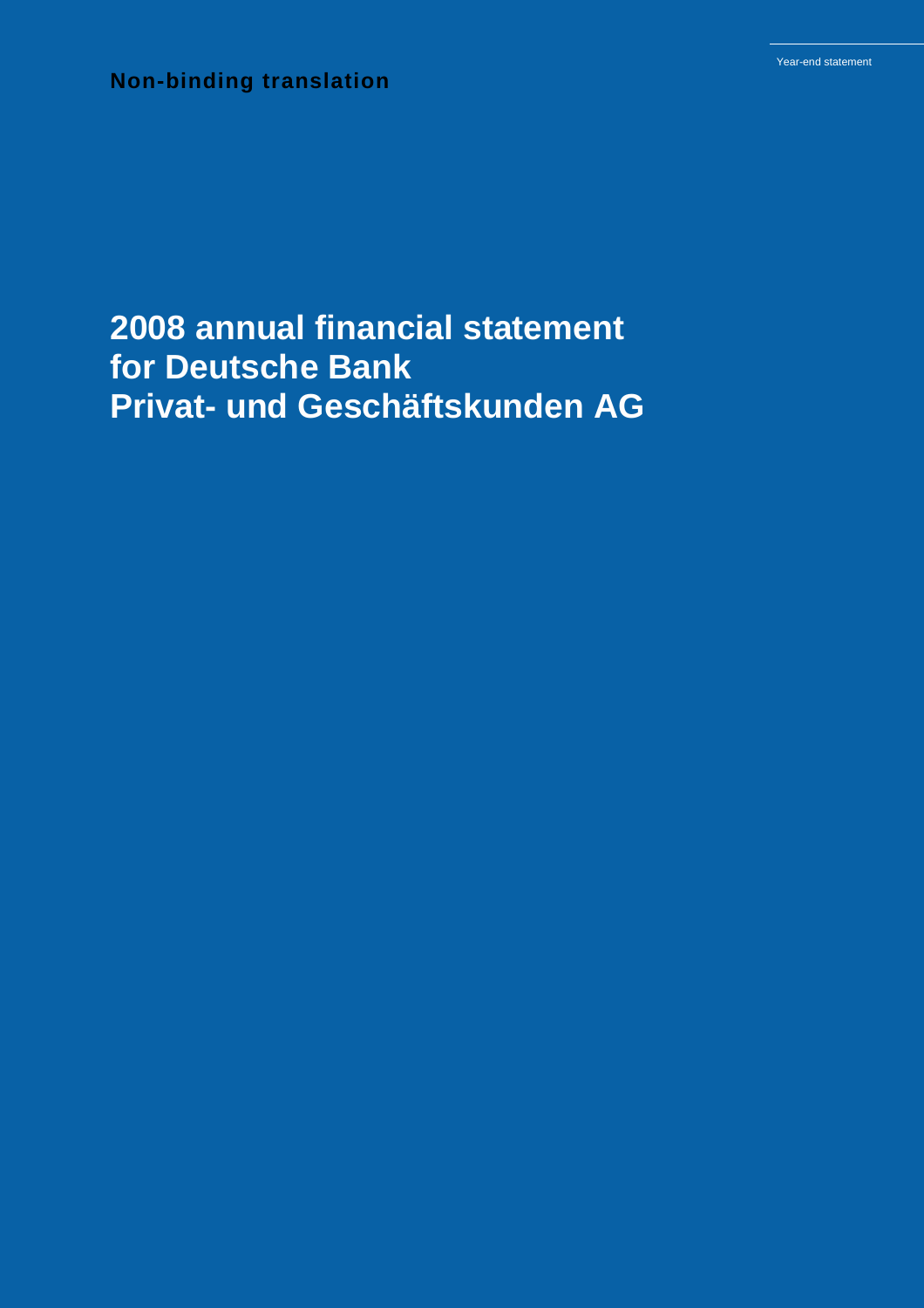# **Balance sheet for Deutsche Bank Privat- und Geschäftskunden AG as of December 31, 2008**

| <b>Assets</b> |                                                                                                          |                       | 12.31.2008         | 12.31.2007   |
|---------------|----------------------------------------------------------------------------------------------------------|-----------------------|--------------------|--------------|
|               |                                                                                                          | <b>EUR</b>            | <b>EUR</b>         | <b>TEUR</b>  |
| 1.            | Cash reserves                                                                                            |                       |                    |              |
|               | Cash holdings                                                                                            |                       | 919,546,220        | 829,590      |
| 2.            | Debt instruments in public positions and bills of exchange<br>permitted for refinancing at central banks |                       |                    |              |
|               | Bills of exchange                                                                                        |                       | 0.00               | $\mathbf{0}$ |
|               | including: refinanceable at the Deutschen Bundesbank 0 EUR                                               |                       |                    |              |
| 3.            | Receivables at financial institutions                                                                    |                       |                    |              |
|               | a) payable daily                                                                                         | 3.729.038.373,13      |                    | 2.906.531    |
|               | b) other receivables                                                                                     | 50, 361, 325, 776. 46 |                    | 18,726,737   |
|               |                                                                                                          |                       | 54,090,364,149.59  | 21,633,268   |
| 4.            | <b>Receivables from clients</b>                                                                          |                       | 50,234,499,265.86  | 49,900,141   |
|               | including: secured by collateral 22,102,887,889.54                                                       |                       |                    |              |
|               | communal credit 213,946,764.52                                                                           |                       |                    |              |
| 5.            | <b>Bonds and other fixed-interest securities</b>                                                         |                       | 8,804,247,346.27   | 26,178       |
|               | Bonds from other issuers 8,804,247,346.27                                                                |                       |                    |              |
|               | including: lendable at the Deutschen Bundesbank 0                                                        |                       |                    | 26,178       |
| 6.            | Shares and other non-fixed-interest securities                                                           |                       | 1,020,478,057.00   | 1,009,976    |
| 7.            | <b>Holdings</b><br>including: credit institutions 1,084,175.90                                           |                       | 7,945,958.84       | 9,989        |
|               |                                                                                                          |                       |                    |              |
| 8.            | Shares in affiliated companies<br>including: credit institutions 938,573,407.87                          |                       | 966,516,159.29     | 965,629      |
| 9.            | <b>Trust assets</b>                                                                                      |                       | 2.352.214,01       | 2.670        |
|               | including: Trust credits 2,352,241.01                                                                    |                       |                    |              |
| 10.           | Intangible assets                                                                                        |                       | 1,569,050.00       | 2,280        |
| 11.           | <b>Tangible assets</b>                                                                                   |                       | 216,454,058.00     | 211,488      |
| 12.           | <b>Other assets</b>                                                                                      |                       | 274,667,053.71     | 140,087      |
| 13.           | Prepayments and accrued income                                                                           |                       | 38,704,516.09      | 52.756       |
|               | <b>Total assets</b>                                                                                      |                       | 116,577,344,048.33 | 74,784,052   |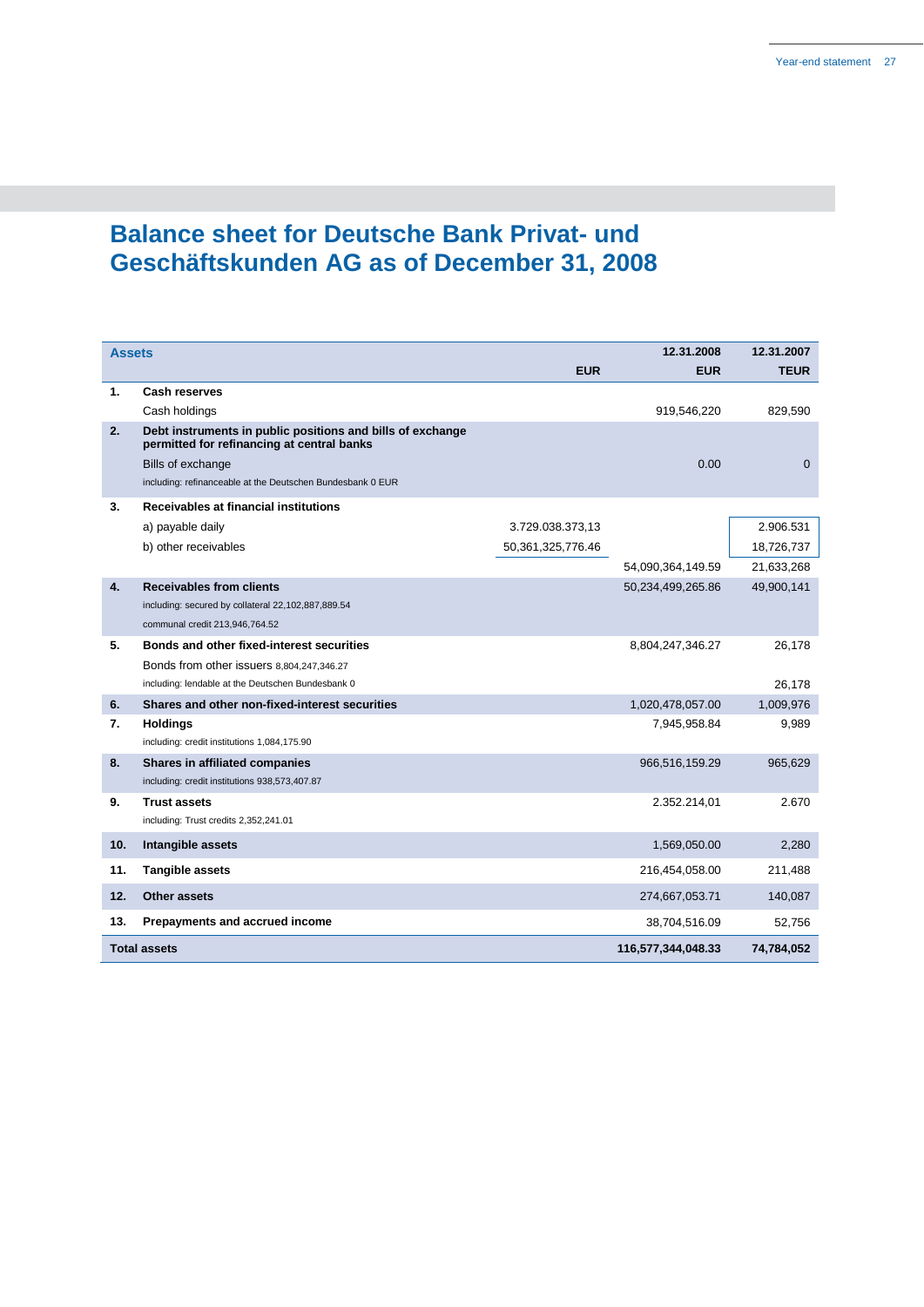|    | <b>Liabilities side</b>                                 |                   | 12.31.2008         | 12.31.2007  |
|----|---------------------------------------------------------|-------------------|--------------------|-------------|
|    |                                                         | <b>EUR</b>        | <b>EUR</b>         | <b>TEUR</b> |
| 1. | Liabilities relating to financial institutions          |                   |                    |             |
|    | a) payable daily                                        | 1,260,917,452.31  |                    | 1,755,109   |
|    | b) with agreed duration or notice period                | 21,252,810,732.72 |                    | 16,475,318  |
|    |                                                         |                   | 22,513,728,185.03  | 18,230,426  |
| 2. | Liabilities relating to clients                         |                   |                    |             |
| a) | Savings deposits                                        |                   |                    |             |
|    | aa) with agreed notice period of three months           | 14,597,248,792.34 |                    | 14,473,005  |
|    | ab) with agreed notice period of more than three months | 25,848,279,111.81 |                    | 15,551,809  |
|    |                                                         |                   | 40,445,527,904.15  | 30,024,814  |
| b) | <b>Other liabilities</b>                                |                   |                    |             |
|    | ba) payable daily                                       |                   |                    |             |
|    | bb) with agreed duration or notice period               | 14,835,068,908.21 |                    | 14,658,644  |
|    |                                                         | 6,566,420,583.31  |                    | 6,496,365   |
|    |                                                         |                   | 21,401,489,491.52  | 21,155,009  |
|    |                                                         |                   | 61,847,017,395.67  | 51,179,823  |
| 3. | <b>Securitized liabilities</b>                          |                   |                    |             |
|    | Issued debentures                                       |                   | 56,446.55          | 133,875     |
| 4. | <b>Trust liabilities</b>                                |                   | 2,352,214.01       | 2,670       |
|    | including: Trust credits 2,352,214.01                   |                   |                    |             |
| 5. | <b>Other liabilities</b>                                |                   | 27,299,475,489.69  | 230,088     |
| 6. | Prepayments and accrued income                          |                   | 183,244,097.86     | 261,420     |
| 7. | <b>Provisions</b>                                       |                   |                    |             |
|    | a) Provisions for pensions and similar obligations      | 863,596,290.55    |                    | 809,953     |
|    | b) Tax reserves                                         | 0.00              |                    | 511         |
|    | c) Other provisions                                     | 306,800,407.07    |                    | 348,649     |
|    |                                                         |                   | 1,170,396,697.62   | 1,159,113   |
| 8. | <b>Subordinated liabilities</b>                         |                   | 894,760,792.09     | 920,325     |
| 9. | <b>Equity capital</b>                                   |                   |                    |             |
|    | a) Subscribed capital                                   | 550,000,000.00    |                    | 550,000     |
|    | b) Capital reserves                                     | 2,116,312,729.81  |                    | 2,116,313   |
|    |                                                         |                   | 2,666,312,729.81   | 2,666,313   |
|    | <b>Total liabilities</b>                                |                   | 116,577,344,048.33 | 74,784,052  |
| 1. | <b>Contingent liabilities</b>                           |                   |                    |             |
|    | Liabilities on guaranties and warranty contracts        |                   | 365,355,201.35     | 396,163     |
|    |                                                         |                   |                    |             |
| 2. | Other obligations                                       |                   |                    |             |

Irrevocable loan commitments 3,748,964,357.51 3,672,135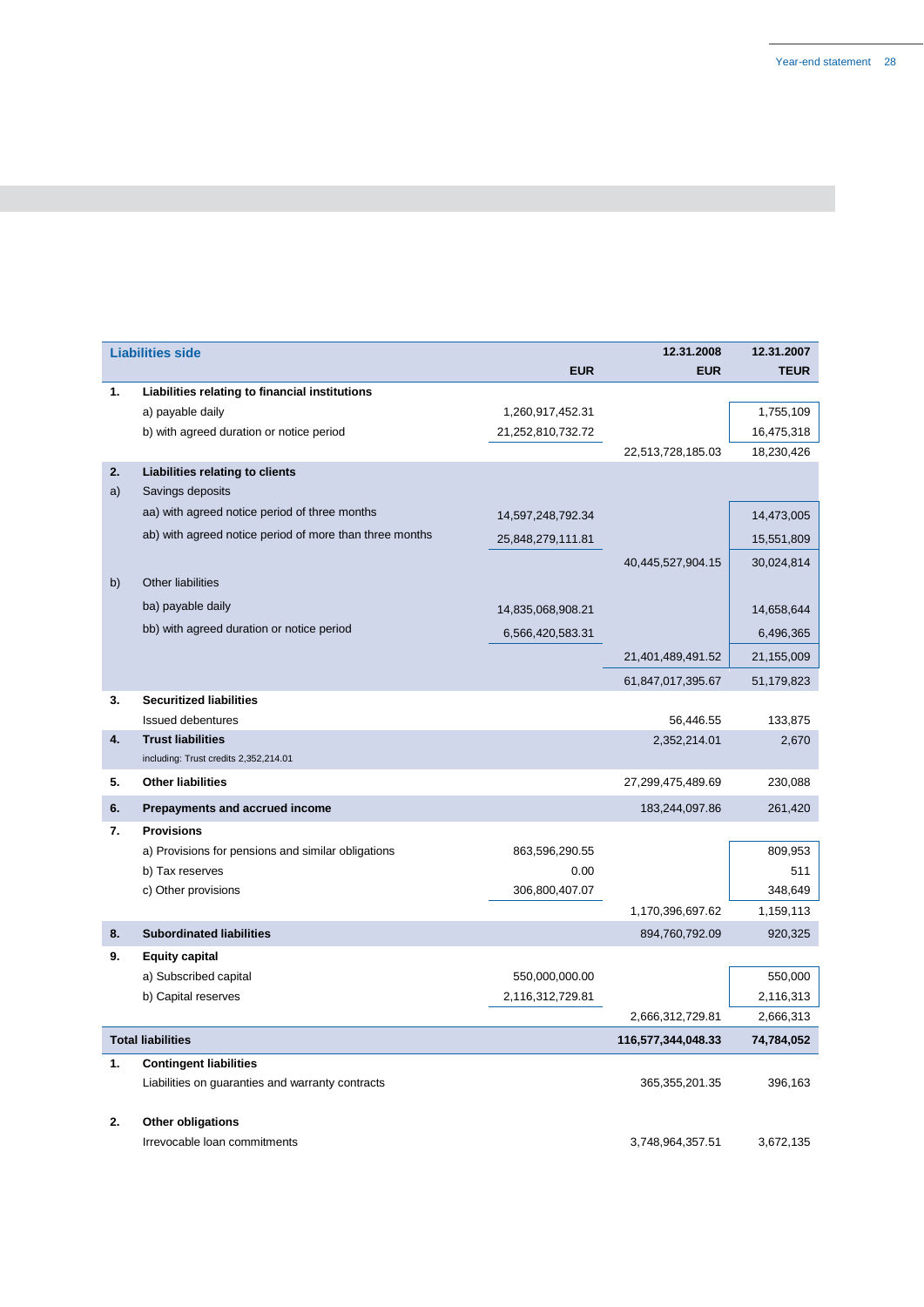# **Income statement for Deutsche Bank Privat- und Geschäftskunden AG for the period from January 1 through December 31, 2008**

|     |                                                                                                                                | <b>Expenses</b> | 2008             |                  | 2007         |
|-----|--------------------------------------------------------------------------------------------------------------------------------|-----------------|------------------|------------------|--------------|
|     |                                                                                                                                | <b>EUR</b>      | <b>EUR</b>       | <b>EUR</b>       | <b>TEUR</b>  |
| 1.  | Interest expenses                                                                                                              |                 |                  | 3,194,046,233.07 | 1,544,377    |
| 2.  | <b>Provision expenses</b>                                                                                                      |                 |                  | 371,844,070.05   | 384,013      |
| 3.  | General administrative costs                                                                                                   |                 |                  |                  |              |
| a)  | Personnel costs                                                                                                                |                 |                  |                  |              |
|     | aa) Wages and salaries                                                                                                         | 750,943,783.63  |                  |                  | 775,422      |
|     | for pension and                                                                                                                |                 |                  |                  |              |
|     | for support                                                                                                                    | 265,570,220.09  |                  |                  | 247,351      |
|     | including:                                                                                                                     |                 | 1,016,514,003.72 |                  | 1,022,773    |
|     | for retirement plans 101,414,445.83 EUR (previous<br>year 85,340 TEUR)                                                         |                 |                  |                  |              |
| b)  | Other administrative costs                                                                                                     |                 | 1,055,232,618.49 |                  | 1,048,372    |
|     |                                                                                                                                |                 |                  | 2,071,746,622.21 | 2,071,145    |
| 4.  | Depreciation and adjustments on<br>intangible assets and tangible assets                                                       |                 |                  | 27,269,334.14    | 34,312       |
| 5.  | Other operating expenditure                                                                                                    |                 |                  | 54,776,664.52    | 29,980       |
| 6.  | Write-offs and value adjustments to<br>receivables and certain securities, and<br>input into provisions in the credit business |                 |                  | 285,528,530.09   | 302,666      |
| 7.  | Expenses from participations, holdings in<br>affiliated<br>companies and securities treated as<br>assets                       |                 |                  |                  |              |
|     |                                                                                                                                |                 |                  | 6,754,649.97     | $\mathbf 0$  |
| 8.  | Taxes on income and yield                                                                                                      |                 |                  | $-1,150,186.51$  | 4,408        |
| 9.  | Profits transferred based on profit-transfer<br>agreements                                                                     |                 |                  | 668,994,139.04   | 718,775      |
| 10. | Annual net income                                                                                                              |                 |                  | 0.00             | $\mathbf{0}$ |
|     | <b>Total expenditures</b>                                                                                                      |                 |                  | 6,679,810,056.58 | 5.089.676    |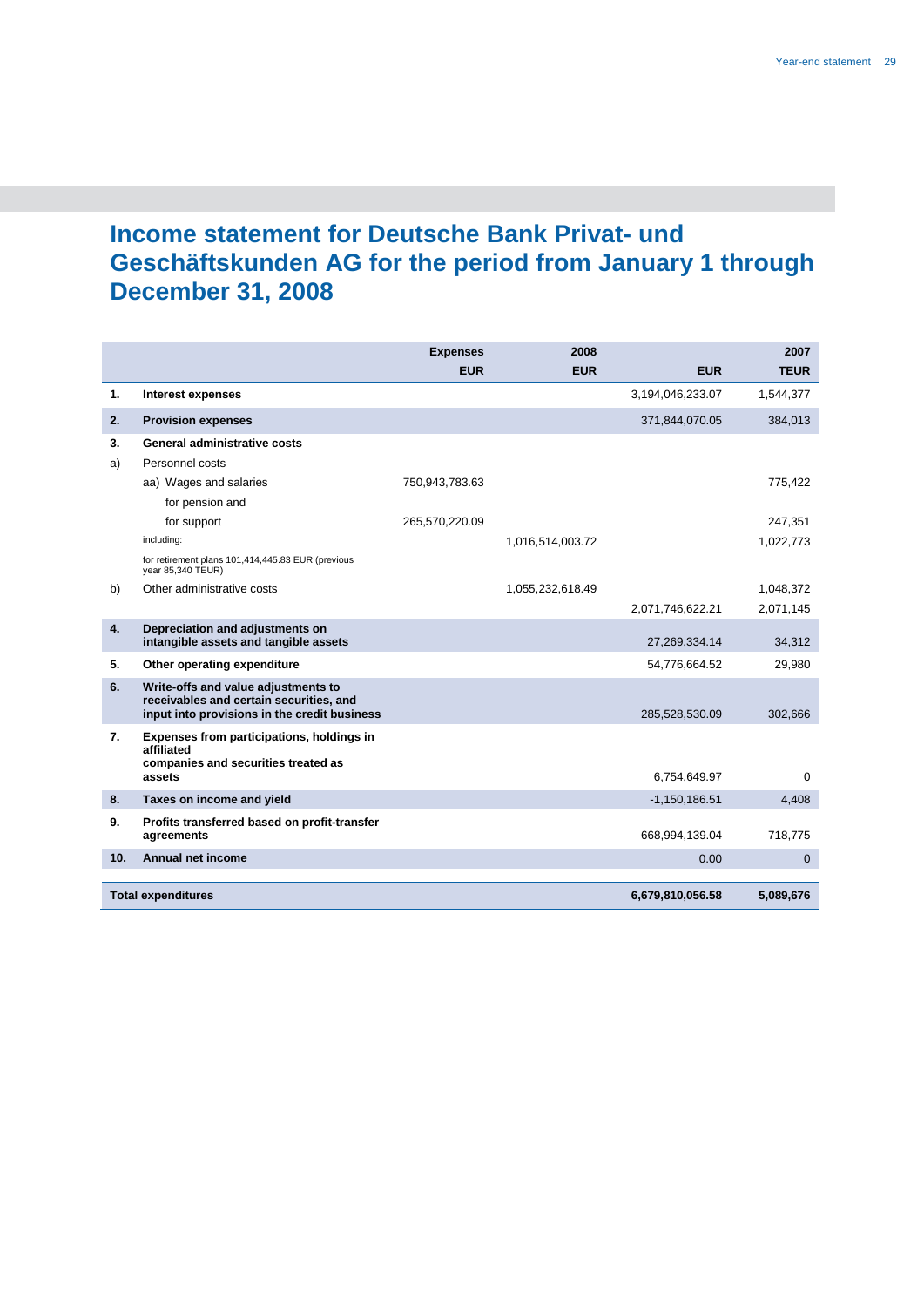|    |                                                                             | <b>Earnings</b>  | 2008             | 2007        |
|----|-----------------------------------------------------------------------------|------------------|------------------|-------------|
|    |                                                                             | <b>EUR</b>       | <b>EUR</b>       | <b>TEUR</b> |
| 1. | Interest received from                                                      |                  |                  |             |
|    | a) Credit and money market transactions                                     | 4,532,156,736.28 |                  | 3,371,548   |
|    | b) Fixed-interest securities and government ledger bonds                    | 557,071,928.53   |                  | 3,807       |
|    |                                                                             |                  | 5,089,228,664.81 | 3,375,354   |
| 2. | Ongoing earnings from                                                       |                  |                  |             |
|    | a) Shares and other non-fixed-interest securities                           | 52,227,194.36    |                  | 72,936      |
|    | b) Holdings                                                                 | 2,073,790.20     |                  | 1,573       |
|    | c) Shares in affiliated companies                                           | 23,663,665.05    |                  | 2,390       |
|    |                                                                             |                  | 77,964,649.61    | 76,900      |
| 3. | Earnings from profit-transfer agreements                                    |                  | 7,549,843.60     | 6,636       |
| 4. | <b>Commission earnings</b>                                                  |                  | 1,488,404,182.38 | 1,591,738   |
| 5. | Earnings from revaluation of holdings and shares in<br>affiliated companies |                  | 0.00             | 1,216       |
| 6. | Other operating income                                                      |                  | 16,662,716.18    | 37,831      |
|    |                                                                             |                  |                  |             |
|    | <b>Total income</b>                                                         |                  | 6.679.810.056.58 | 5,089,676   |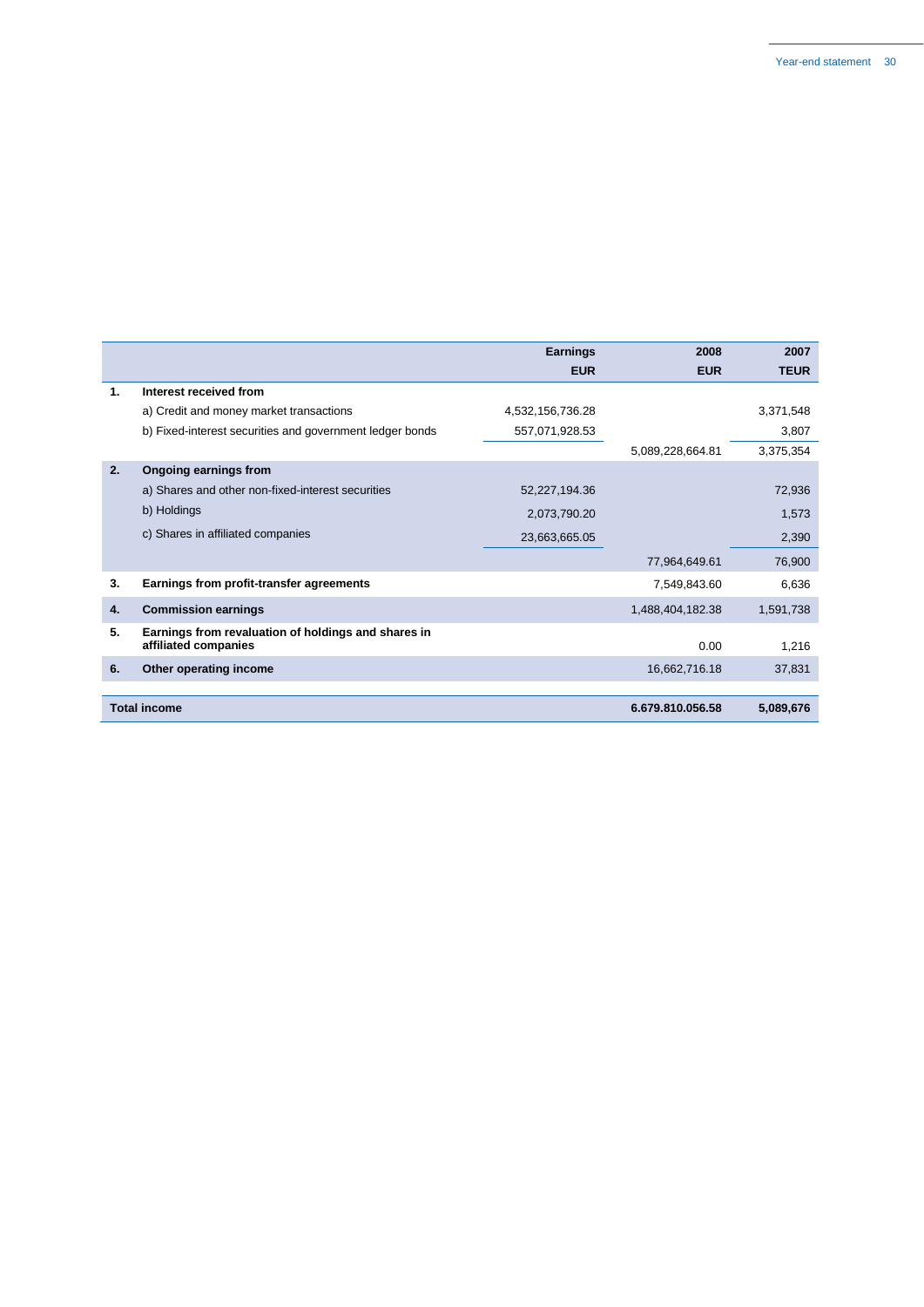## **Appendix**

### **A. Preliminary remarks**

During the fiscal year, Deutsche Bank Privat- und Geschäftskunden Aktiengesellschaft (Deutsche Bank PGK) carried out two true-sale securitizations. Credits were sold in a volume of about €32 billion to two "Special Purpose Vehicles" (SPVs) – "Zugspitze 2008-1 GmbH" and "Rhoen 2008-1 GmbH" – to be consolidated in the Deutsche Bank Group according to international Financial Regulations (IFRS). The debenture bonds issued by these SPVs were purchased by Deutsche Bank PGK and assigned to assets. Since no risk transfer takes place in the context of the transaction, the sold credits continue to appear on the balance sheet of Deutsche Bank PGK, which led in 2008 to a significant increase in the balance sheet total. To comply with the issuing obligations, a special liability appears on the balance sheet. To neutralize the interest change risks resulting from the transactions, an interest-rate swap was concluded with each of the SPVs. The ECB-capable securities tranches of one of the two transactions was lent in the context of a securities loan to Deutsche Bank Aktiengesellchaft (Deutsche Bank AG) for payment.

In connection with the law taking effect on January 1, 2007, concerning the implementation of the new banking guidelines (§ 2a Para. 1 of KWG) and the new capital adequacy guidelines, Deutsche Bank PGK rarely exercises its so-called waiver regulation. There was thus no disclosure to BaFin and the Deutsche Bundesbank regarding regulations and compliance with §§ 10, 13, and 25a Para. 1 Sentence 3 No. 1 of KWG.

### **B. Legal basis**

The year-end results of Deutsche Bank PGK for fiscal year 2008 were structured according to the specifications of the HGB [German Commercial Code] (especially §§ 340ff.) in combination with the Ordinance concerning Invoicing of Credit Institutions and Financial Services Institutions (Rech-KredV) and in compliance with the applicable regulations of the Aktiengesetz (AktG).

### **C. Balance sheet, valuation, and statement methods**

During valuation of the assets and debts listed in the year-end results, the general principles of valuation (§§ 252ff. of HGB), the special regulations for corporations (§§ 279 ff. of HGB) and the specific valuation guidelines applicable for credit institutions (§§ 340e ff. of HGB) were considered.

The cash reserves are valued at their face value. Foreign note and coin holdings are valued at the exchange rates applicable at year end.

Bills of exchange approved for refinancing at the central bank are valued at face value, less the proportional discount.

The statement of claims against credit institutes and clients – less required adjustments – is at face value. Differences between the face value and the issue value are reflected in passive prepayments and accrued income and are resolved proportionally over time.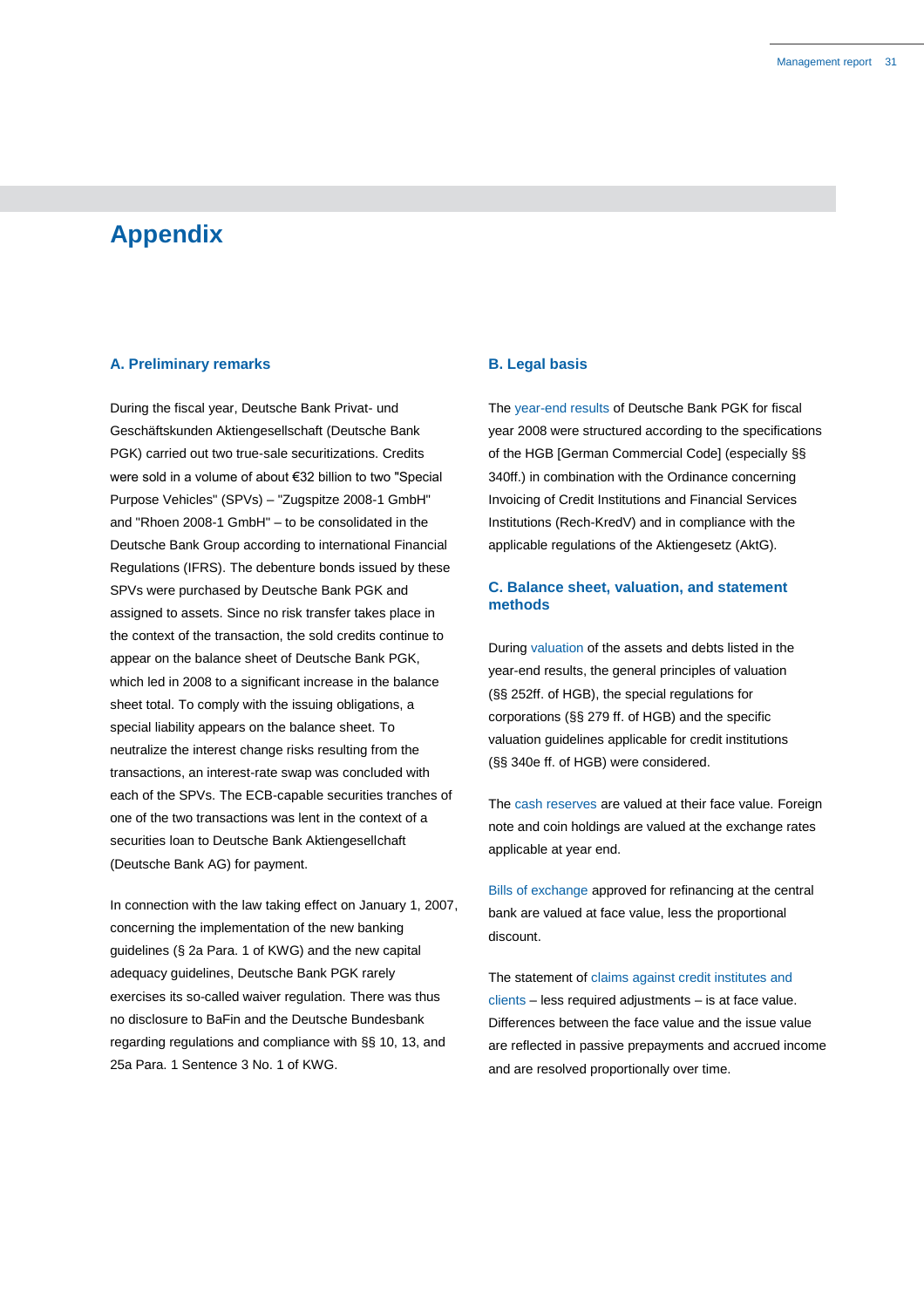Provision for general bank risk pursuant to § 340f Para. 1 of HGB was offset by claims against clients.

Securities are basically balanced in compliance with the impairment loss requirement pursuant to § 280 of HGB according to the strict lowest-value principle applicable for current assets, with their cost of procurement or with the lower market values or the lower fair value. Securities assigned to assets are balanced according to the lower-ofcost-or-market principle using continued acquisition costs or, in case of long-term value reduction, at the lower value. The fair value of investment fund shares from outside funding of pension obligations (purchase of investment fund shares as security and fulfillment of pension obligations) and from insolvency security of retirement obligations is determined according to the redemption price less amounts received and not paid, which reflects the proportional value of the special fund. Yields from investment funds – from market gains and proper earnings, less proper expenses – were received until the end of 2005 as current earnings from stocks and other non-fixedinterest securities. Due to a change in balancing methods, as of 2006 earnings from investment funds are only received when there is a dividend resolution.

Deutsche Bank AG has adopted new regulations for commercial pension plans for new hires as of January 1, 2005, and set up "Contribution Plan 2005," which is likewise contractually guaranteed by Deutsche Bank PGK to its own new hires. The fund assets are built up from the contributions for the employees. Based on the valuation unit with pension reserves in the context of this plan, the time value can be determined for valuation of the fund assets.

The investment fund shares are held by Treuinvest e.V., Frankfurt am Main, as asset trustee in its legal possession in the context of insolvency security for pension and partial retirement obligations, based on the economic ownership of the bank but still shown as an asset in the balance sheet post Stocks and other non-fixed-interest securities. The trust fund is subject to access restrictions.

Investment fund shares purchased at the request of employees in the context of the db zeitinvest benefit account system are shown as assets in the balance sheet posts Other assets on the closing date. db zeitinvest is an alternative remuneration scheme for the drawdown of paid longer-term exemptions by employees within the employment relationship based on a works agreement, whereby at the request of the employee, defined payment components are invested in four investment funds with different risk structures. To the same extent, other liabilities towards employees for the payment saved and reserves for the employer portion for social security are posted as liabilities. For insolvency insurance, these investment fund shares are also kept as the legal possession of Treuinvest e.V. as an asset trustee with the restrictions noted above, whereby the economic possession again remains with the bank.

Investments and holdings in affiliated companies are shown at their respective costs of acquisition or – for long-term reductions in value – to the lower value on the closing date.

Fixed assets and immaterial assets acquired by payment are always valued at their cost of procurement or manufacturer, which, insofar as the assets are consumable, are subject to scheduled depreciation according to their useful business life. Unplanned depreciation is carried out for expected value reductions. Low-value business goods are handled according to the changed tax regulations valid as of January 1, 2008.

Liabilities to clients and credit institutions, securitized liabilities, and other liabilities are always posted with their repayment amount. Other liabilities, primarily including issue obligations posted as liabilities during the securitization transactions, are listed at their repayment amount less the amounts defined in the transaction and a discount.

Provisions for pensions and similar obligations, with the exception of "Contribution Plan 2005," are posted in accordance with actuarial principles using the partial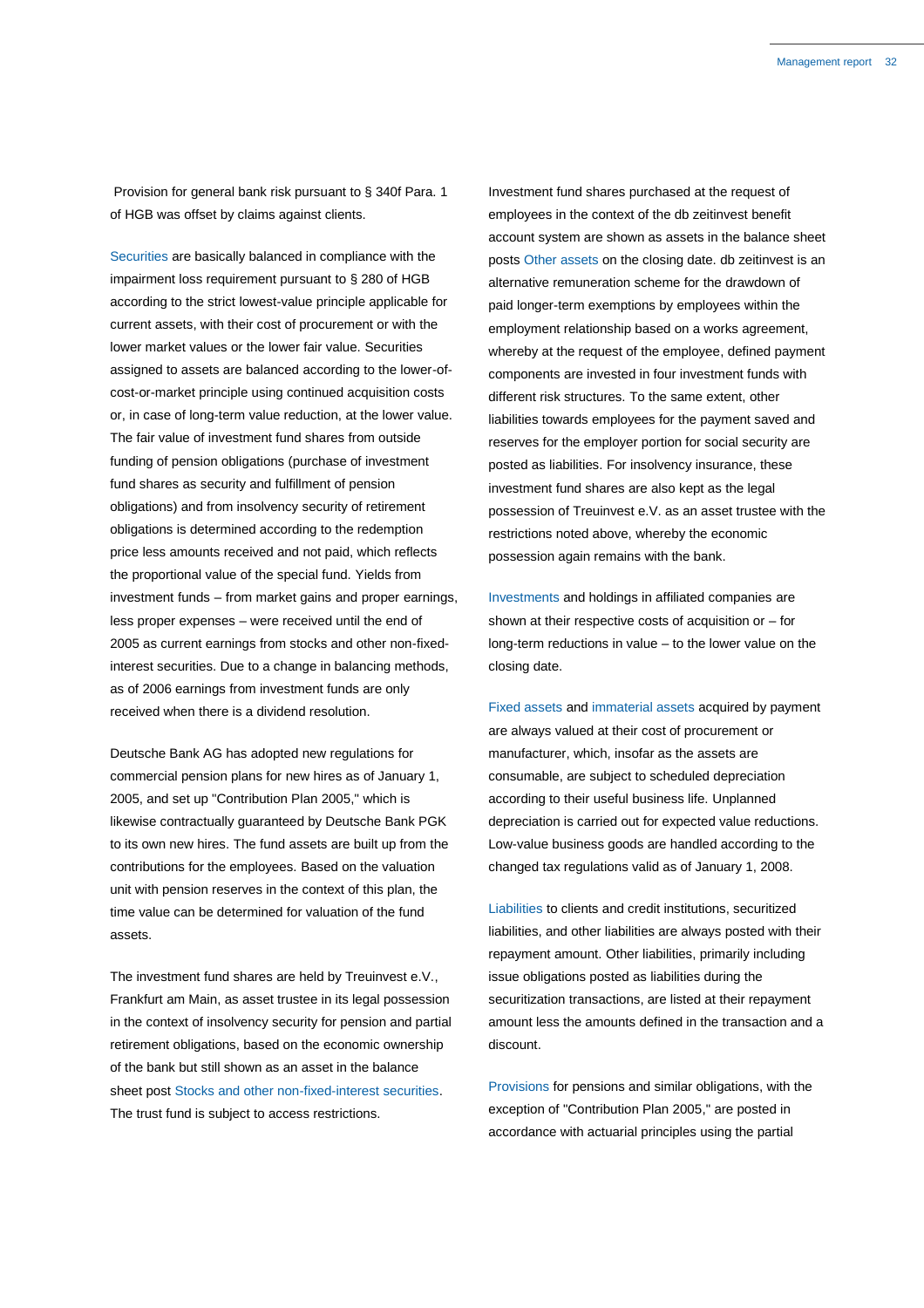value procedure of § 6a of EStG and using a base accounting rate of 6% with the Heubeck standard tables 2005 G. For anniversary payments, the interest rate of 5.5% is used.

In the "Contribution Plan 2005," the bank provides savings contributions and risk contributions for employees on a yearly basis. The savings contributions are invested in fund shares. The reserves for "Contribution Plan 2005" are posted as the sum of the time value of the fund assets and the cash value of the risk supplement on the date of valuation. If this value is lower than the partial value according to § 6a EStG, the reserves are raised to the partial value.

Reserves for contingent liabilities and the threat of loss from pending transactions are calculated according to the principles of reasonable business judgment in the amount of the anticipated requirement.

Provision for risk in the credit business includes value adjustments and reserves for all detectable credit rating and country risks, latent failure risks, and provision for general bank risks.

The value adjustment method for the greater part of the credit portfolio is based on a standardized mechanical single-value adjustment procedure. The credit portfolio is divided into a homogeneous and a non-homogeneous portion, whereby a distinction is made in the homogeneous portfolio between multiple subportfolio groups. The decisive criterion for the standardized single-value adjustment calculation is the performance loss depending on the days a credit or contractually agreed payment stream is overdue or that an approved credit line is overdrawn for line products. If the days late exceed a defined limit, depending on the homogeneous subportfolio group, a full or partial write-off is performed on the security value. Using this value adjustment method based on a statistical model and past data, the objectivization of value adjustment can be achieved. As of December 31, 2008, about 96% of the total client credit volume of Deutsche Bank PGK was assigned to the homogeneous portfolio.

The remaining credits – including claims against credit institutions – are classified as non-homogeneous, since they are not comparable due to their size, complexity, or low unit count. These credits continue to be subject to single-case consideration and are individually adjusted as needed.

Latent credit risk is handled in the form of fixed-value adjustments. The calculation of the fixed adjustment for the non-homogeneous credit portfolio is oriented towards the expected loss if the claim fails (expected-loss method). In the homogeneous credit portfolio, value adjustments are classified as fixed adjustments insofar as the delay in the payment stream is less than 90 days.

Value adjustments are also carried out for all detectable country risks. The transfer risk for credits to creditors in foreign states (country risks) is valued based on a Deutsche Bank group-wide rating system that takes into consideration the economic, political, and regional situation.

There is also a provision for general banking risk pursuant to § 340f. Para. 1 of HGB. The option in § 340 f. Para. 3 of HGB (closing of expenses and yields from certain posts) is exercised.

The market risk position of Deutsche Bank PGK is largely limited to interest rate change risks. The bank has no trade holdings and thus meets the requirements for recognition as a non-trade book institution. The interest rate change risks especially induced by client business are securitized using derivative financial transactions in the form of interest rate swaps, forward rate agreements, swaptions, caps, and financial futures. In the balance sheet, the delimited accrued interest from the interest rate swaps is closed under the "Claims against credit institutions" post. The option premiums paid for swaptions purchased are shown under "Other assets" until the option matures, and after the maturity date, it is distributed into the active invoice delimitation posts and costs distributed over the lifetime of the underlying swaps. The option premiums paid for caps purchased are also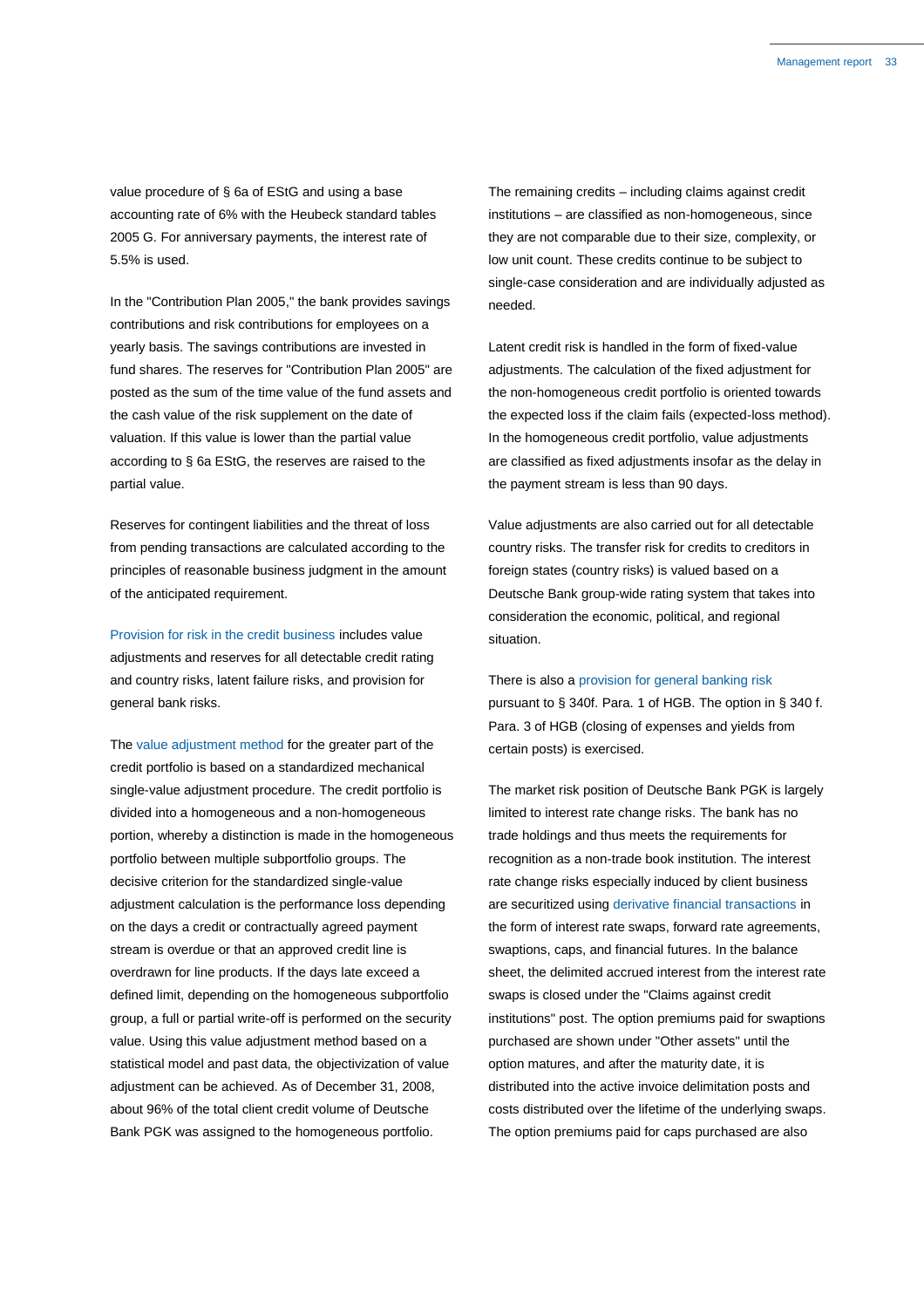shown under "Other assets." The premium for expiration of a suboption (caplet) is distributed over the securitization period of the caplet. Liabilities from futures transactions (variation margin received) is posted under "Other liabilities." Cross-currency swaps are concluded for securitization of interest risks from US dollar demand deposits.

Forward foreign currency transactions are then carried out by Deutsche Bank PGK on the client's behalf. These are securitized by Deutsche Bank PGK on the same day using back-to-back transactions with Deutsche Bank AG. For forward foreign currency transactions, as for other foreign currency derivatives, special coverage is defined according to § 340h of HGB. For forward foreign currency transactions on the client's behalf and the associated back-to-back transactions, these lead to cash-value collection of the fixed margin at the conclusion of the contract. The realized and unrealized profits resulting from this contract trade are shown in provision results.

Contingent liabilities are shown after deduction of risk provision.

### **D. Currency conversion**

Currency conversion in the year-end report of Deutsche Bank PGK is carried out according to the principles specified in § 340h of HGB, as well as those in statement 3/1995 issued by the Banking Committee of the Institute of Business Auditors.

### **E. Notes on individual items in the balance sheet and income statement**

**I. Balance sheet as of December 31, 2008**

### **1. Assets**

The claims payable daily (€3.7 billion) in Claims against credit institutions include claims against Deutsche Bank AG ( $€3.4$  billion) – primarily from invoice accounts – and against norisbank GmbH (€300 million).

Of other claims against credit institutions (€50.4 billion), €24.2 billion are on assets at Deutsche Bank AG for liquidity disposition, claims from security lending transactions (€18.1 billion), and credits to Deutsche Bank AG for optimization of the hedge strategy in the Deutsche Bank Group (€4.3 billion). Other notable claims include those against the group companies Deutsche Bank Bauspar-AG (€1.4 billion), Deutsche Bank Societá per Azioni (Deutsche Bank S.p.A.), Milan (€700 million), norisbank GmbH (€500 million), Deutsche Bank PBC Spólka Akcyjna (Deutsche Bank PBC S.A.), Warsaw (€600 million), and Berliner Bank AG & Co. KG (€500 million). The position also includes securitized claims in the amount of €75 million. These include Berliner Bank AG & Co. KG at €60.0 million (subordinate) and Deutsche Bank Bauspar-AG at €15.0 million (subordinate). There are also subordinate claims against Deutsche Bank AG branch Colombo at €8.8 million. Subordinate claims are only satisfied in the case of liquidation or insolvency of the debtor after satisfaction of all other non-subordinate creditors. Subordinate status cannot be limited and the period cannot be shortened.

Receivables from clients break down as follows:

|                                | In millions of EUR |            |  |
|--------------------------------|--------------------|------------|--|
| <b>Type of credit business</b> | 12.31.2008         | 12.31.2007 |  |
| Construction financing         | 35,170             | 35,672     |  |
| Commercial loans               | 3,534              | 3,563      |  |
| Personal loans                 | 4,657              | 4,287      |  |
| Other loans                    | 6,873              | 6,378      |  |
| Total                          | 50,234             | 49,900     |  |

Claims against credit institutions include €54.0791 billion (€75 million of which is securitized) and claims against clients include €48.5 million against affiliated companies or companies with which there is a holding relationship. As of December 31, 2008, under consideration of valuation regulations, the book value of market-traded debenture bonds and other fixed-interest securities resulting from two securitization transactions carried out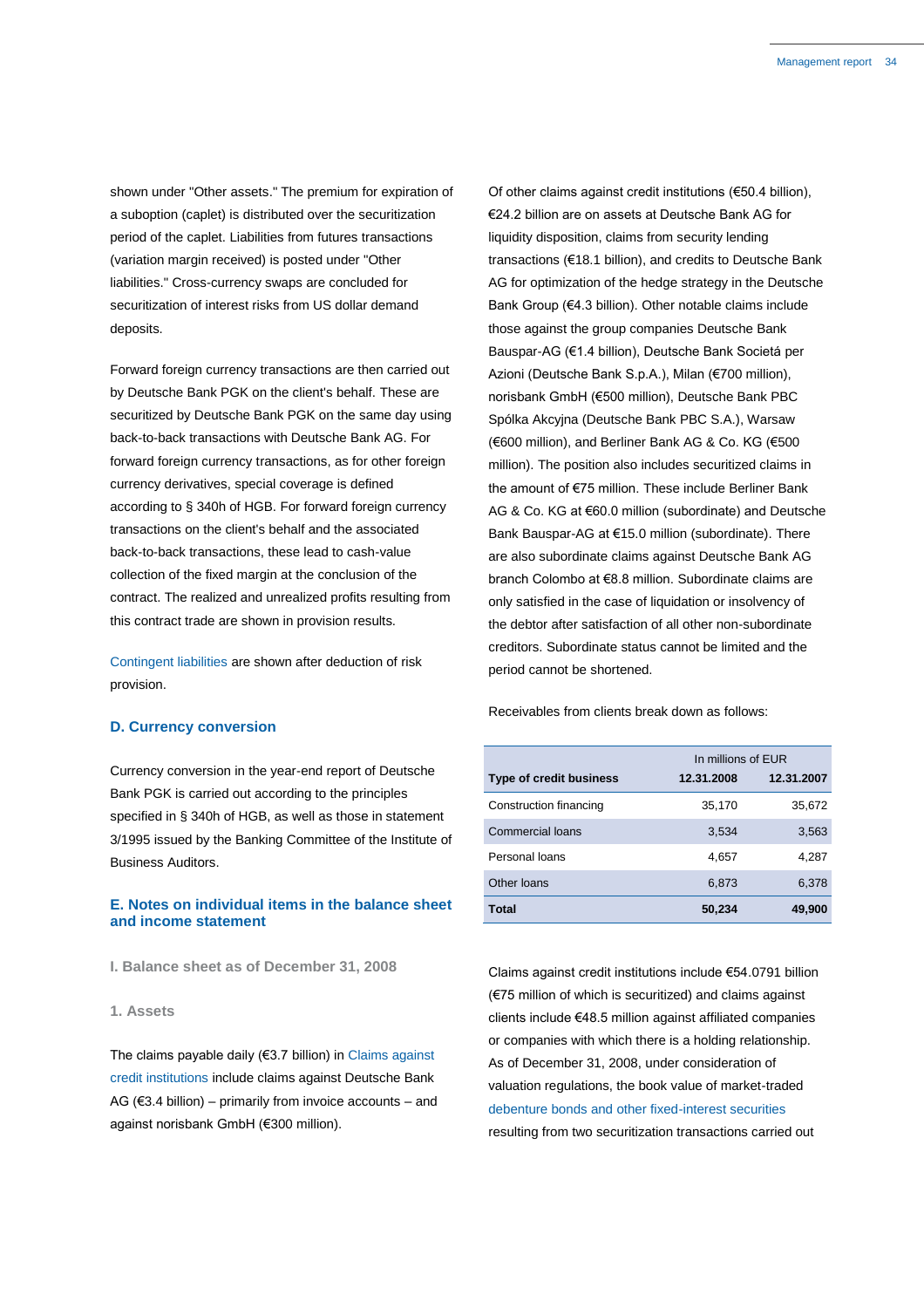in 2008 was €8.8042 billion, with €105.3 million omitted from interest limitations. The item includes market-traded debenture bonds of €2.4555 billion and subordinate debenture bonds of €6.3487 billion. Write-offs of €7.6 million were carried out on these securities based on the failures defined in the context of those securitization transactions. The bond of Eurohypo AG that was issued on December 31, 2007, with a balance value of €26.2 million matured in 2008.

The balance sheet post Stocks and other non-fixedinterest securities (€1.0205 billion) includes shares in non-market-traded investment funds of Deutschen Asset Management Investmentgesellschaft mbH that may only be used for the fulfillment of pension obligations (€1.014 billion) and partial retirement obligations (€6.5 million) to employees and pensioners. Dividends from the investment funds were reinvested in the 2008 fiscal year. Fund shares in the amount of €25.3 million were used again in the 2008 fiscal year for the satisfaction of pension claims.

The trends in assets of the Deutsche Bank PGK during the 2008 fiscal year are as follows:

| Financial assets (in millions of EUR) | Version 12.31.2007 | Changes | Version 12.31.2008 |
|---------------------------------------|--------------------|---------|--------------------|
| Fixed asset securities                | 0                  | 8.804.2 | 8,804.2            |
| Holdings                              | 10.0               | $-2.1$  | 7.9                |
| Shares in affiliated companies        | 965,6              | 0,9     | 966,5              |
| Total                                 | 975.6              | 8,803.0 | 9,778.6            |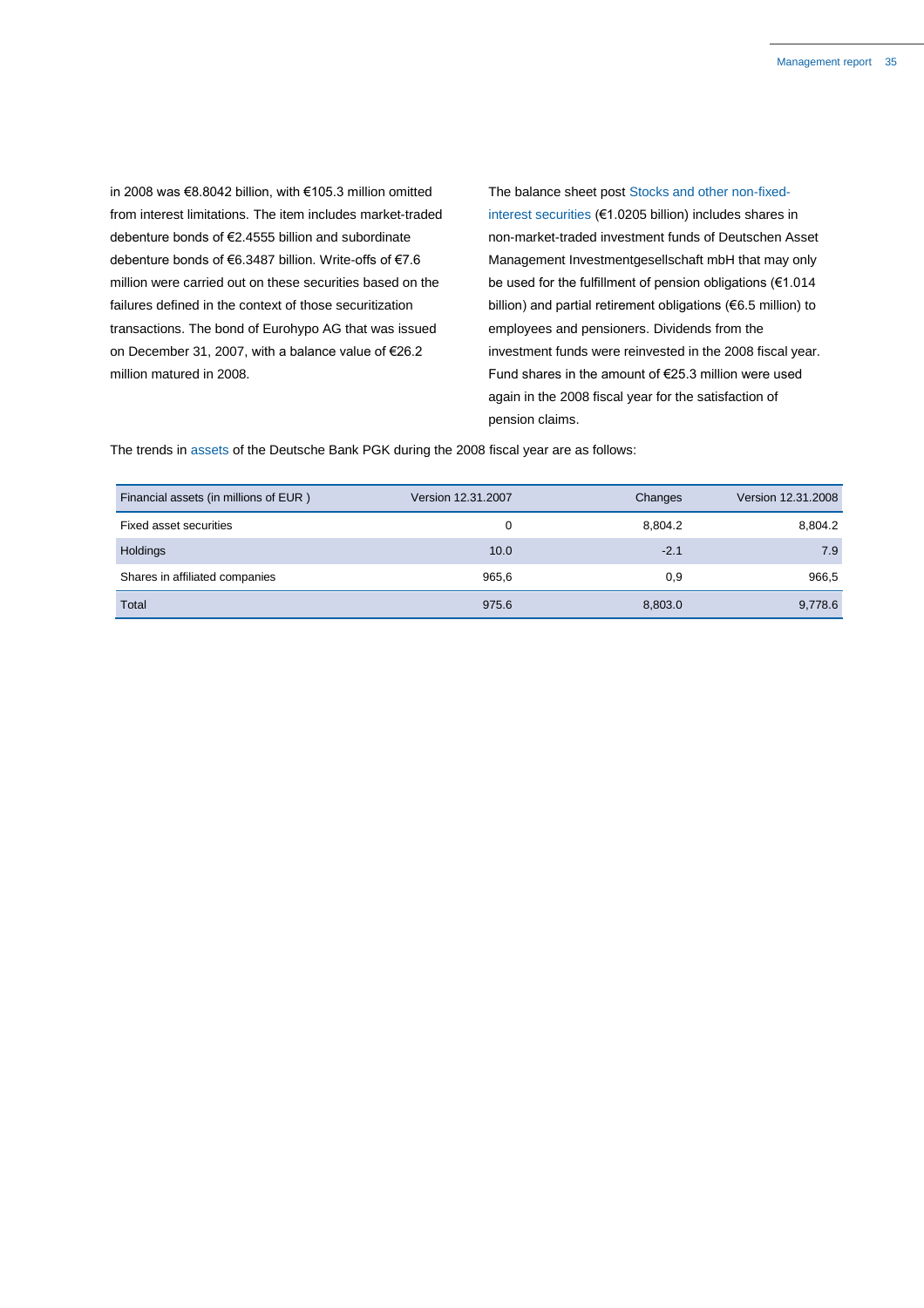Fixed asset securities are balanced at book value; the value on the closing date was €8.7718 billion. When calculating this value, changes in the liquidity spread made since initiation of the transaction due to long-term holding intent, and the credit spread due to consideration already made of credit risk in the risk provision, are not included.

For securities in the amount of €6.3487 billion with a value of €6.3151 billion, there is no write-off of the lower value, since the value reduction due to monthly interest adjustment on securities is considered merely temporary.

| <b>Fixed assets</b><br>In millions | <b>Procurement costs</b> |           | Revaluation/write-offs and<br>adjustments |                      |                 | <b>Book value</b> |                      |                      |
|------------------------------------|--------------------------|-----------|-------------------------------------------|----------------------|-----------------|-------------------|----------------------|----------------------|
|                                    | As of:<br>1.1.2008       | Additions | <b>Disposals</b>                          | $As$ of:<br>1.1.2008 | Current<br>Year | <b>Disposals</b>  | As of:<br>12.31.2008 | As at:<br>12.31.2007 |
| <b>Fixtures and fittings</b>       | 450.3                    | 31.8      | 11.2                                      | 238.8                | 26.6            | 11.0              | 216.5                | 211.5                |
| Intangible assets                  | 6.5                      | 0.4       | 0.9                                       | 4.2                  | 0.6             | 0.4               | 1.6                  | 2.3                  |
| <b>Total</b>                       | 456.8                    | 32.2      | 12.1                                      | 243.0                | 27.2            | 11.4              | 218.1                | 213.8                |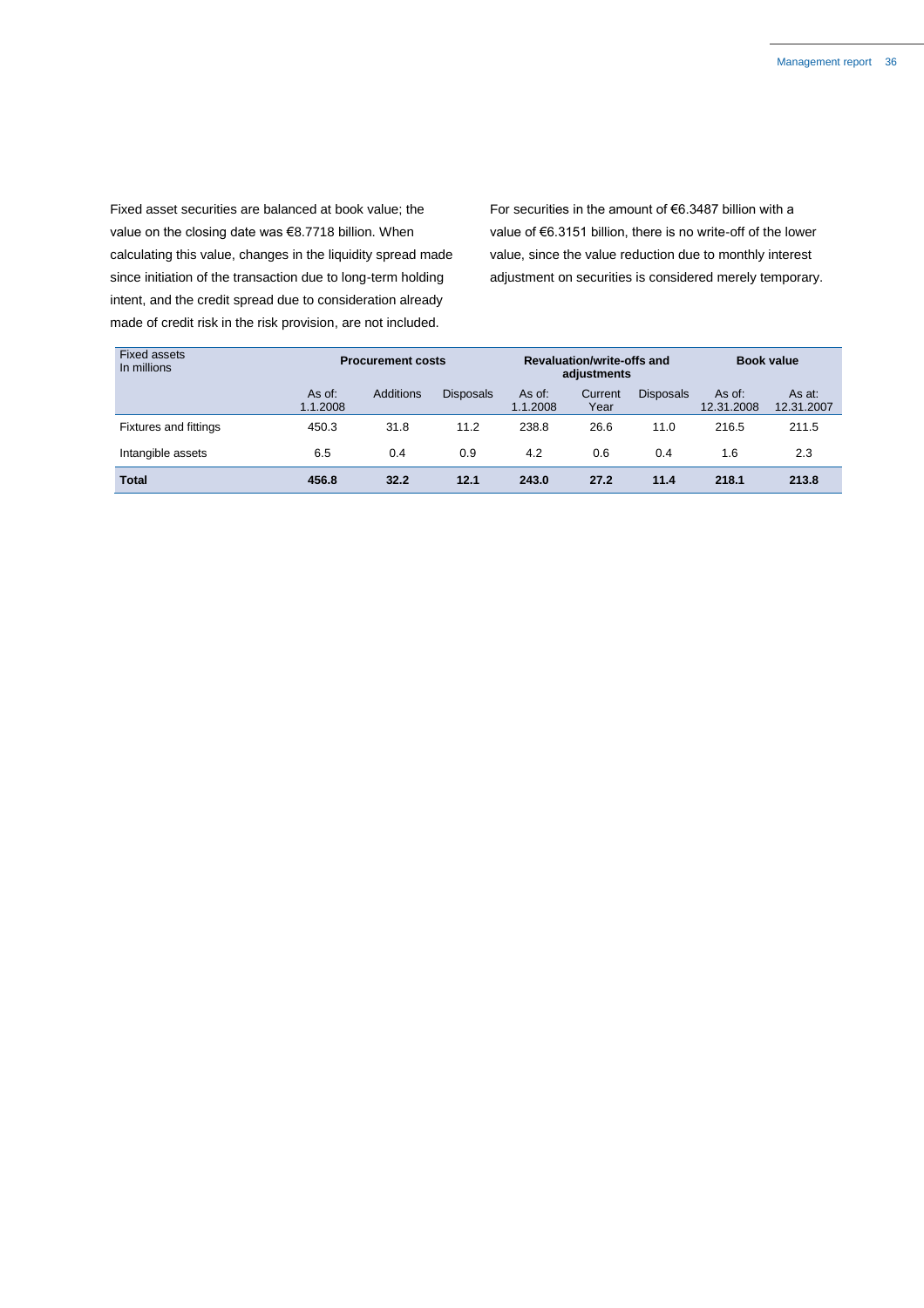The balance sheet item Shares in affiliated companies includes:

| <b>Shares in affiliated companies</b><br>Name and headquarters of company                             | Share in<br>capital in %                    | Currency<br><b>EUR/PLN</b> | Equity capital<br>2008 in thousands | Result<br>2008 in thousands |
|-------------------------------------------------------------------------------------------------------|---------------------------------------------|----------------------------|-------------------------------------|-----------------------------|
| <b>Credit Institutions:</b>                                                                           |                                             |                            |                                     |                             |
| Berliner Bank AG & Co. KG, Berlin                                                                     | 100.00                                      | <b>EUR</b>                 | 213,195                             | 11,195                      |
| Berliner Bank Beteiligungs AG, Berlin                                                                 | 100.00                                      | <b>EUR</b>                 | 1,013                               | 3                           |
| Deutsche Bank PBC Spólka Akcyjna,<br>Warsaw, Poland                                                   | 99.95                                       | <b>PLN</b>                 | 1,054,612                           | 63,512                      |
| <b>Other companies:</b>                                                                               |                                             |                            |                                     |                             |
| KEBA Gesellschaft für interne Services mbH,<br>Frankfurt am Main2)                                    | 100.00                                      | <b>EUR</b>                 | 1,299                               | 1,300                       |
| Mainsee 608. V V GmbH, Frankfurt am Main                                                              | 100.00                                      | <b>EUR</b>                 | 25                                  | $-3)$                       |
| SENA Grundstücks-Vermietungsgesellschaft<br>mbH & Co. Object Halle II KG, Düsseldorf <sup>1)</sup>    | 99.94                                       | <b>EUR</b>                 | $-9,529$                            | $-881$                      |
| Servicegesellschaft der Deutschen Bank Privat-<br>und Geschäftskunden mbH. Bonn <sup>2) 4)</sup>      | 100.00                                      | <b>EUR</b>                 | 3,093                               | 5,125                       |
| TEBA Beteiligungsgesellschaft mbH & Co.<br>Objekt Wasserwerk Oranienburg KG i.L.,<br>Waltersdorf $1)$ | 99.79                                       | <b>EUR</b>                 | 80                                  | 4,446                       |
| Telefon-Servicegesellschaft der Deutschen<br>Bank mbH. Frankfurt am Main <sup>2)</sup>                | 100.00                                      | <b>EUR</b>                 | 2,301                               | 1,125                       |
| TESATUR Beteiligungsgesellschaft mbH & Co.<br>Obiect Halle I KG. Düsseldorf <sup>1)</sup>             | 94.48                                       | <b>EUR</b>                 | $-6,965$                            | $-290$                      |
| TESATUR Beteiligungsgesellschaft mbH & Co.<br>Object Nordhausen I KG, Düsseldorf <sup>1)</sup>        | 94.43                                       | <b>EUR</b>                 | $-1,611$                            | $-72$                       |
| Vertriebsgesellschaft mbH der Deutschen Bank<br>Privat- und Geschäftskunden. Berlin <sup>1)</sup>     | 51.00                                       | <b>EUR</b>                 | 1,047                               | 385                         |
| 2) Profit-transfer agreements<br>1) Result 2007                                                       | 3) Year-end statement 2008 not yet prepared |                            | 4) Control agreement                |                             |

With the purchase agreement of December 18, 2008, Deutsche Bank PGK has purchased 100% of the stock in Mainsee 608. V V GmbH, Frankfurt am Main, at a purchase price of €27,500.00 from FORATIS AG, Bonn.

Deutsche Bank PGK purchased 1,287,758 shares of Deutsche Bank PBC S.A. from minority shareholders during 2008. In all, Deutsche Bank PGK held 581,362,398 shares at the end of the year, increasing its share in the base capital of Deutsche Bank

PBC S.A. to 99.95%. To be able to purchase the remaining shares, Deutsche Bank PGK started the process of forced cash buy-out of minority shareholders (squeeze-out) of Deutsche Bank PBC S.A. The squeezeout process was started on the resolution of the shareholders meeting at the start of December 2007, but could not yet be fully completed. The bank plans to continue the process in 2009.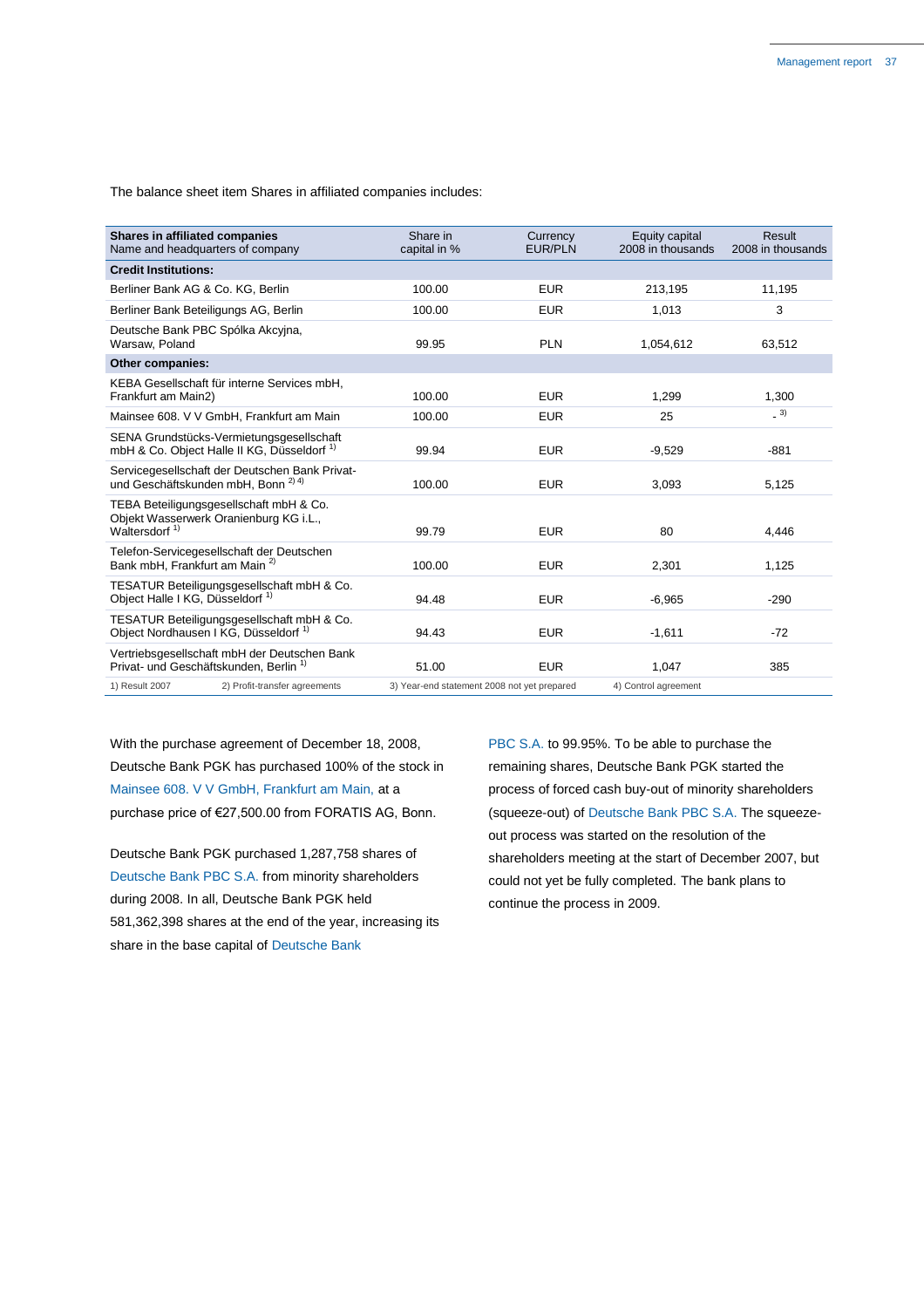The balance sheet item Holdings includes:

| <b>Holdings:</b><br>Name and headquarters of company<br>of which share $> 20\%$                  | Capital interest<br>in $%$ | Equity capital 2007<br>in TEUR | Result 2007<br>in TEUR |
|--------------------------------------------------------------------------------------------------|----------------------------|--------------------------------|------------------------|
| SOLON Grundstücks-Vermietungsgesellschaft mbH &<br>Co. Objekt Heizkraftwerk Halle KG i.L., Halle | 30.53                      | 15.210                         | 24.038                 |
| Immobilien-Vermietungsgesellschaft Schumacher &<br>Co. Objekt Rolandufer KG, Berlin              | 20.53                      | -17.686                        | 3.432                  |

SOLON Grundstücks-Vermietungsgesellschaft mbH & Co. Objekt Heizkraftwerk Halle KG i.L., Halle, has been in liquidation since January 1, 2008.

### The shares posted in Saarländischen

Investitionskreditbank AG in the amount of €1.0044 million are capable of market trading, but the company is not yet public.

The trust assets and trust liabilities listed in the balance sheet are receivables from customers or liabilities to credit institutions in the amount of €2.4 million each.

The largest single items in Other assets (€274.7 million) include: Upfront payments made for swaps in connection with the security transaction Rhoen 2008-1 (€138.3 million), option premiums paid for swaptions and caps purchased for interest securitization (€73.5 million), DWS and DeAM investment fund shares purchased in the context of the db zeitinvest benefit account system (€26.5 million), and a claim due to repayment of corporation tax credits (€15.1 million).

Prepayments and accrued income under assets (€38.7 million) primarily include delimitations for premiums for mature swaptions and caplets (€18.9 million) and periodappropriate representation of provisions (€13.8 million).

### **2. Liabilities**

Liabilities towards credit institutions fall primarily on companies of the Deutsche Bank Group and special credit institutions from payment of purpose-specific moneys. Liabilities towards Deutsche Bank AG, amount to €7.9

billion, €4.3 billion of which is based on transactions for the optimization of the hedge strategy in the Deutsche Bank Group. There are also liabilities towards Deutsche Bank AG from refinancing transactions of €2.9 billion as well as from security transactions connected with existing client foreign currency requirements. The liability from the profit-transfer agreement of €700 million is also included. Other notable deposits include those for the group companies norisbank GmbH (€5.4 billion), Berliner Bank AG & Co. KG (€3.2 billion), and Deutsche Bank S.p.A., Milan (€700 million). Purpose-specific funds of the KfW bank group amount to €4.6 billion.

### Liabilities towards clients apply to the following deposits:

| ulluwii iy u <del>c</del> pusits. |  |
|-----------------------------------|--|
|                                   |  |

|                                                                                  | In millions of EUR |            |  |
|----------------------------------------------------------------------------------|--------------------|------------|--|
| <b>Type of deposit business</b>                                                  | 12.31.2008         | 12.31.2007 |  |
| Daily payable deposits                                                           | 14.835             | 14,659     |  |
| Fixed-interest savings with<br>agreed notice period of more<br>than three months | 25,585             | 15,194     |  |
| Savings deposits with agreed<br>notice period of three months                    | 14,597             | 14.473     |  |
| Deposits with agreed duration<br>or notice period                                | 6,566              | 6.496      |  |
| Other savings deposits                                                           | 264                | 358        |  |
| Total                                                                            | 61,847             | 51,180     |  |

Liabilities towards credit institutions include €17.2319 billion and liabilities towards clients include €37.2 million towards affiliated companies or companies with which there is a holding relationship.

Securitized liabilities (€100,000) are residual reserves from mature debenture bonds issued by the former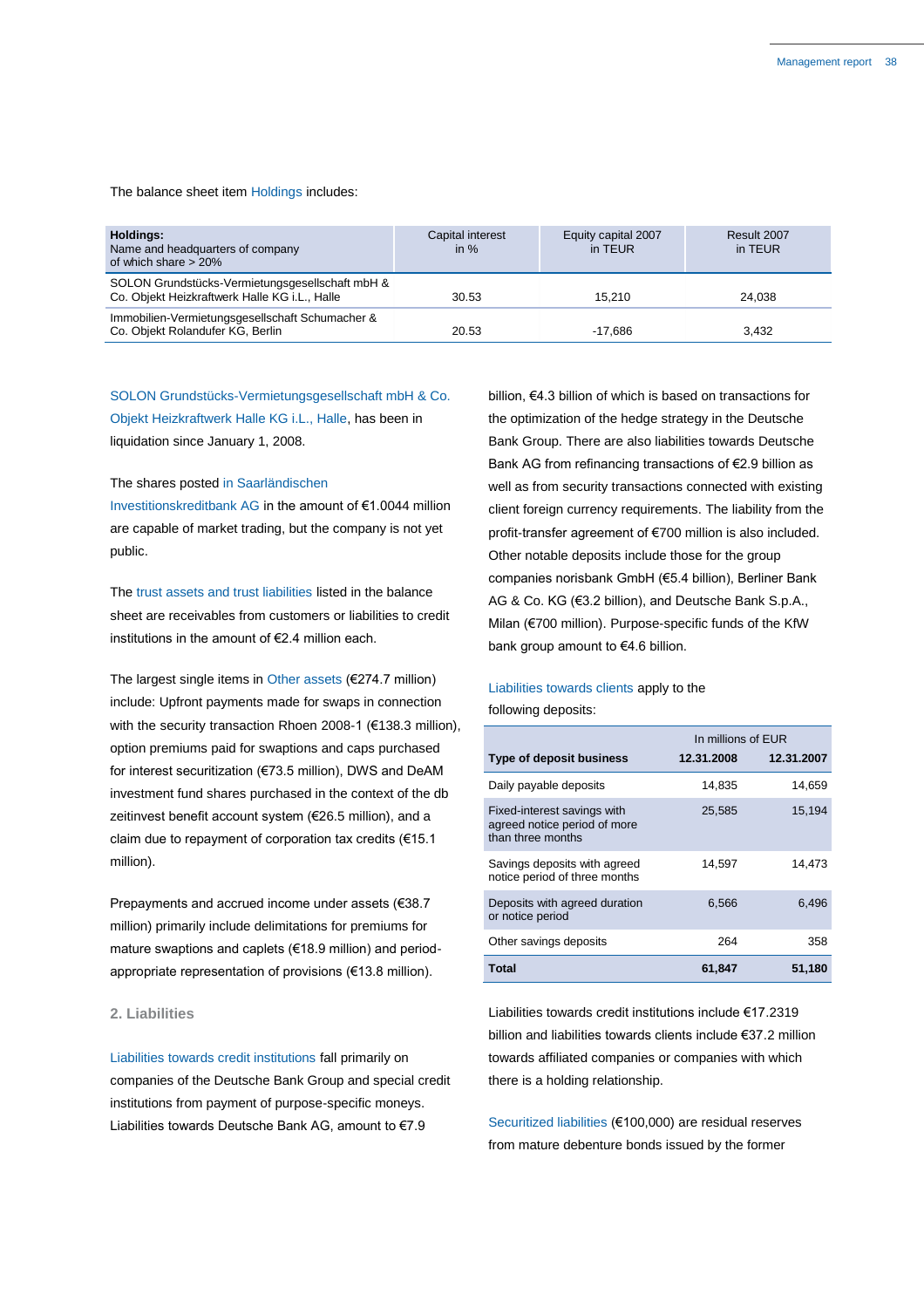Deutsche Bank Saar AG, but not yet redeemed by the subscribers. The significant drop in securitized liabilities in comparison with the previous year resulted from the termination of the MBS transaction Haus 2000-2 carried out in 2008.

Other liabilities (€27.2995 billion) consist largely of the following items: Issue obligations for client requirements connected with the securitized transactions "Zugspitze 2008-1" (€23.2291 billion) and "Rhoen 2008-1" (€3.4275 billion). There are continuing liabilities from upfront payments received for swaps connected with the securitized transaction "Zugspitze 2008-1"(€362.5 million), interest income tax and solidarity tax (€135.2 million), liabilities from products and services (€37.0 million), liabilities from db zeitinvest (€22.1 million), and deducted wage tax and insurance contributions (€11.8 million).

The balance sheet items listed above on the liability side include a total of €7.4242 billion in liabilities with a remaining period of over five years.

Prepayments and accrued income under assets list €183.2 million, primarily including limitations from credit processing fees in the amount of €127.1 million and differential amounts pursuant to § 340e Para. 2 Sentence 2 of HGB in the amount of €46.0 million. Furthermore, it includes limitations from commission business of €7.6 million. Other provisions (€306.8 million) primarily include personnelrelated provisions (€270.4 million) for final special payments, anniversary bonuses, preretirement and partial retirement payments, social security contributions in the context of the db zeitinvest benefit account system, sharebased remuneration programs, and vacation claims outstanding on the date of closing. There are also provisions (€36.4 million) primarily for rental obligations and demolition costs for unused office space in the context of the bundling of our sales network carried out in the previous years, regranting liabilities for provisions from brokered transactions, and risks inherent in the credit business.

With the credit contract of September 1, 1999, Deutsche

Bank PGK received a subordinate loan in the amount of €894.8 million from Deutsche Bank AG. With maturity in 2009, this subordinate liability is equipped with the threemonth Euribor rate plus usual market margin. The average interest rate for 2008 was approx. 5.2%. The merger of Deutsche Bank Lübeck AG, previously Handelsbank, with Deutsche Bank PGK in the 2003 fiscal year resulted in two subordinate promissory note loans against insurance companies in the total amount of €25.6 million, which matured in 2008.

On subordinate liabilities for fiscal year 2008, interest expenses were incurred in the amount of €48.2 million. Limited interest included here in the amount of €3.4 million are listed under the balance sheet item Other liabilities.

For subordinate borrowing of funds, under no circumstances is there an obligation to early repayment on the part of Deutsche Bank PGK. In the case of liquidation, insolvency, or any other process to avoid insolvency, the claims and interest claims from these liabilities are subordinate to the claims of all creditors of Deutsche Bank PGK that are not also subordinate. The prerequisites of § 10 Para. 5a Sentence 1 of KWG concerning the recognition of subordinate liabilities as supplemental capital in the context of offsetting as liable equity capital are fulfilled.

Equity capital as of December 31, 2008, breaks down into an unchanged €550.0 million in subscribed capital and €2.1163 billion in capital reserves. Subscribed capital is divided into 275 million bearer shares with an arithmetic share of two Euros each.

The exercise of the waiver regulation of § 2a of KWG by Deutsche Bank PGK means that it is no longer subject to single-institution oversight pursuant to § 10 of KWG (Principle I) and is thus free of the obligation to calculate liable equity capital.

According to a voluntary pro-forma calculation, liable equity capital pursuant to the KWG was €3.0766 billion as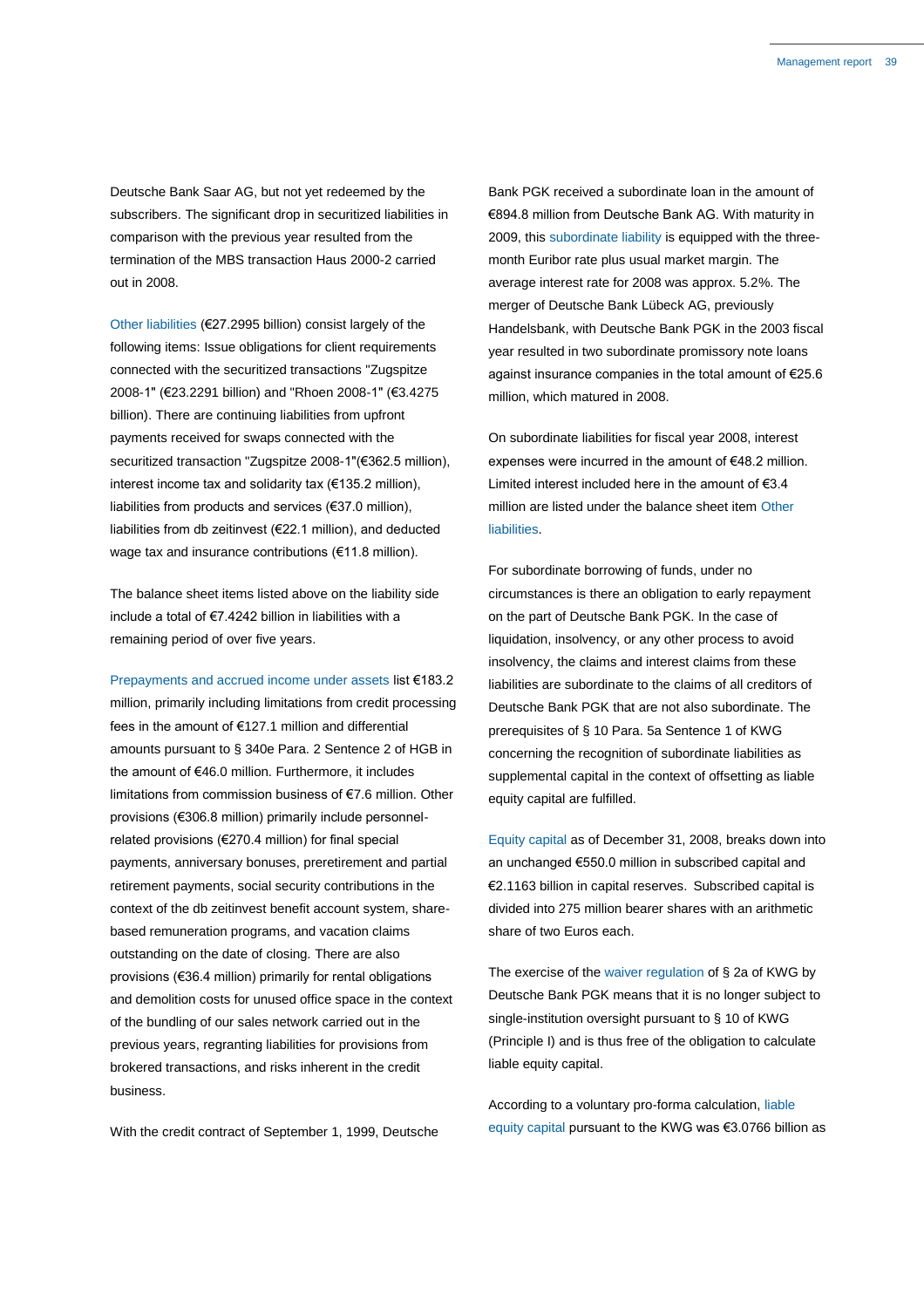of December 31, 2008. This includes €2.6645 billion in core capital and €442.9 million in supplemental capital. For the core capital, intangible assets with a book value of €1.8 million are accounted for as withdrawal posts. The drop in supplemental capital (previous year €453.1 million) resulted from the maturity of two subordinate promissory notes bonds with a nominal value of €25.6 million.

Deutsche Bank AG, Frankfurt am Main, is the sole shareholder of Deutsche Bank PGK. Deutsche Bank PGK held none of its own shares during the reporting period or on the date of closing.

For liabilities towards credit institutions of €5.0635 billion and liabilities towards clients of €200,000, assets in the amount of €5.0637 billion were used as collateral. The background of these transactions is the transmission of purpose-specific assets (e.g., credits from the KfW banking group from special sponsorship processes) to our clients, assigning the client claim and the securities for them to the sponsoring institution.

### **3. Balance sheet remarks**

The Contingent liabilities listed under the balance sheet line include €55 million from the placement of securities for third-party liabilities. Deutsche Bank PGK placed a security with a nominal value of €55 million as collateral for a credit line from the KfW banking group to Deutsche Bank PBC S.A., Warsaw, Poland.

The irrevocable loan commitments included in other liabilities resulted primarily from book and currency credits to non-banks as well as an irrevocable loan commitment of €708 million to Berliner Bank AG & Co. KG.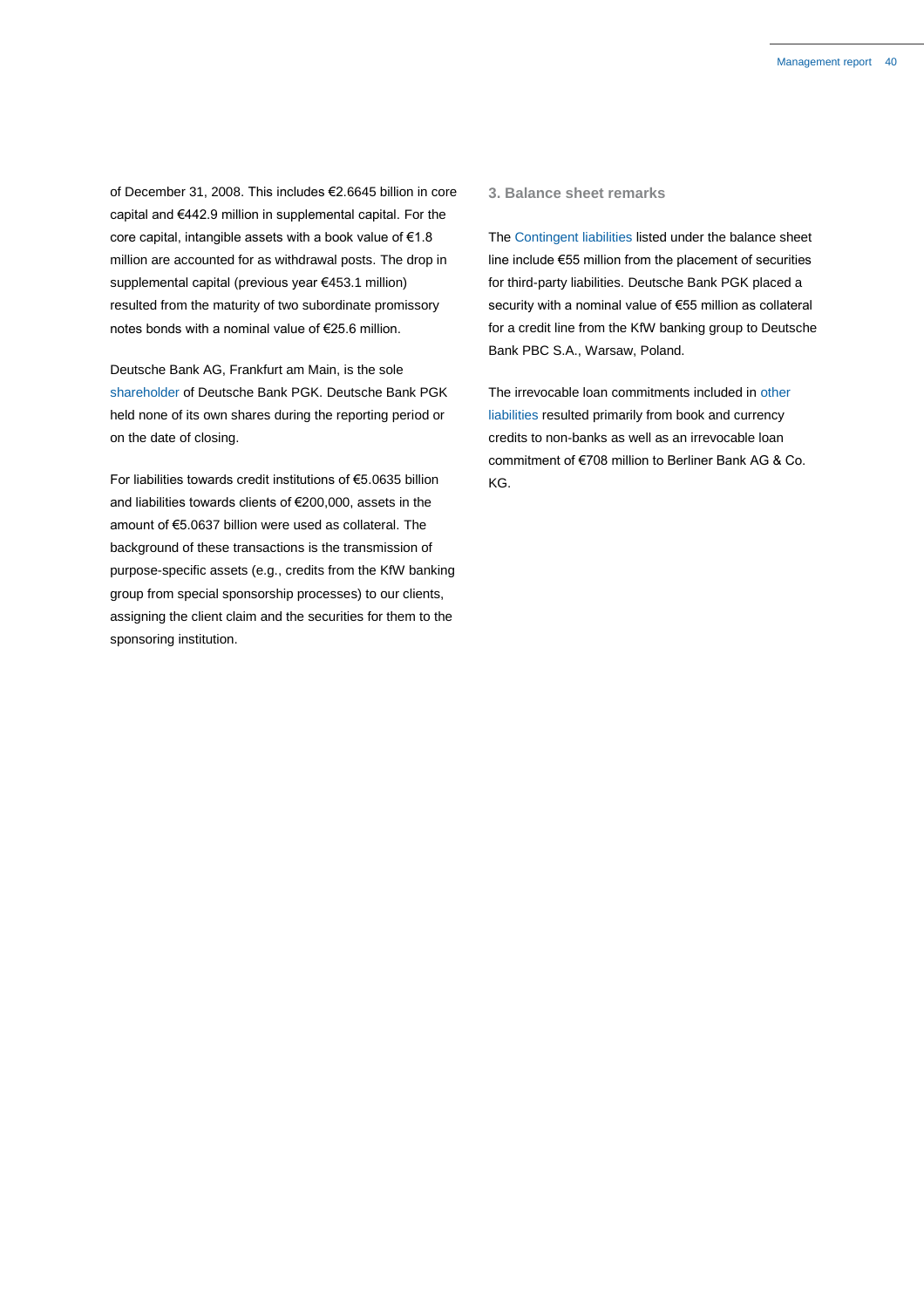**4. Remaining time distribution of selected balance sheet items**

### Remaining time distribution of claims:

| In millions of EUR                              | 12.31.2008 | 12.31.2007 |
|-------------------------------------------------|------------|------------|
| Other receivables at financial<br>institutions  | 50,361     | 18,727     |
| With a remaining time                           |            |            |
| Up to three months                              | 5,511      | 6,874      |
| More than three months to one<br>year           | 17,390     | 5,376      |
| More than one year to five years                | 5,515      | 2,852      |
| Over five years                                 | 21,945     | 3,625      |
|                                                 |            |            |
| <b>Receivables from clients</b>                 | 50,235     | 49,900     |
| With a remaining time                           |            |            |
| Up to three months (including<br>payable daily) | 3,996      | 3,792      |
| More than three months to one<br>year           | 2,531      | 2,429      |
| More than one year to five years                | 12,137     | 12,083     |
| Over five years                                 | 31,479     | 31,524     |
| Indeterminate period                            | 92         | 72         |

As of December 31, 2008, as in the previous year, other claims against credit institutions do not include credits from construction savings reserve contracts concluded.

### Remaining time distribution of liabilities:

| In millions of EUR                                                                    | 12.31.2008 | 12.31.2007 |
|---------------------------------------------------------------------------------------|------------|------------|
| <b>Liabilities to credit institutions</b><br>with agreed duration or notice<br>period | 21,253     | 16,475     |
| With a remaining time                                                                 |            |            |
| Up to three months                                                                    | 4,458      | 2,381      |
| More than three months to one<br>year                                                 | 1,964      | 1,720      |
| More than one year to five years                                                      | 7,586      | 4,609      |
| Over five years                                                                       | 7,245      | 7,765      |
| Savings deposits with agreed<br>notice period of over three<br>months                 | 25,848     | 15,552     |
| With a remaining time                                                                 |            |            |
| Up to three months                                                                    | 6,506      | 6,198      |
| More than three months to one<br>year                                                 | 17,775     | 8,345      |
| More than one year to five years                                                      | 1,551      | 995        |
| Over five years                                                                       | 16         | 14         |
| Other liabilities to clients with<br>agreed duration or notice period                 | 6,566      | 6,496      |
| With a remaining time                                                                 |            |            |
| Up to three months                                                                    | 5,329      | 5,465      |
| More than three months to one<br>year                                                 | 798        | 363        |
| More than one year to five years                                                      | 276        | 511        |
| Over five years                                                                       | 163        | 157        |
| Securitized liabilities                                                               | 0.1        | 134        |
| With a remaining time                                                                 |            |            |
| Up to three months                                                                    | 0.1        | 1          |
| More than three months to a year                                                      | 0          | 0          |
| More than a year to five years                                                        | 0          | 0          |
| Over five years                                                                       | 0          | 133        |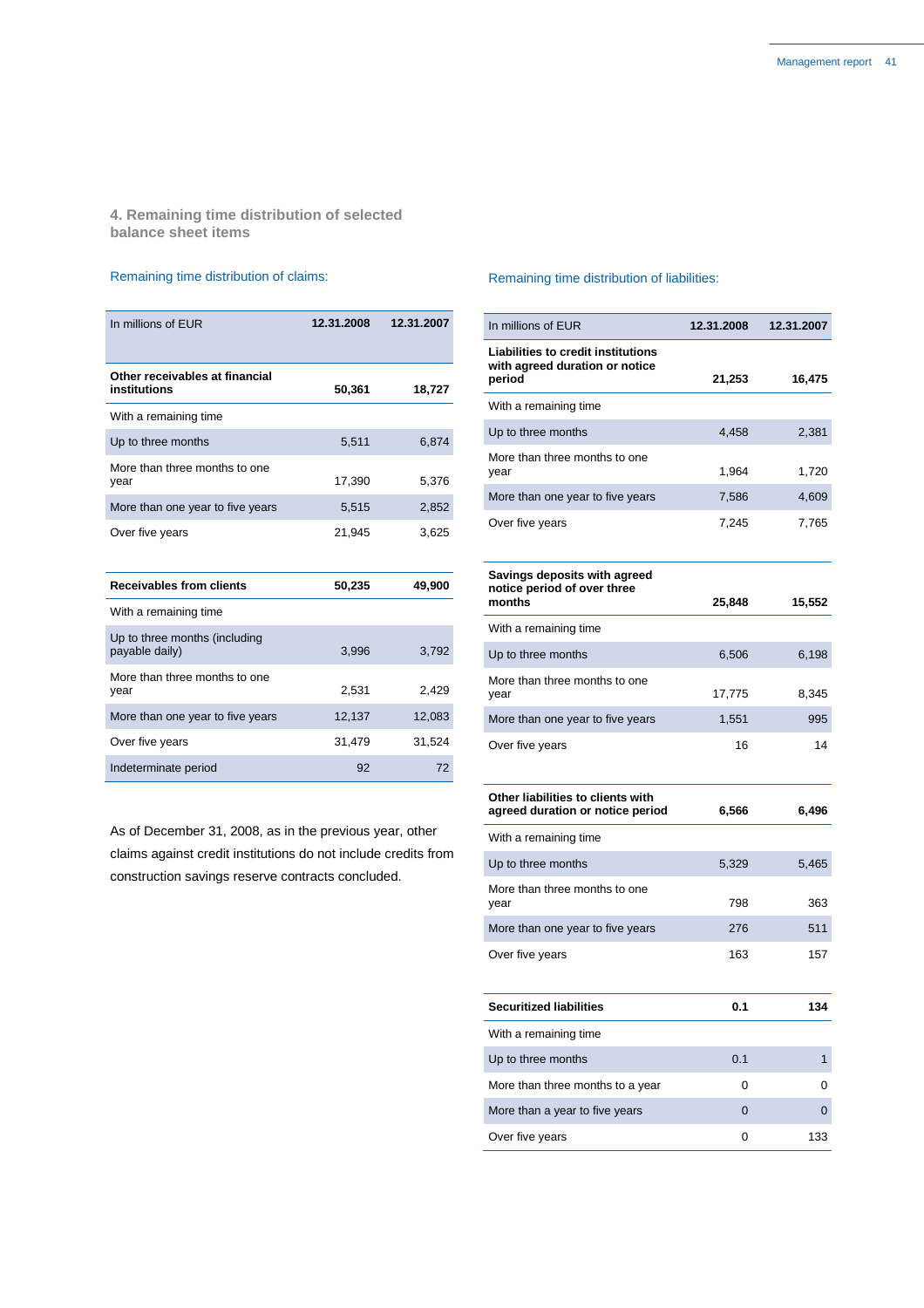**5. Relationships with affiliated companies and companies, in which participating interests are held**

### Relationships with affiliated companies

| In millions of EUR                                                          | 12.31.2008 | 12.31.2007 |
|-----------------------------------------------------------------------------|------------|------------|
| Receivables at financial institutions<br>(not securitized)                  | 54.004     | 21,523     |
| Receivables at clients (not<br>securitized)                                 | 49         | 53         |
| Subordinate liabilities at financial<br>institutions (securitized)          | 75         | 75         |
| Liabilities relating to financial<br>institutions (not securitized)         | 17,232     | 13,377     |
| Liabilities relating to clients (not<br>securitized)                        | 37         | 36         |
| Subordinate liabilities relating to<br>financial institutions (securitized) | 895        | 895        |

### Relationships with companies, in which participating

### interests are held

| In millions of EUR                                                          | 12.31.2008 | 12.31.2007 |
|-----------------------------------------------------------------------------|------------|------------|
| Receivables at financial institutions<br>(not securitized)                  | $\Omega$   |            |
| Receivables at clients (not<br>securitized)                                 | ∩          |            |
| Subordinate liabilities at financial<br>institutions (securitized)          | U          | O          |
| Liabilities relating to financial<br>institutions (not securitized)         | O          | 0          |
| Liabilities relating to clients (not<br>securitized)                        | O          |            |
| Subordinate liabilities relating to<br>financial institutions (securitized) | O          |            |

### **6. Assets and debt in foreign currency**

On the asset side there are fixed assets in the amount of €1.7785 billion, and in the liability items there are debts included in the amount of €1.6913 billion in foreign currency.

**II. Income statement for period from January 1 to December 31, 2008**

Earnings from interest and interest-like yields (€1.9807 billion) grew in the 2008 fiscal year by €66.2 million in comparison with the previous year. Interest income was influenced both by increased deposit volume and by positive effects from interest securitization transactions. The significant growth in income earnings from fixedinterest securities and debenture bonds, as well as a part of the increased interest costs, resulted from the securities purchased in the context of two securitization transactions and from the balanced issue obligation. Earnings from dividends of investment fund shares held in connection with the outside funding of our pension obligations fell by €20.7 million in 2008, while earnings from holdings in affiliated companies rose, primarily due to the first-time payment of dividends on profit from Berliner Bank AG & Co. KG from the 2007 fiscal year.

Commission income (€1.1166 billion) fell in 2008 by €91.2 million (-8%) in comparison with the previous year. This is largely due to the drop in earnings from securities, by €124.5 million to €627.4 million.

Personnel costs (€1.0165 billion) fell in 2008 by €6.3 million in comparison with the previous year. The reasons for the drop are primarily reduced performancedependent bonus payments and settlement costs that overcompensated the increase from ongoing pay raises.

Other operational amounts fell by €21.2 million in the 2008 fiscal year to €16.7 million. The drop is largely due to the fact that earnings in 2007 included the payment of a trade tax allocation by Deutsche Bank AG and proceeds from the sale of a building.

Other operational expenses (€54.8 million) rose in the 2008 fiscal year by €24.8 million in comparison with the previous year. Other operational expenses primarily consist of invoices from shares of asset/liability management results in affiliated companies and expenses for incorrect processing and damage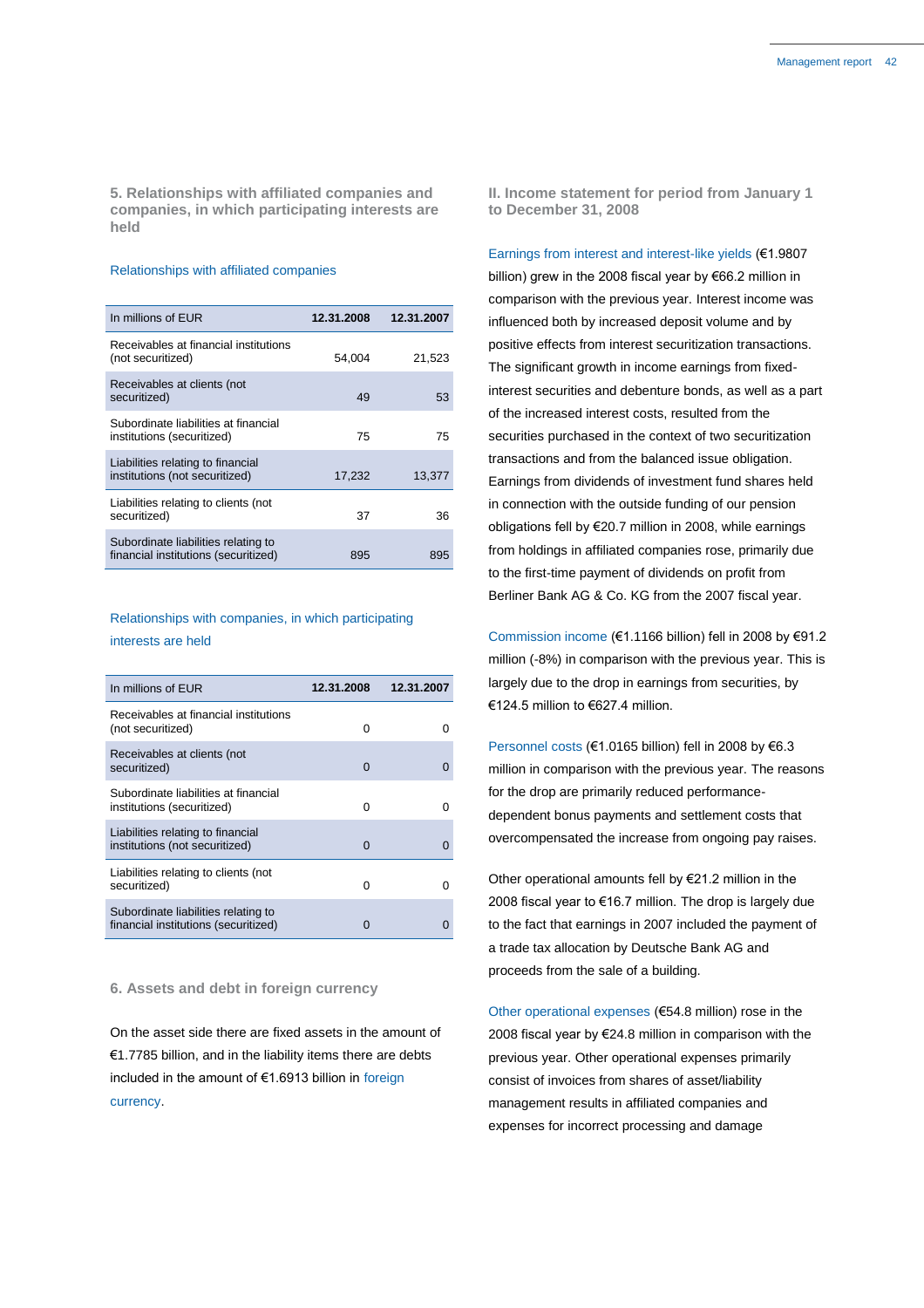compensation.

Write-offs and value adjustments for shares, holdings in affiliated companies and securities treated as assets primarily include write-offs on securities purchased in connection with the "Zugspitze 2008-1" securitization transaction. The write-offs are performed on the basis of the failures in the underlying client portfolio defined in the context of the transaction and are not due to worsening credit ratings on the part of the issuers.

The item Taxes on income and earnings (-€ 1.2 million) primarily includes trade and corporate tax payments for the former Deutsche Bank Lübeck AG, previously Handelsbank, Lübeck (merged into Deutsche Bank PGK in 2003) paid as a result of changed tax statements for the 1995 to 2002 fiscal years.

Due to the existing control and profit-transfer agreement, profit in the amount of €669.0 million was transferred to Deutsche Bank AG.

#### Note:

In the 2008 fiscal year, in comparison with the previous year, the balance sheet shows the following change in postings:

• Move of liabilities from the contribution plan from liabilities towards clients into Other liabilities (€ 29.0 million, previous year € 24.9 million).

### **F. Other information**

**I. Liability situation and other financial obligations**

The payment obligations for next year from rent and leasing agreements were €411.8 million as of the date of closing; of that, €293.7 million applied to liabilities to affiliated companies.

Futures transactions not yet carried out on the closing date of the balance sheet primarily include interest rate swaps,

cross-currency swaps, forward rate agreements, swaptions, caps, and futures used to securitize the market risk position, as well as client-induced foreign currency transactions for which back-to-back transactions were concluded with Deutsche Bank AG.

From cooperation agreements with different contractual partners, such as Arvato GmbH, there resulted financial obligations in the amount of €55.5 million. The agreed terms of contracts end in the period between December 2009 and February 2012.

From Shares in affiliated companies consisting of TEBA Beteiligungsgesellschaft mbH & Co. Objekt Wasserwerk Oranienburg KG i. L., the SENA Grundstücks-Vermietungsgesellschaft mbH & Co. Objekt Halle II KG, the TESATUR Beteiligungsgesellschaft mbH & Co. Objekt Nordhausen I KG, and the TESATUR Beteiligungsgesellschaft mbH & Co. Objekt Halle I KG there is a resumption of liability in the amount of  $€15.3$ million pursuant to § 172 Para. 4 of HGB.

From holdings in SOLON Grundstücks-

Vermietungsgesellschaft mbH & Co. Objekt Heizkraftwerk Halle KG i.L., TELO Beteiligungsgesellschaft mbH & Co. Objekt Kläranlage Waßmannsdorf, and the Immobilien-Vermietungsgesellschaft Schumacher & Co. Objekt Rolandufer KG there is also a resumption of liability in the amount of €24.7 million pursuant to § 172 Para. 4 of HGB.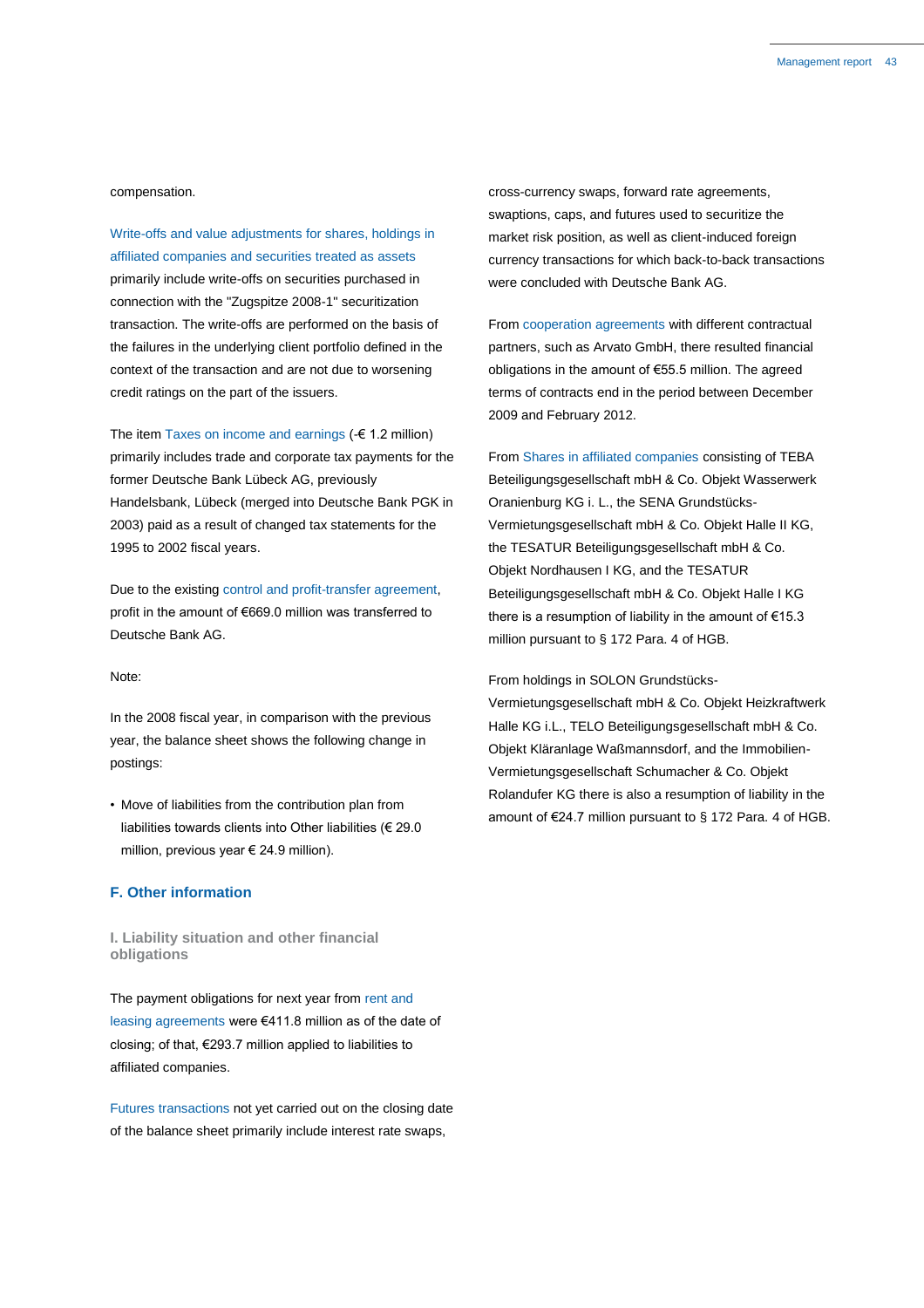The following table – broken down by residual maturity – shows the nominal amounts and market values of derivative finance transactions concluded for the management of interest change rate from client business:

| Values<br>In millions EUR |               |                      | <b>OTC</b>       |                       | Market-traded  |
|---------------------------|---------------|----------------------|------------------|-----------------------|----------------|
| <b>Residual maturity</b>  |               | Interest Rate Swaps* | <b>CCY Swaps</b> | <b>Swaptions/Caps</b> | <b>Futures</b> |
| Up to 1 year              | Nominal value | 20,963               | 38               | 700                   | 11,635         |
|                           | Market value  | 111                  | $-2$             | 12 <sup>°</sup>       | 14             |
| 1 to 5 years              | Nominal value | 28,450               | 212              | 2,190                 | $\Omega$       |
|                           | Market value  | $-230$               | 6                | 33                    | $\overline{0}$ |
| Over 5 years              | Nominal value | 43,817               | $\Omega$         | 3,540                 | $\Omega$       |
|                           | Market value  | $-525$               | 0                | 57                    | $\Omega$       |
| Total                     | Nominal value | 93,230               | 250              | 6,430                 | 11,635         |
|                           | Market value  | $-644$               | 4                | 102                   | 14             |

\* Includes EONIA swaps and Forward Rate Agreements

Additional interest rate swaps were concluded in the context of the securitization transactions. These are shown in the following table:

| Values<br>In millions EUR |               | Interest swaps        |                   |              |
|---------------------------|---------------|-----------------------|-------------------|--------------|
| <b>Residual maturity</b>  |               | Zugspitze 2008-1 GmbH | Rhoen 2008-1 GmbH | <b>Total</b> |
| Over 5 years              | Nominal value | 25,423                | 3,762             | 29,185       |
|                           | Market value  | 845                   | 153               | 998          |
| Total                     | Nominal value | 25,423                | 3,762             | 29,185       |
|                           | Market value  | 845                   | 153               | 998          |

For valuation of derivatives, generally recognized methods (discounted cash flow, e.g. for interest rate swaps; singlefactor interest structure curve model, e.g. for swaptions) and generally accessible market data are used.

Forward foreign currency transactions are then carried out by Deutsche Bank PGK on the client's behalf. These are securitized by Deutsche Bank PGK on the same day using back-to-back transactions with Deutsche Bank AG. The nominal values of transactions totaled €155.6 million. The market value of the position is €129,000.

### **II. Information about affiliated companies**

100% of the fully paid subscribed capital of €550.0 million is held by Deutsche Bank AG, Frankfurt am Main.

Deutsche Bank PGK is a subsidiary institution in the exempting consolidated financial statement pursuant to § 292a of HGB in combination with Article 5 Para. 2

Sentence 2 of EGHGB of Deutsche Bank AG, Frankfurt am Main, on December 31, 2008. This was prepared according to the International Financial Reporting Standards (IFRS) and can be requested from Deutsche Bank AG. For the explanations of the balancing, valuation, and consolidation methods deviating from German law in the exempting consolidated financial statement, we refer to the Appendix of the Yearly Report of Deutsche Bank AG. Documentation subject to mandatory disclosure is submitted to the operator of the electronic Bundesanzeigers (Federal Gazette) in Bonn. A partial consolidated statement was not prepared by Deutsche Bank PGK.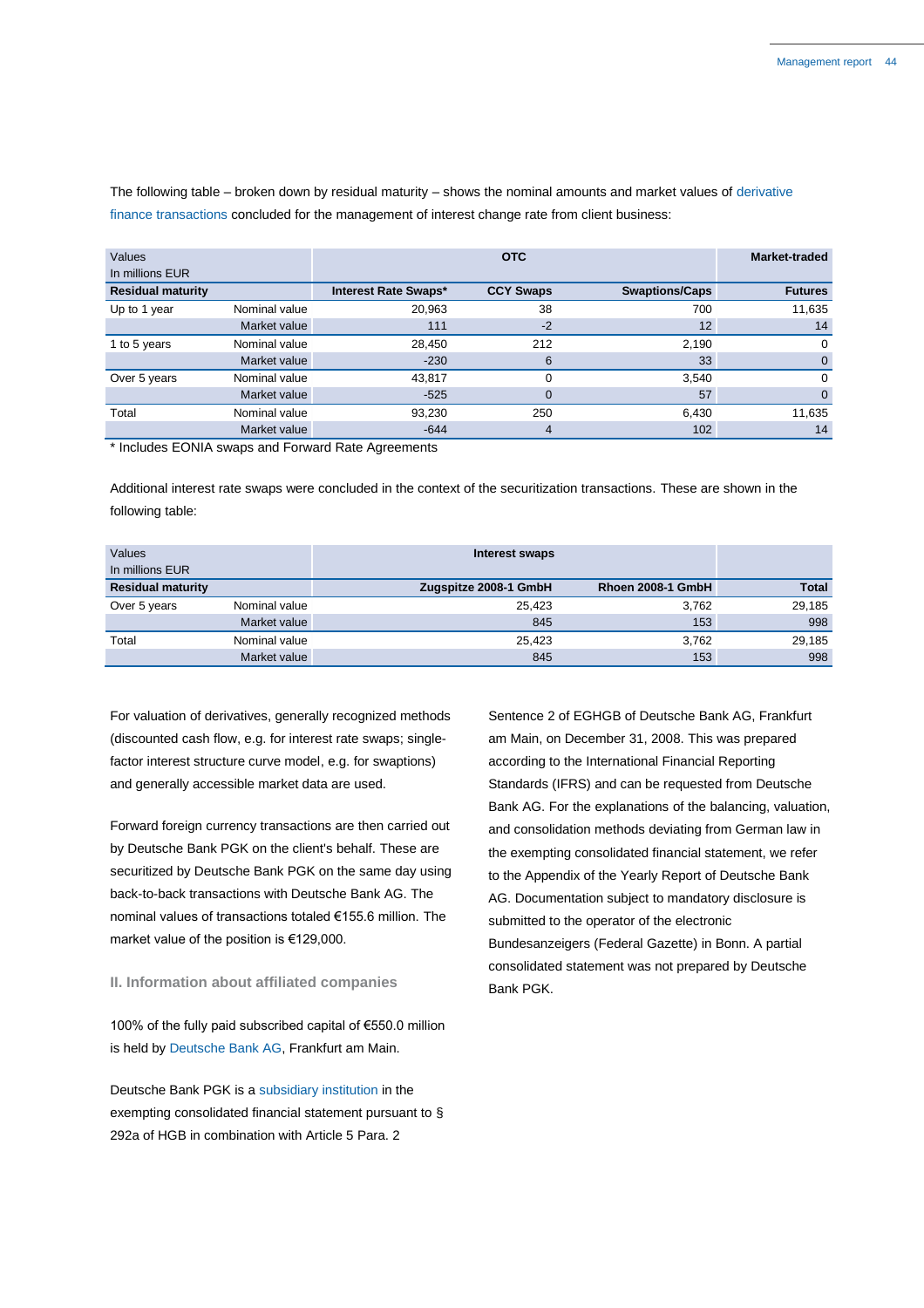### **G. Composition of the organizations and information about the organizations**

**Members of the Board of Directors**

**Rainer Neske**

Spokesperson

**Andreas Arndt**

**Guido Heuveldop**

**Ulrich Kissing** until March 31, 2008

**Dr. Christian Ricken**

**Hanns-Peter Storr**

**Frank Strauß**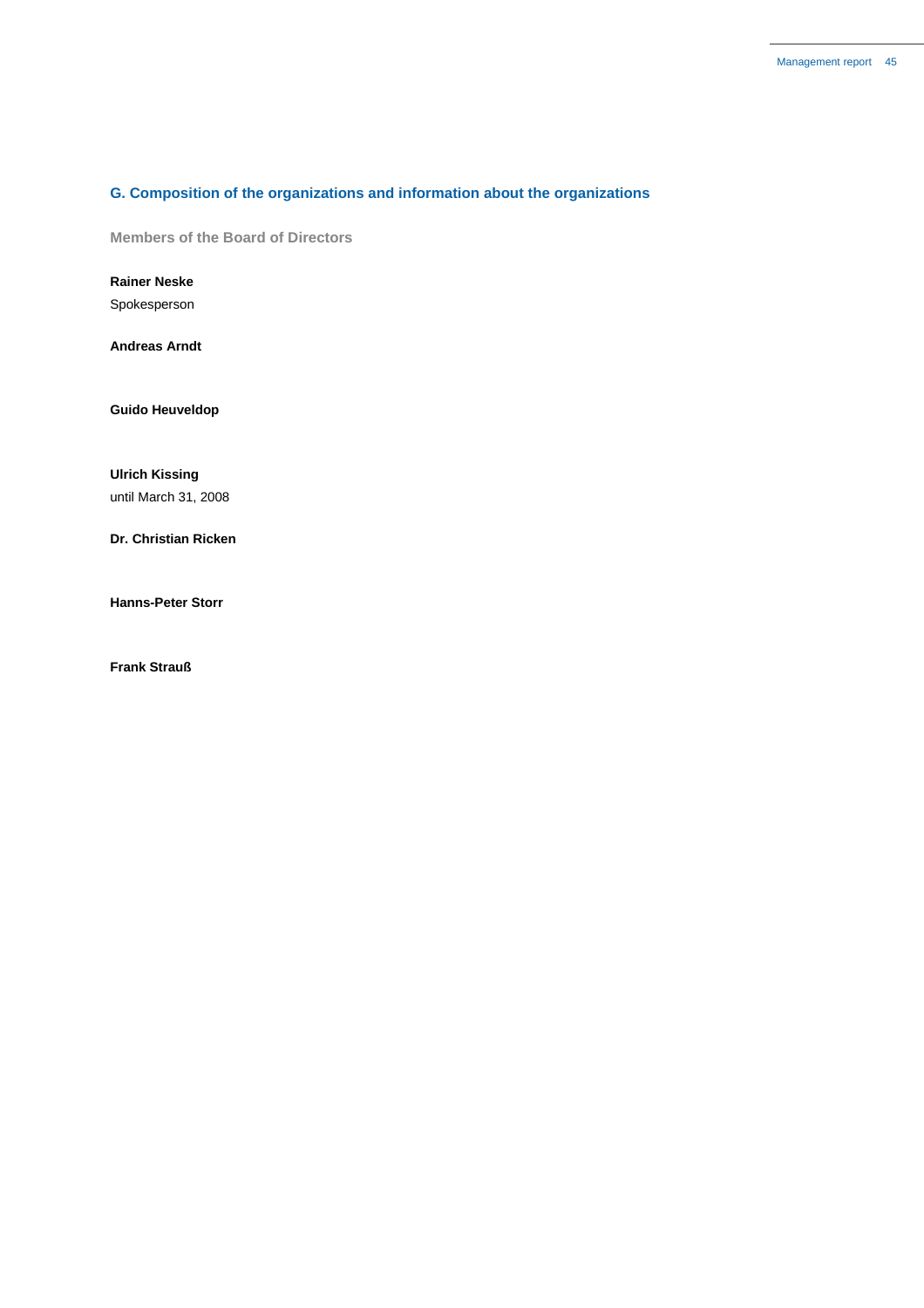## **Members of the Supervisory Board**

| Hermann-Josef Lamberti<br>Chairman               | Member of the Board of Deutsche Bank Aktiengesellschaft                                                                                                                         |
|--------------------------------------------------|---------------------------------------------------------------------------------------------------------------------------------------------------------------------------------|
| Stefan Rudschäfski<br>Chairman pro tem           | Appointee of Deutschen Bank Privat- und Geschäftskunden Aktiengesellschaft                                                                                                      |
| Dr. Hugo Bänziger                                | Member of the Board of Deutsche Bank Aktiengesellschaft                                                                                                                         |
| <b>Udo Behrenwaldt</b>                           | Supervisory Board                                                                                                                                                               |
| <b>Artur Biehler</b>                             | Appointee of Deutschen Bank Privat- und Geschäftskunden Aktiengesellschaft                                                                                                      |
| <b>Heiner Birnstiel</b>                          | Appointee of Deutschen Bank Privat- und Geschäftskunden Aktiengesellschaft                                                                                                      |
| <b>Martin Edelmann</b>                           | Head of Finance Group, Deutsche Bank Aktiengesellschaft                                                                                                                         |
| Jürgen Fitschen                                  | Member of the Group Executive Committee, Deutsche Bank Aktiengesellschaft                                                                                                       |
| <b>Heidrun Förster</b><br>as of July 25, 2008    | Appointee of Deutschen Bank Privat- und Geschäftskunden Aktiengesellschaft                                                                                                      |
| <b>Klaus Funk</b><br>until July 25, 2008         | Appointee of Deutschen Bank Privat- und Geschäftskunden Aktiengesellschaft                                                                                                      |
| Jürgen Hain                                      | Appointee of Deutschen Bank Privat- und Geschäftskunden Aktiengesellschaft                                                                                                      |
| Dr. Stephan Kunze                                | CEO, DWS Investment GmbH, and Head of DWS Europe                                                                                                                                |
| <b>Wolfgang Matis</b>                            | Head of Global Markets Germany, Deutsche Bank Aktiengesellschaft                                                                                                                |
| <b>Gabriele Platscher</b><br>until July 25, 2008 | Appointee of Deutschen Bank Privat- und Geschäftskunden Aktiengesellschaft                                                                                                      |
| <b>Karin Ruck</b>                                | Union representative of Deutschen Bankangestelltenverbandes DBV                                                                                                                 |
| <b>Rita Schlink</b><br>as of July 25, 2008       | Appointee of Deutschen Bank Privat- und Geschäftskunden Aktiengesellschaft                                                                                                      |
| <b>Rolf Stockem</b>                              | Union secretary of ver.di Vereinte Dienstleistungsgewerkschaft                                                                                                                  |
| Dr. Axel Wieandt<br>until November 14, 2008      | Chairman of the Board of Hypo Real Estate Holding AG                                                                                                                            |
| <b>Arne Wittig</b><br>as of November 15, 2008    | General Counsel Deutsche Bank Aktiengesellschaft<br>Replacement member from July 25, 2008 to November 14, 2008<br>Replacement member from July 25, 2008 until November 14, 2008 |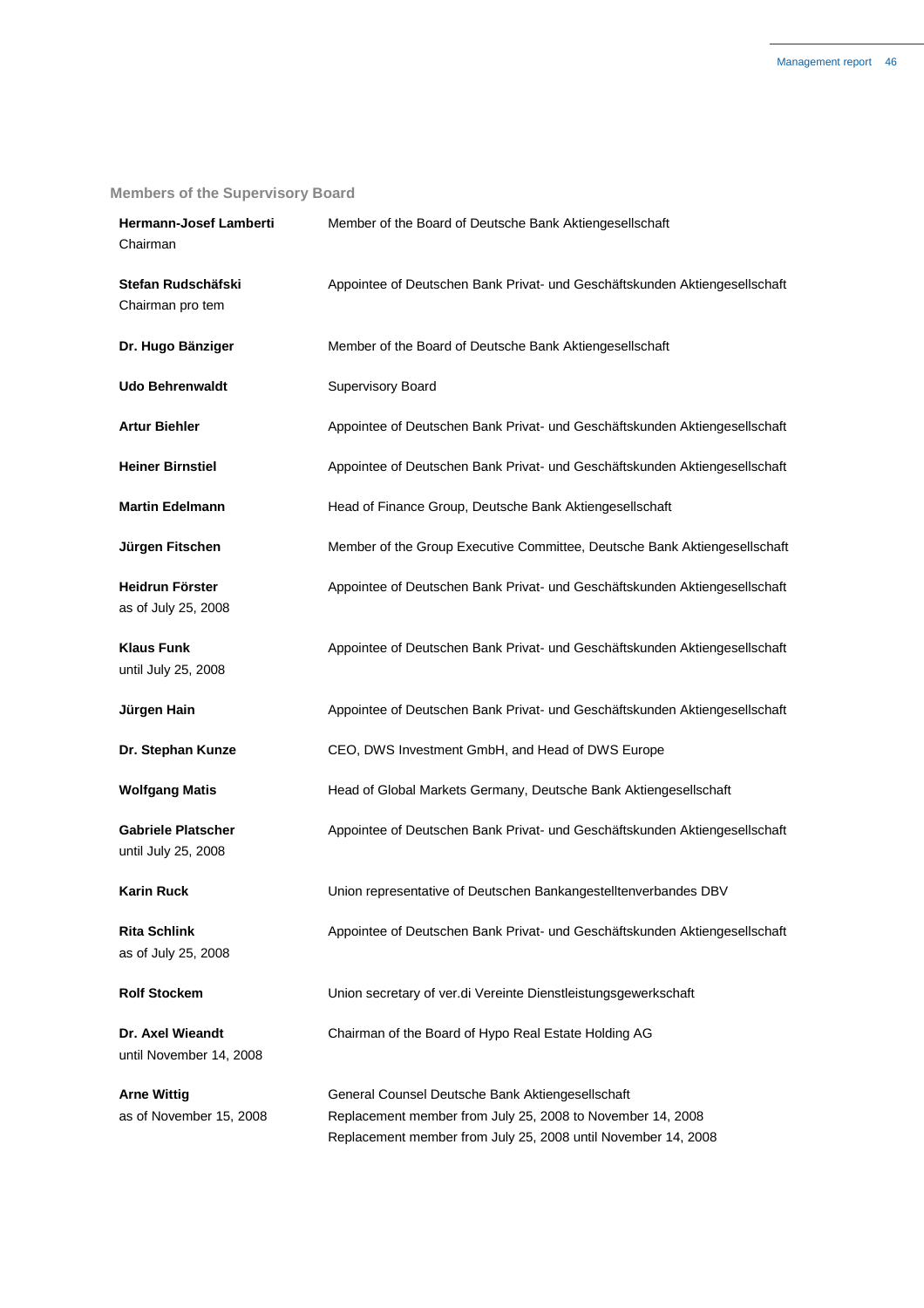### **Committees of the Supervisory Board**

**Executive committee**

**Hermann-Josef Lamberti** Chairman

**Stefan Rudschäfski\*** Chairman pro tem

**Dr. Hugo Bänziger**

**Heiner Birnstiel\*** as of July 25, 2008

**Gabriele Platscher\*** until July 25, 2008

**Mediation committee**

**Hermann-Josef Lamberti** Chairman

**Stefan Rudschäfski\*** Chairman pro tem

**Martin Edelmann**

**Jürgen Hain\***

**Balance sheet committee**

**Hermann-Josef Lamberti** Chairman

**Stefan Rudschäfski\*** Chairman pro tem

**Artur Biehler\***

**Martin Edelmann**

**Committee for credit and market risks**

**Hermann-Josef Lamberti** Chairman

**Dr. Hugo Bänziger**

**Martin Edelmann**

**Udo Behrenwaldt** Replacement member

**Dr. Stephan Kunze** Replacement member

\* selected by employees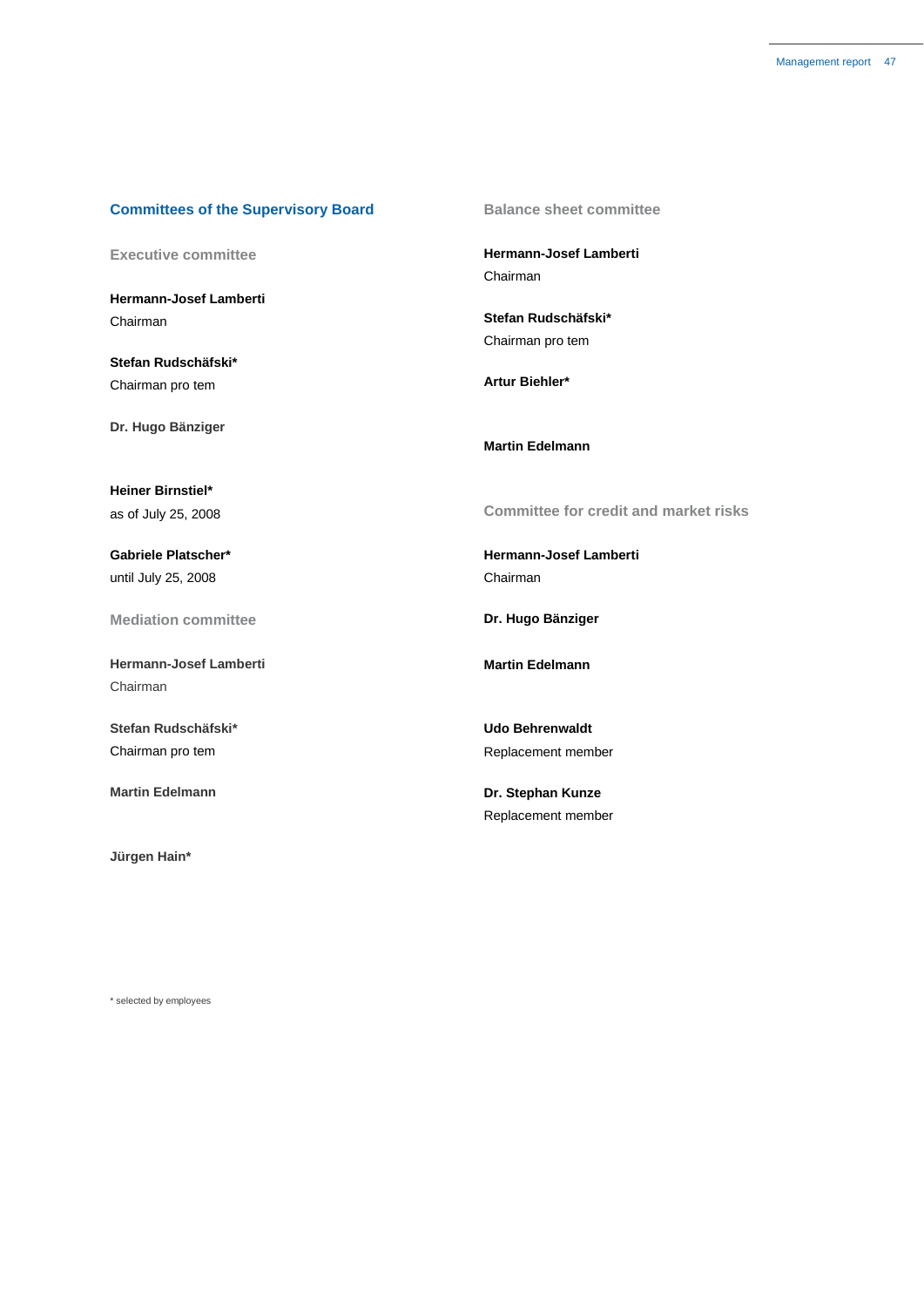The total remuneration of the Board of Directors in the 2008 fiscal year was  $\epsilon$  6.2 million; there were no stock options in 2008. In the 2007 fiscal year, the value of stock options granted to the Board of Directors was €1.5 million (20,300 options). The members of the supervisory board of Deutsche Bank PGK were granted subscriptions totaling T€101.5 in the 2007 fiscal year; former members of the Board drew pension payments amounting to  $\epsilon$ 0.4 million in the 2008 fiscal year. Reserves for pension obligations towards former members of the Board are kept in the amount of €11.8 million; there are no other liabilities towards former members of the Board or former members of the supervisory committee.

As of December 31, 2007, there were €0.2 million in advances and credits to members of the Board of Directors. Advances and credits in the amount of €1.1 million were granted to members of the supervisory board.

### **Task description of the committees**

### **Executive committee**

The executive committee is responsible for concluding, changing, and canceling the employment and pension contracts of the Board of Directors and for issuing approval for service or works contracts for members of the supervisory committee with Deutsche Bank PGK pursuant to § 114 of AktG. The responsibilities of the executive committee also include legal business of a basic nature between Deutsche Bank PGK and the members of the Board of Directors.

### **Mediation committee**

Pursuant to § 27 Para. 3 of MitbestG, the mediation committee must present the supervisory committee with a draft appointment of members of the Board of Directors within one month after approval if the majority prescribed by § 27 Para. 2 of MitbestG is not achieved in the supervisory committee.

### **Balance sheet committee**

In the meetings of the balance sheet committee, the intrayear business trends and the yearly statement of Deutsche Bank PGK is prepared for the meetings of the overall supervisory committee. The balance sheet committee makes decisions about ordering audits from the business auditor pursuant to § 111 Para. 2 of AktG, and payment of the auditor. The balance sheet committee can determine the focus of audits.

### **Committee for credit and market risks**

According to § 8 Para. 1 of the Articles of Association of the supervisory committee, the committee for credit and market risks is responsible for handling credits that require the approval of the supervisory committee according to law or articles (intercompany loans pursuant to § 15 of KWG). It also reports about credit risk strategy, credit portfolios, credits, and opportunities that are of particular importance due to the associated risks or liabilities or other reasons.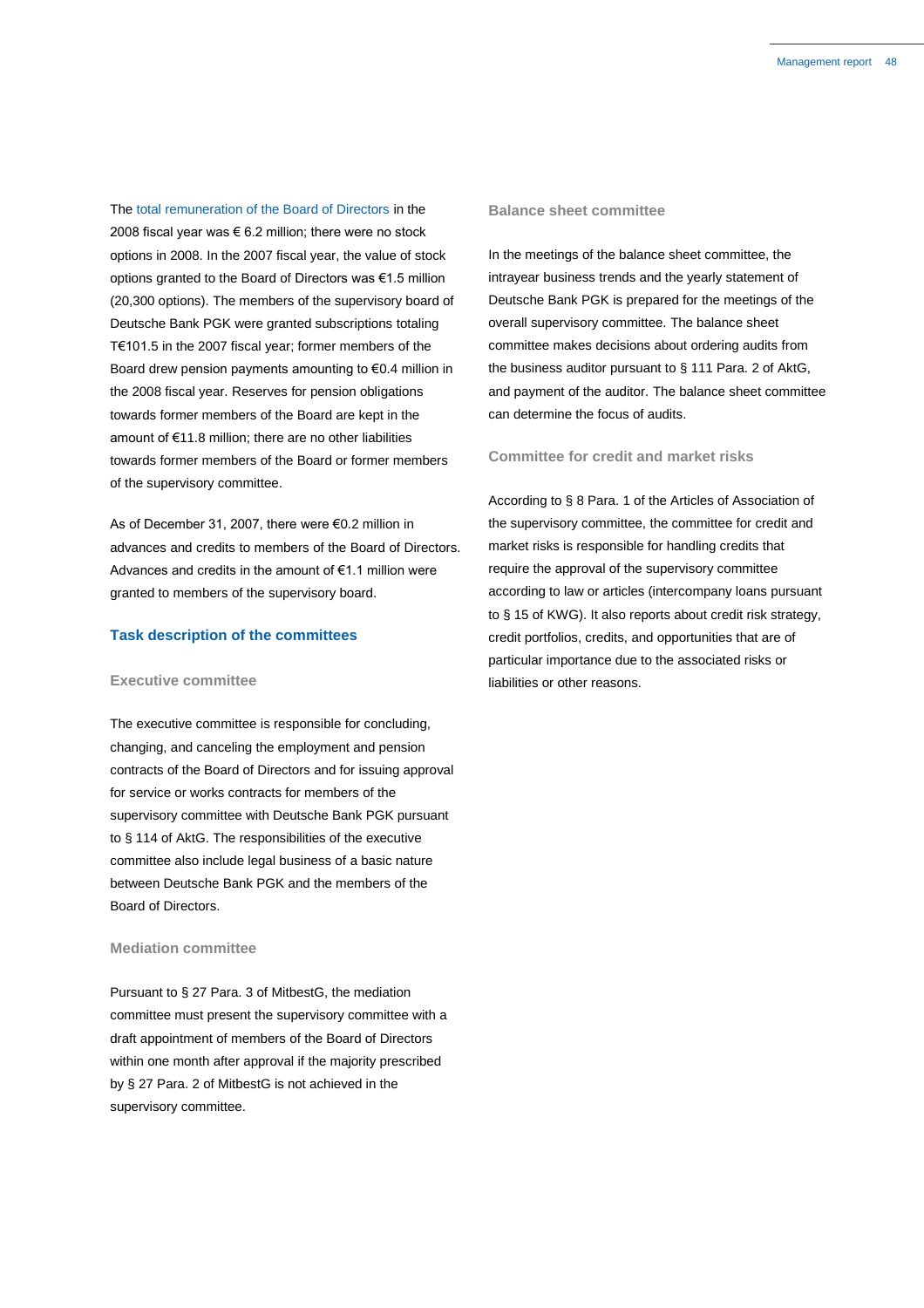## **H. Mandates in supervisory committees required by law in large corporations**

**Boards of Management**

| <b>Rainer Neske</b><br>Spokesperson | Zurich Beteiligungs-Aktiengesellschaft<br>(Germany), Frankfurt am Main                                        | Member of the Supervisory Board                                                                                            |
|-------------------------------------|---------------------------------------------------------------------------------------------------------------|----------------------------------------------------------------------------------------------------------------------------|
| <b>Andreas Arndt</b>                | Deutsche Bank Portugal S.A., Lisbon, Portugal<br>Deutsche Bank Sociedad Anónima Española,<br>Barcelona, Spain | Member of the Supervisory Board<br>Member of the Executive Board                                                           |
| <b>Guido Heuveldop</b>              | Deutsche Bank PBC Spólka Akcyjna,<br>Warsaw, Poland                                                           | Chairman of the Supervisory Board since<br>June 19, 2008, Member of the<br><b>Supervisory Board</b><br>until June 17, 2008 |
|                                     | Deutsche Bank PBC Spólka Akcyjna,                                                                             | Member of the Supervisory Board since                                                                                      |
|                                     | Warsaw, Poland                                                                                                | May 21, 2008                                                                                                               |
|                                     | Deutsche Bank Societá per Azioni, Milan, Italy                                                                | Member of the Supervisory Board                                                                                            |
|                                     | RREEF Investment GmbH, Eschborn                                                                               | Member of the Supervisory Board                                                                                            |
|                                     | Servicegesellschaft der Deutschen Bank Privat- und<br>Geschäftskunden mbH, Bonn                               | Chairman of the Supervisory Board                                                                                          |
| Dr. Christian Ricken                | Deutsche Bank PBC Spólka Akcyjna,<br>Warsaw, Poland                                                           | Member of the Supervisory Board since<br>June 17, 2008                                                                     |
| <b>Frank Strauß</b>                 | Deutsche Bank Bauspar-Aktiengeseilschaft,<br>Frankfurt am Main                                                | Chairman of the Supervisory Board                                                                                          |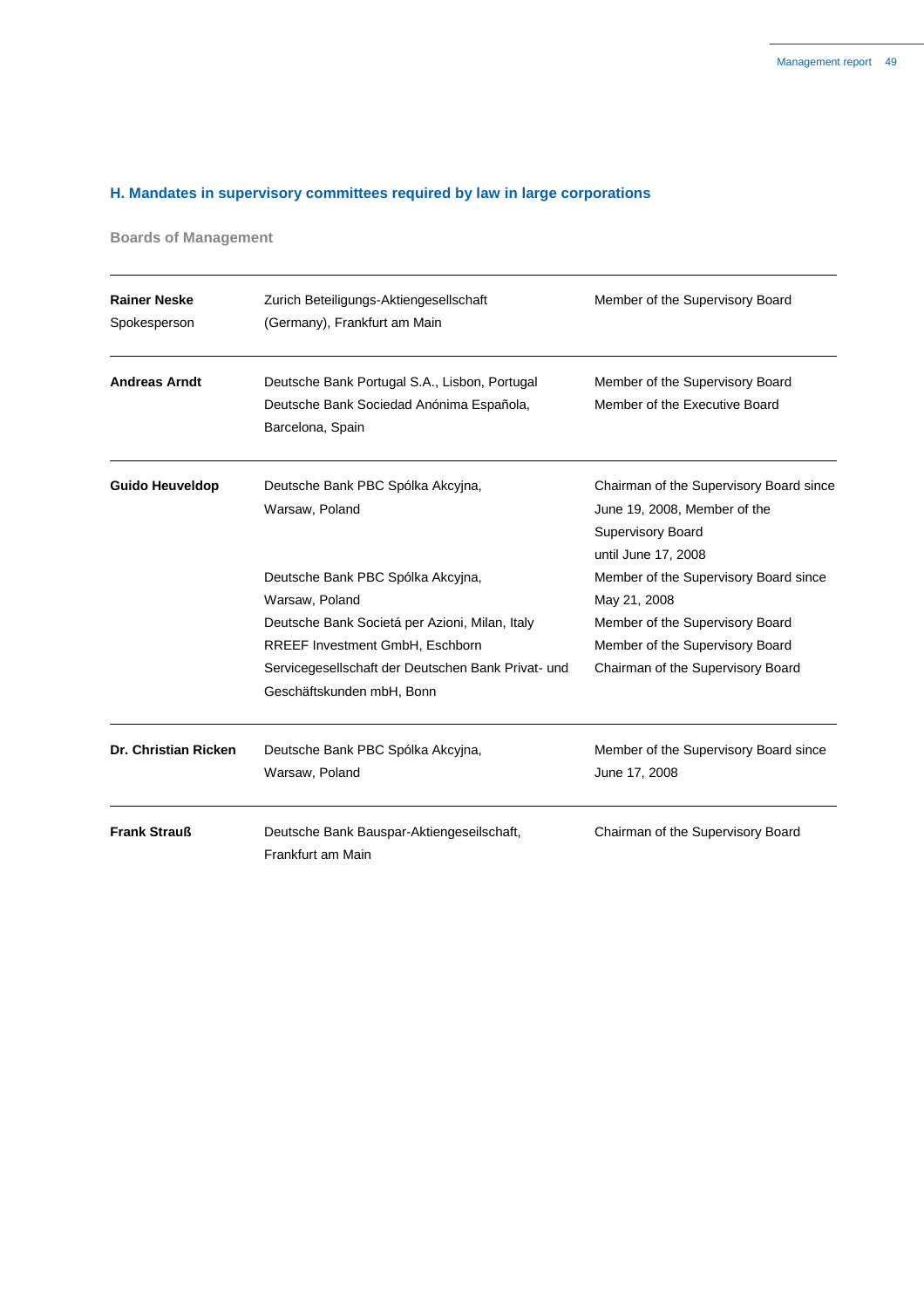### **Employees**

| <b>Dr. Michael Berendes</b>  | Deutsche Bank Bauspar-Aktiengesellschaft,<br>Frankfurt am Main<br>Deutsche Bank PBC Spólka Akcyjna,<br>Warsaw, Poland | Chairman pro tem of supervisory<br>committee since November 5, 2008<br>Member of the Supervisory Board since<br>March 25, 2008<br>Member of the Supervisory Board |
|------------------------------|-----------------------------------------------------------------------------------------------------------------------|-------------------------------------------------------------------------------------------------------------------------------------------------------------------|
| <b>Ulrich Christmann</b>     | Deutsche Bank Bauspar-Aktiengeseilschaft,<br>Frankfurt am Main                                                        | Member of the Supervisory Board<br>Since November 5, 2008                                                                                                         |
| <b>Thomas Klee</b>           | Servicegesellschaft der Deutschen Bank Privat- und<br>Geschäftskunden mbH, Bonn                                       | Member of the Supervisory Board                                                                                                                                   |
| <b>Dr. Hans-Martin Kraus</b> | Servicegesellschaft der Deutschen Bank Privat- und<br>Geschäftskunden mbH, Bonn                                       | Chairman pro tem of supervisory<br>committee since June 27, 2008                                                                                                  |
| Dario Di Muro                | Finanza & Futuro Banca Societá per Azioni,<br>Milan                                                                   | Member of the Executive Board                                                                                                                                     |
| Jochen Weller                | Saarländische Investitionskreditbank<br>Aktiengesellschaft, Saarbrücken                                               | Member of the Supervisory Board                                                                                                                                   |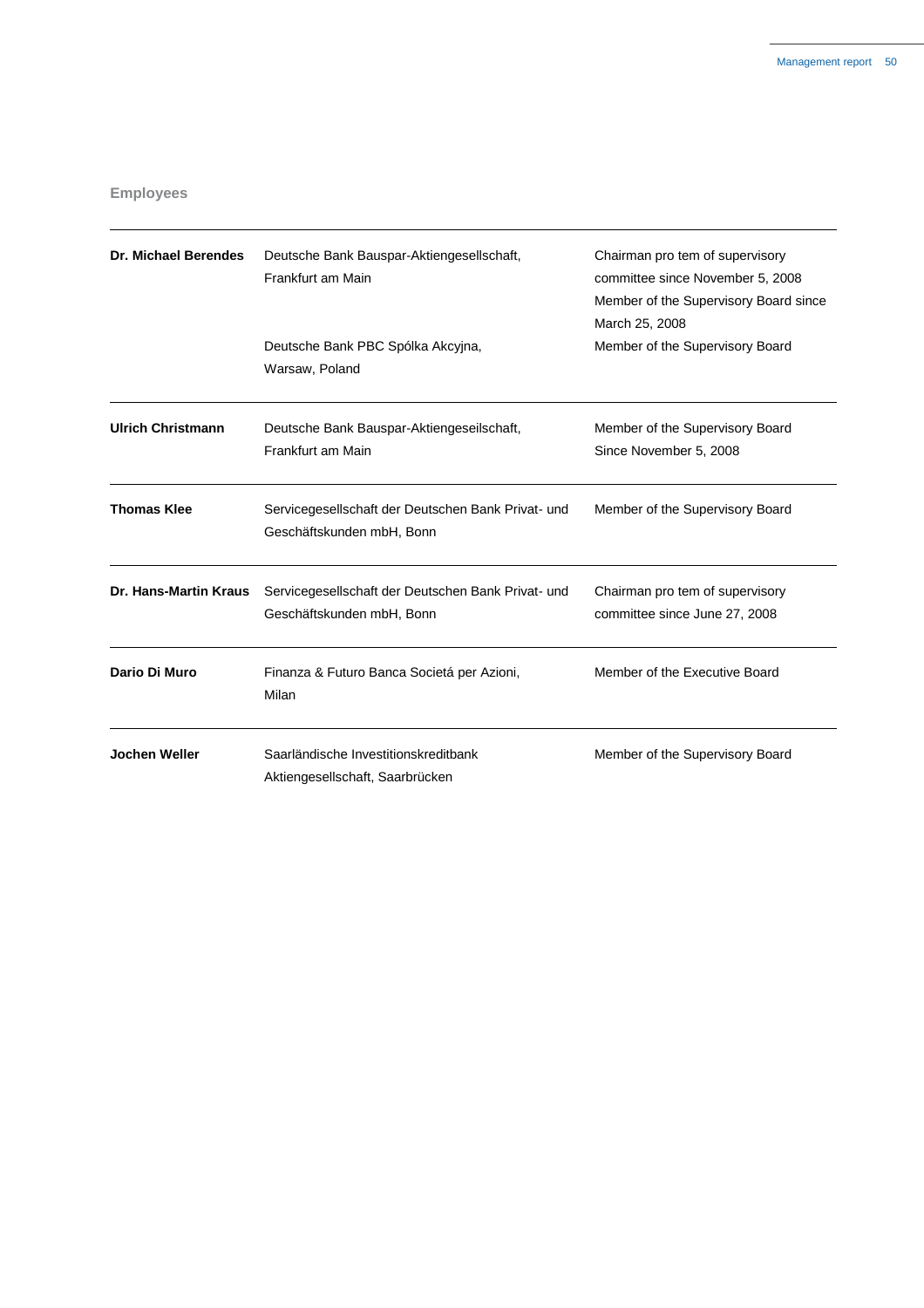### **I. Number of employees**

Deutsche Bank PGK employed the following employees on average in 2008:

|                     | Male<br>employees | Female<br>employees | Total  |
|---------------------|-------------------|---------------------|--------|
| Full-time employees | 5,000             | 4,539               | 9,539  |
| Part-time employees | 100               | 2.802               | 2,902  |
| Other employees     | 136               | 1,180               | 1,316  |
| Staff               | 5,236             | 8,521               | 13,757 |

At of the end of the year, the number of employees rose in comparison to the previous year, from 13,652 to 13,799.

### Frankfurt am Main, February 29, 2009 Deutsche Bank Privat- und Geschäftskunden Aktiengesellschaft

Board of Directors

Rainer Neske

Andreas Arndt **Andreas Arndt** Cuido Heuveldop **Communication** Dr. Christian Ricken

Hanns-Peter Storr Frank Strauß